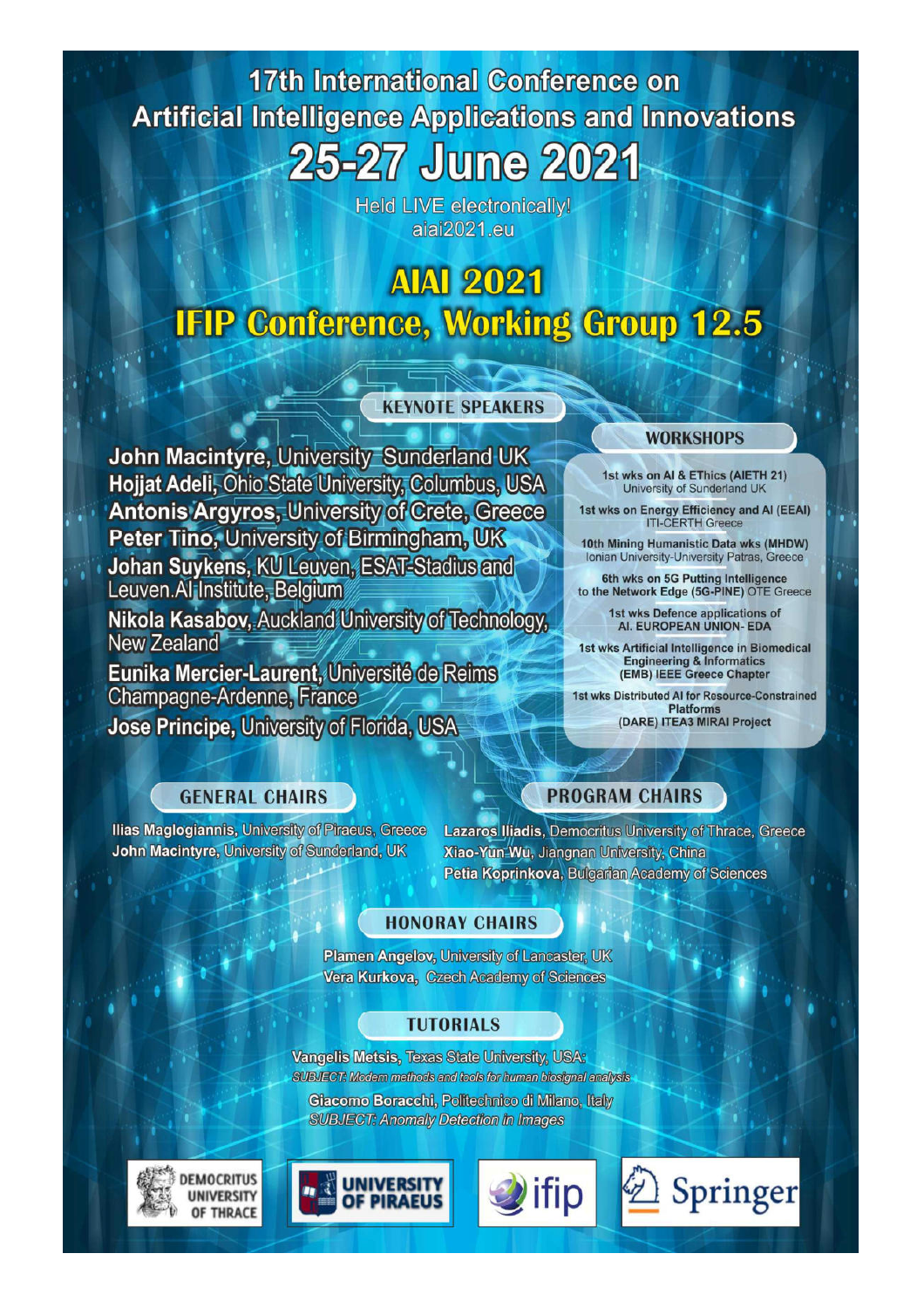# **17th Artificial Intelligence Applications and Innovations**

AIAI 2021 IFIP WG 12.5 June 25–27, 2021

IFIP was founded in 1960 under the auspices of UNESCO, following the first World Computer Congress held in Paris the previous year. A federation for societies working in information processing, IFIP's aim is two-fold: to support information processing in the countries of its members and to encourage technology transfer to developing nations.

Ilias Maglogiannis University of Piraeus Piraeus, Greece

John MacIntyre University of Sunderland Sunderland, UK

Lazaros Iliadis Democritus University of Thrace Xanthi, Greece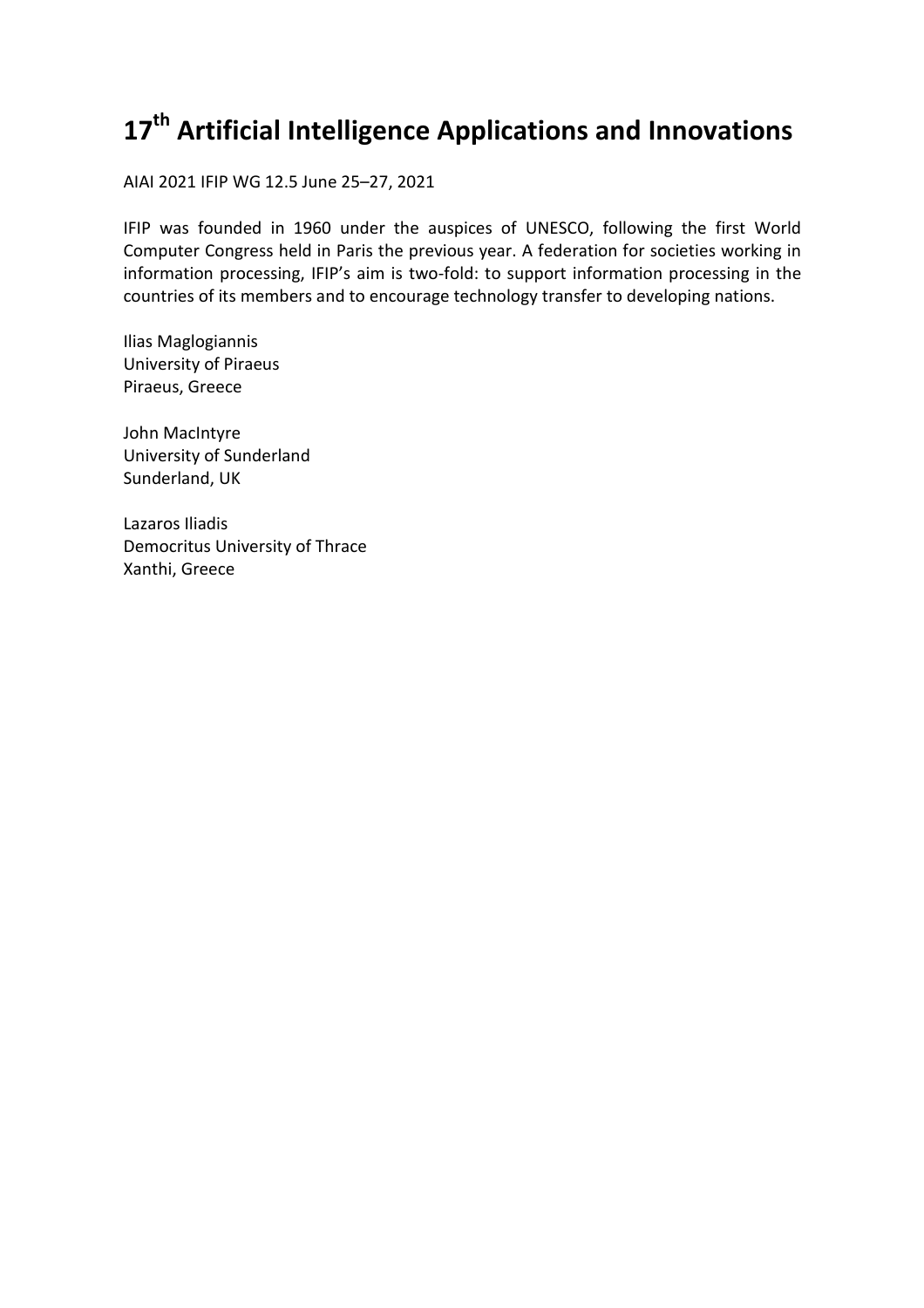# **17th AIAI 2021**

Artificial Intelligence (AI) continuous to advance, following extreme development rhythms in the new era of the  $21<sup>st</sup>$  century. It has already made its way into the lives of common people in various forms. It is estimated that more than 80 billion USD have been invested by car industries for the design and development of autonomous self-driving vehicles. AI technologies like *Google Duplex* are accomplishing real-world conversations and arrangements with humans, using *Deep Neural Networks* (e.g., Google voice search, Wavenet). It is estimated by the IDC (International Data Corporation, a global provider of market intelligence) that investments in AI business globally will reach as high as 110 billion  $\zeta$  by 2024. Al is a major part of the 4<sup>th</sup> industrial revolution, together with other technologies like *Internet of Things*, *Genetic Engineering*, *Quantum Computing* and its impact in the evolution of our post-modern societies in various domains is huge and growing. On the other hand, there are major areas of ethical concern for our societies, namely: Privacy, Surveillance, Bias-Discrimination, Elimination of entire job categories. Moreover, serious questions arise on the superiority and indispensability of human judgment on important aspect of life. In other words: "Can smart machines outthink our human judgment?".

The 17th *Artificial Intelligence Applications and Innovations* (AIAI) conference offered insight into all timely challenges related to technical, legal, and ethical aspects of intelligent systems and their applications. New algorithms and potential prototypes employed in diverse domains were introduced.

AIAI is a mature international scientific conference that has been held all over the world and it is well established in the scientific area of AI. Its history is long and very successful, following and spreading the evolution of intelligent systems.

The first event was organized in Toulouse France in 2004. Since then, it has had a continuous and dynamic presence as a major global, but mainly European scientific event. More specifically, it has been organized in China, Greece, Cyprus, Australia, and France. It has always been technically supported by the International Federation for Information Processing (IFIP) and more specifically by the Working Group 12.5, which is interested in AI applications.

Following a long-standing tradition, this Springer volume belongs to the IFIP AICT Springer Series and it contains the papers that were accepted to be presented orally at the AIAI 2021 conference. An additional volume comprises the papers that were accepted and presented at the workshops and were held as parallel events. The event was held during June 25–27, 2021, in Greece.

The diverse nature of papers presented demonstrates the vitality of AI algorithms and approaches. It certainly proves the very wide range of AI applications as well.

The response of the international scientific community to the AIAI 2021 call for papers was more than satisfactory, with 113 papers initially submitted. All papers were peer reviewed by at least two independent academic referees. Where needed, a third referee was consulted to resolve any potential conflicts. A total of 54 papers (47.79% of the submitted manuscripts) were accepted to be published as full papers (12 pages long) in the proceedings. Owing to the high quality of the submissions, the Program Committee decided that it should accept 7 more papers to be published as short ones (10 pages long).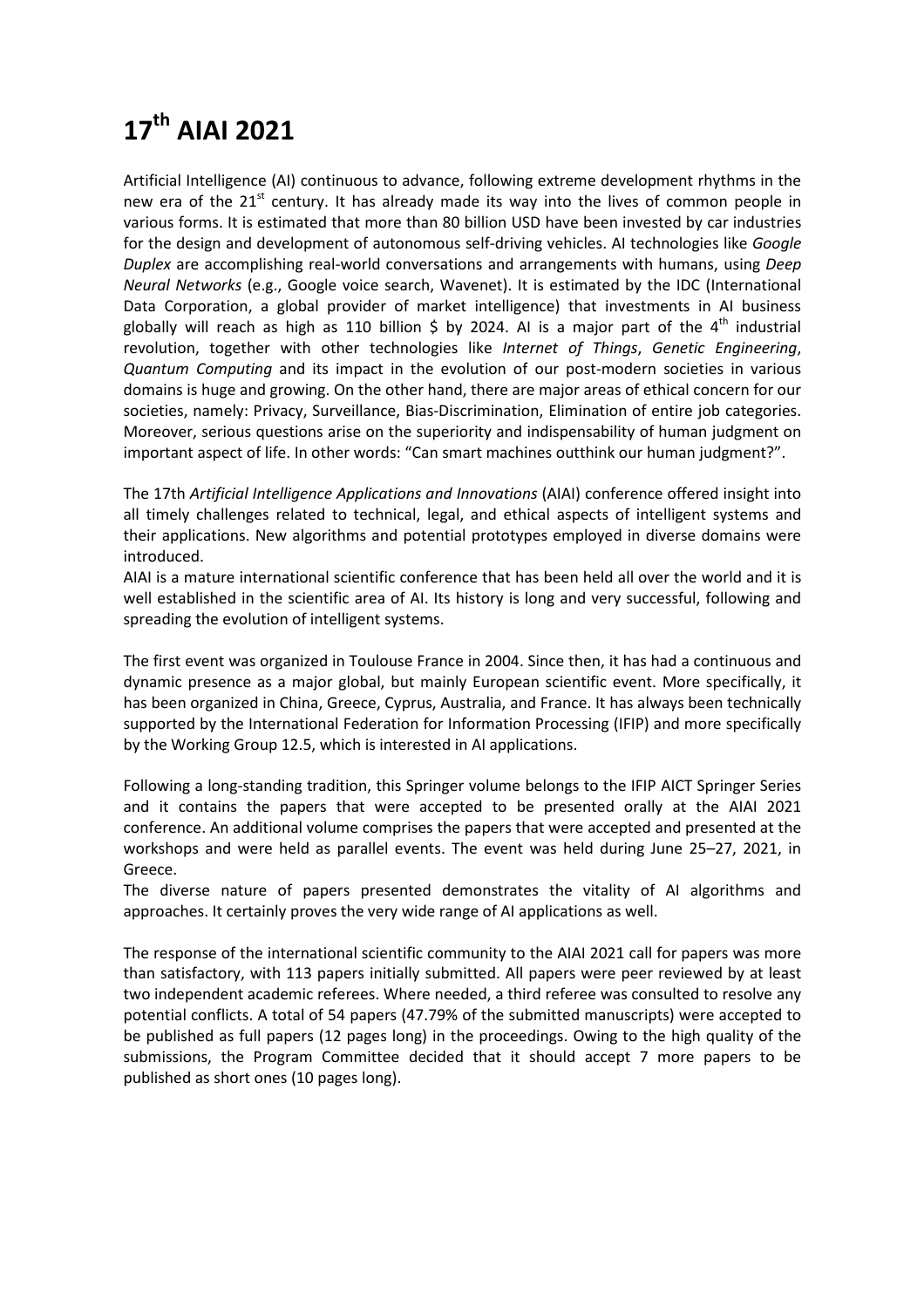# **WORKSHOPS**

Totally, the following seven (7) scientific workshops on timely AI subjects were organized under the framework of the AIAI 2021.

• The *10th Mining Humanistic Data* **Workshop (10th MHDW 2021)** was organized by the

University of Patras and Ionian University, Greece.

The *Mining Humanistic Data Workshop* (MHDW) aims to bring together interdisciplinary approaches that focus on the application of innovative as well as existing artificial intelligence, data matching, fusion and mining and knowledge discovery and management techniques to data derived from all areas of Humanistic Sciences.

• The *6th Workshop on 5G-Putting Intelligence to the Network Edge* **(5G-PINE 2021)** was

organized by the research team of the *Hellenic Telecommunications Organization* (OTE) in cooperation with many major partner companies. The  $6<sup>th</sup>$  5G-PINE Workshop has been established to disseminate knowledge obtained from ongoing EU projects as well as from any other action of EU-funded research, in the wider thematic area of "*5G Innovative Activities – Putting Intelligence to the Network Edge*" and with the aim of focusing on Artificial Intelligence in modern 5G telecommunications infrastructures. This should take place by emphasizing upon associated results, methodologies, trials, concepts and/or findings originating from technical reports/deliverables, from related pilot actions and/or any other relevant 5G-based applications, intending to enhance intelligence to the network edges.

• The **1st Workshop on AI and Ethics (AIETH 2021)**

Coordinator: Professor John Macintyre

We should aim in responsible global AI, however at the same time we must be preparing to act preemptively and ensure that our societies will avoid negative effects of AI and of 4th Industrial Revolution in general. The workshop on AI Ethics was organized by the University of Sunderland, United Kingdom and it will discuss potential major ethical issues that will arise in the near future.

Coordinator: Professor John Macintyre

# **AIETH workshop Speakers:**

**Speaker 1:** Matthias Scheutz, Professor, Bernard M. Gordon Senior Faculty Fellow, Adjunct Professor, Psychology, Tufts School of Arts & Sciences, Director, Human-Robot Interaction Lab

**Title:** The Need for Explicit Ethical Mechanisms in Architectures for Autonomous Systems.

**Abstract:** I will argue that ethical principles need to be deeply integrated into the operation of autonomous systems to ensure that ethical rules and laws will be followed properly and for the system to be able to explain why it decided to do what it did with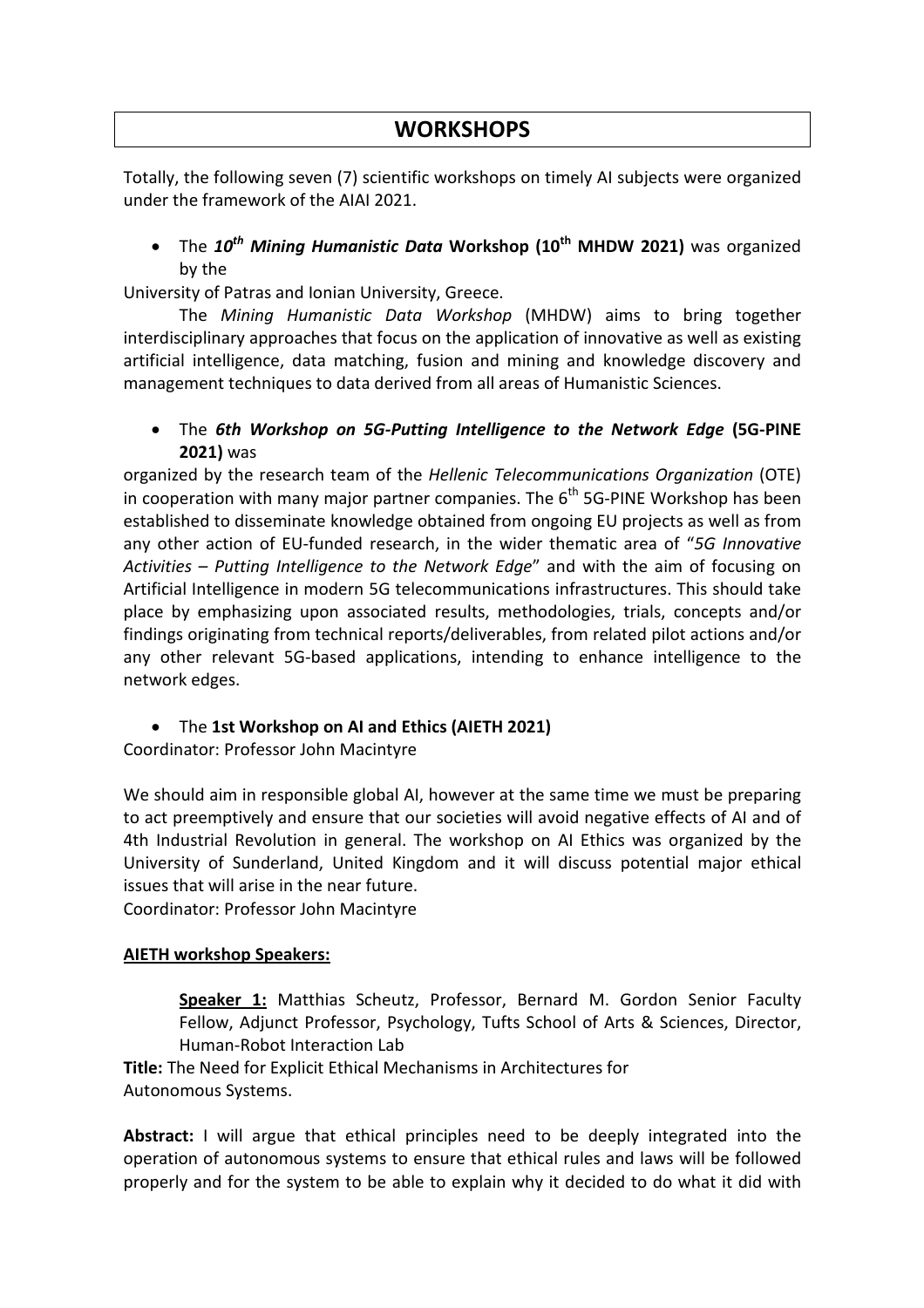recourse to the principles involved in the decision, ideally with provable guarantees. I will argue against approaches like inverse reinforcement learning or other current deepneural network-based machine-learning approaches for autonomous systems that are not introspectable with respect to what they learned and how they internalized ethical principles, in particular, because it is then unclear of how they arrive at their decisions and what principles they use, aside from lacking provable formal guarantees.

**Bio:** Matthias Scheutz received a PhD degree in philosophy from the University of Vienna and a joint Ph.D. in cognitive science and computer science from Indiana University. He is currently a full professor of computer and cognitive science in the Department of Computer Science at Tufts University, Senior Gordon Faculty Fellow in the School of Engineering, and Director of the Human-Robot Interaction Laboratory and the Human-Robot Masters and PhD programs. He has over 400 peer-reviewed publications in artificial intelligence, artificial life, agent-based computing, natural language understanding, cognitive modeling, robotics, human-robot interaction and foundations of cognitive science. His current research focuses on complex ethical cognitive robots with natural language interaction, problem-solving, and instruction-based learning capabilities.

**Speaker 2:** Cortnie Abercrombie, CEO, Founder AI Truth. Independent Consultant. AI Strategy for Trusted AI.

**Title:** How AI/ML gets done in Companies and how that contributes to AI that can be untrustworthy - this presentation presents the different roles involved in developing internal and external AI capabilities and how the roles, cultures, and norms (such as use of Agile, Move fast and break things, minimal viable product mentality) of the team influence the ethics of the team and causes bad practices.

**Bio:** Cortnie Abercrombie is a top advisor to Fortune 500 companies on responsible artificial intelligence and data innovation strategy, operating models and practices. She is also CEO and founder of AI Truth, a non-profitorganization dedicated to responsible creation and use of AI. Prior to that she led a Shark Tank style AI solutions incubator at IBM. She was announced as one of "12 Brilliant Women in Artificial Intelligence & Ethics to Watch", a "Top 100 Innovator in Data and Analytics" one of "10 Big Data Experts to Know".

**Speaker 3**: Olivia Gambelin, AI Ethicist and founder of Ethical Intelligence **Title:** Operationalizing Ethics to Elevate Innovation in AI

**Abstract:** We often hear of ethics being used for risk mitigation methods in AI design and development. Although necessary to the success of AI, risk mitigation only covers half the potential use of ethics when it comes to practically applying high level ethical values to the concrete context of AI systems. If fully utilised, ethics can become a powerful tool used to enable human-centric innovation that both aligns with current regulations and elevates an AI system into a position of competition in the marketplace.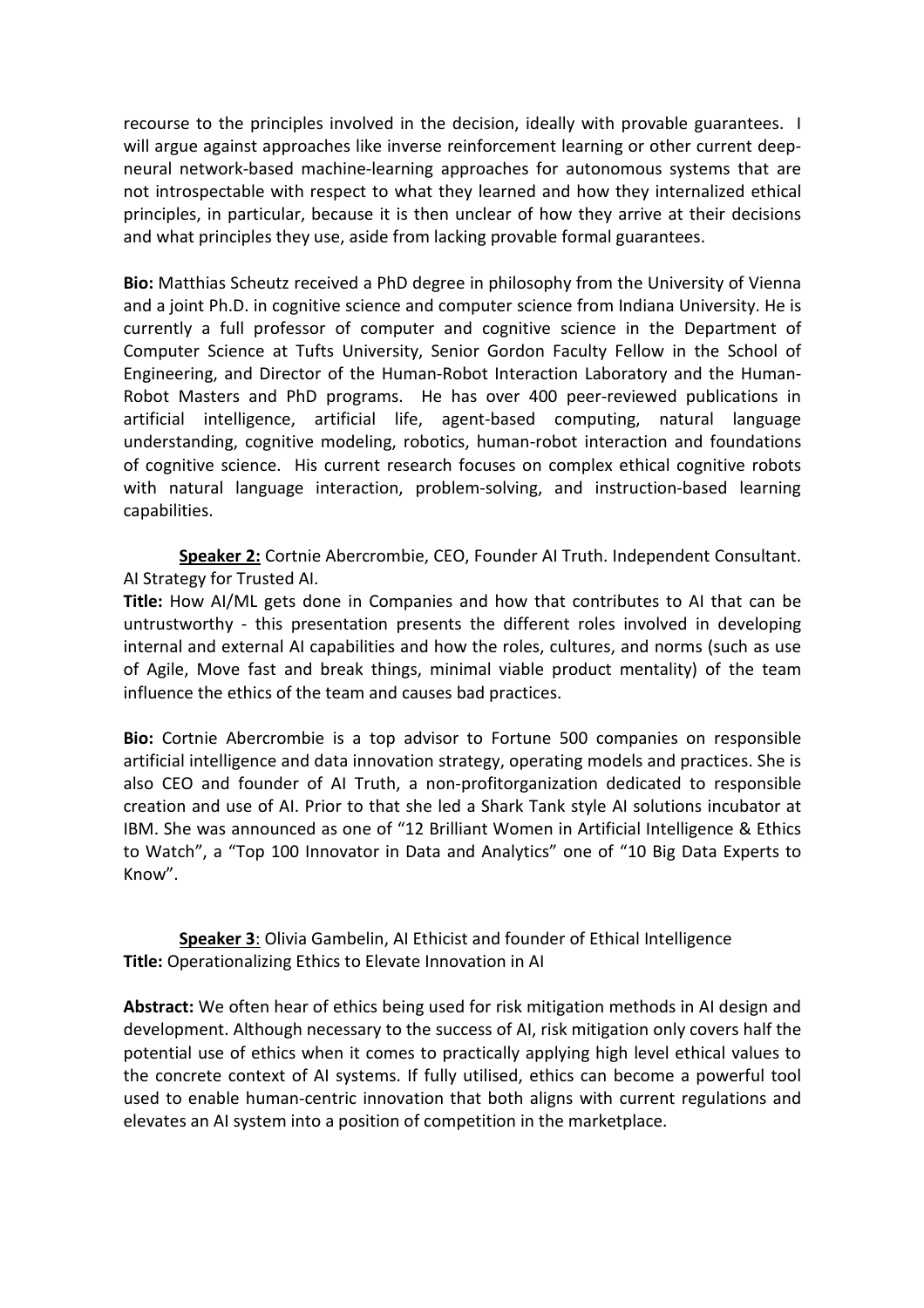**Bio:** Olivia is an AI Ethicist who works with entrepreneurs to bring ethical analysis into technological development. She believes there is strength in human values that, when applied to artificial intelligence, lead to robust solutions we can trust. Olivia holds a BA in Philosophy and Entrepreneurship from the Honors College of Baylor University and an MSc in Philosophy, concentration in AI Ethics, from the University of Edinburgh. Currently, Olivia works as the Chief Executive Officer of Ethical Intelligence where she leads a remote team of over thirty experts in the Tech Ethics field. She is on the Founding Editorial Board of Springer Nature's AI & Ethics Journal, Save the Children US External Ethics Committee, and is co-chair of IEEE's AI Expert Network Criteria Committee.

**Speaker 4:** Christoph J Ebell, Co-Founder & CEO at Arcades Digital **Title:** Look who's talking. Who owns AI Ethics?

**Abstract:** The applications of AI will in many cases transcend political borders and cultural boundaries. An emerging international community of AI Ethicists does incredibly important work, both theoretical and practical, to advance ethical AI. At the same time, we are acutely aware that there is no agreed global standard of ethics, not even for seemingly fundamental issues like the death penalty, torture, gender equality, wealth distribution, and many others. Are ethical standards relative and regional? And what does this mean for

AI ethics? A frame-of-reference approach could help to make AI ethics comparable and applicable across cultural and political differences.

**Bio:** Christoph Ebell is an entrepreneur, tech consultant, digital transformation strategist. His specialties are international consortia, AI Ethics, Crypto and FinTech. His background is in physics and humanities. Chris worked for the Swiss government's innovation agency; he was posted as a science diplomat in Washington, D.C. He served as the Executive Director of the Human Brain Project, a multidisciplinary EU (1+billion EUR) project. He founded a consulting firm for technology projects and is Secretary General of the European Association for Modular High-Performance Computing. In 2020, Chris founded a startup tokenizing physical and digital assets, with a focus on Fine Art.

# • **The** *1 st Workshop on Defense Applications of AI* **– (DAAI 2021) Organized by EU-EDA**



This workshop was organized by the European Defense Agency (EDA) a European Union (EU) Organization. Defense and Security systems are becoming more and more complicated and at the same time equipped with a plethora of sensing devices which collect an enormous amount of information both from their operating environment as well as from their own functioning. Considering the accelerating technology advancements of AI, it is likely that it will have a profound impact on practically every segment of daily life, from the labor market to doing business and providing services. The security and defense sectors will not remain idle or unaffected by this technological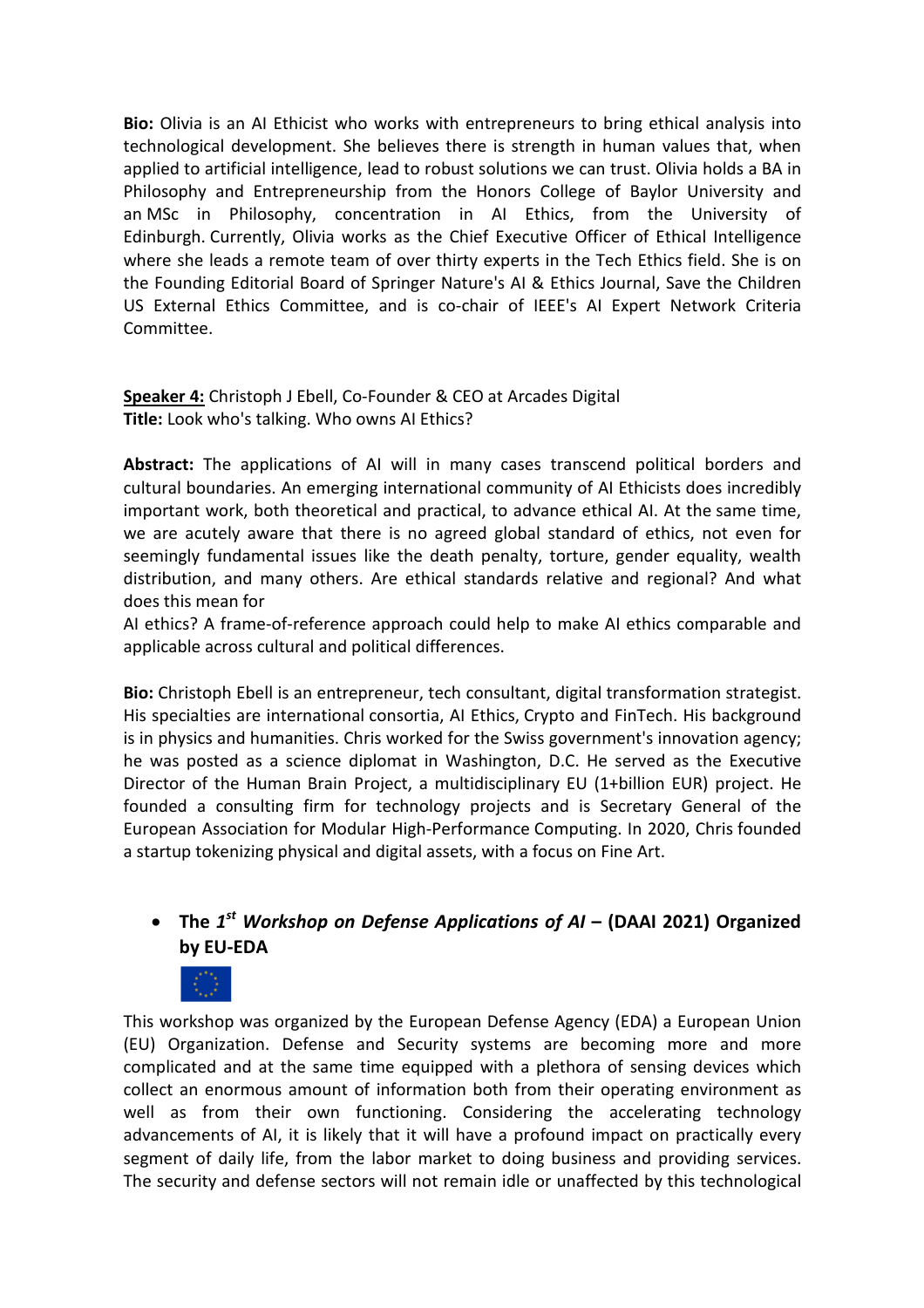evolution. On the contrary, AI is expected to transform the nature of future defence and security domains, because by definition defense and security forces are highly dependent on (accurate) data and (reliable) information. The first Defense Applications of Artificial Intelligence (DAAI) Workshop aims at presenting recent evolutions in artificial intelligence applicable to defense and security applications.

## **INVITED TALKS for the DAAI 2021 Workshop**

# **Keynote 1 Lecture in the EU - DAAI workshop .............................................................**

Dr. Evangelos Ouzounis of the *European Union Agency for Cybersecurity* gave a *Keynote* Lecture in the framework of the DAAI workshop. Title: "Artificial Intelligence Cybersecurity Challenges".

**Bio:** Dr. Evangelos OUZOUNIS is a senior expert at ENISA, the European Network Information Security Agency. He is responsible for the security policy section of the Technical Department of the Agency. The section contributes to the multi thematic program one, Resilience of public e-Communication Networks and develops position papers on emerging technical issues like mobile eIDs, social networking, virtual worlds and privacy issues of mobile eID cards. Dr. Ouzounis' personal contribution is on policy and regulatory issues related to the resilience of public e-Communication Networks. Recently, he published the analysis and stock taking of 25EEA countries' national policy and regulatory environments. His work will continue with development of good practice guides incident reporting management, information sharing, and exercises. Prior to his position at ENISA, Dr. Ouzounis worked several years as a project officer at the European Commission, DG Information Society and Media (DG INFSO). He significantly contributed to the development of DG INFSO's strategy and policy related to secure application provision (e.g. eGovernment, eBusiness and eHealth), eIds, and secure software development. Dr. Ouzounis was co-founder of Electronic Commerce Centre of Competence (ECCO) at Fraunhofer Institute for Open Communication Systems (FhG-FOKUS, Berlin, Germany). He led and managed more than 20 pan European and International R&D projects in the areas of virtual organizations, secure distributed middleware, intelligent agents and web services. He was a lecturer at Technical University of Berlin, wrote 2 books and more than 20 peer reviewed academic papers and chaired several international conferences. Dr. Ouzounis holds a Ph.D from the Technical University of Berlin and a master from the Technical University of Patras in computer engineering and informatics.

# **Keynote 2 Lecture in the EU - DAAI workshop ..............................................................**

Dr. Segio Albani title: "Application of AI for GEOINT services in the Space and Security domain": The scope of the presentation will be to present the state of the art of GEOINT services for the security and defense applications and to demonstrate the benefit and impact of AI algorithms to these services.

**Bio:** Sergio Albani is the Head of Research, Technology Development and Innovation (RTDI) Unit at the European Union Satellite Centre. He is in charge of implementing new operational solutions in the Space and Security domain looking at the whole EO and collateral data lifecycle; this is performed by exploiting new data acquisition systems, secure satellite communications, emerging technologies and innovative EO based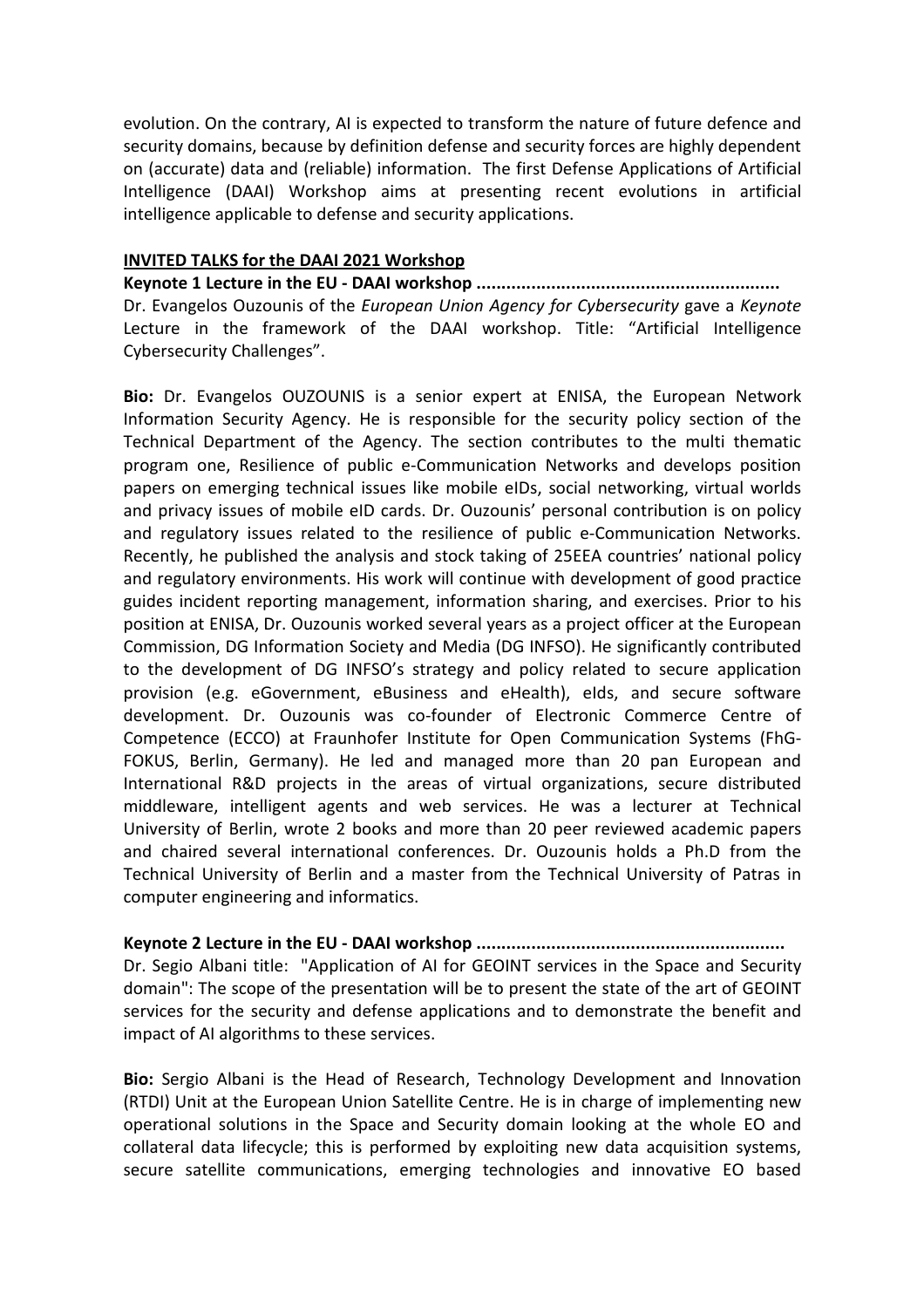solutions. He is responsible for several H2020 projects as well as ESA Point of Contact and GEO Principal Alternate. Mr. Albani holds a Master's degree in Physics (Astrophysics and Space Physics branch) and a 2nd Level Specializing Master's Degree in journalism and Scientific & Institutional Communication.

# • **The** *1 st Workshop on Energy Efficiency and Artificial Intelligence* **(EEAI 2021)**

# **ORGANIZED by** *(ITI) Information Technology Institute (CERTH-Center for Research and Technology, Greece)*<br>
<sup>1</sup> *Ι Ινστιτούτο Τεχνολογιών*<br>
<sup>1</sup> Πληροφορικής και Επικοινωνιών

Sustainable energy is hands down one of the biggest challenges of our times. As the EU sets its focus to reach its 2030 and 2050 goals, the role of private energy consumers becomes prevalent. The EU and member states are increasingly highlighting the need to complement supply-related measures (e.g., smart/efficient buildings, appliances and meters) with consumption-affecting initiatives (e.g., consumer empowerment, information and education, energy taxes and incentives). This workshop has been organized by the Information Technologies Institute, *Centre for Research and Technology Hellas- CERTH.*

# • **The** *1 st Workshop on Distributed AI for Resource-Constrained Platforms* **(DARE 2021)**

This workshop is organized within the scope of the ITEA3 MIRAI project https://itea3.org/project/mirai.html. The standard approach explored by IoT applications of leveraging cloud computing to address constraints at the level of end and edge nodes is no longer viable, especially for applications with hard real-time requirements and increasing AI usage. Managing the complexity and heterogeneity of IoT systems is a big challenge for the future of edge computing as data is collected and analysed on a large network of different devices which may change at run-time. Only with an open and technology-agnostic approach this challenge can be addressed for a broad set of applications.

• **The** *1 st Workshop on Artificial Intelligence in Biomedical Engineering and Informatics* 

Artificial intelligence (AI) is gradually changing the routine of medical practice and the level of acceptance, by the medical personnel is constantly increasing. Recent progress in digital medical data acquisition through advanced bio-signal and medical imaging devices, machine learning and high-performance cloud computing infrastructures, push health related AI applications into areas that were previously thought to be only the province of human experts. Such applications employ a variety of methodologies including fuzzy logic, evolutionary calculations, neural networks, or deep learning. Advance image processing, and artificial intelligence methods can support medical diagnostics, follow-up monitoring, preventive medicine, assessment of therapy and many other domains. These areas have been in recent years the subject of many research papers and research grants. Consequently, this workshop is devoted to the subject of artificial intelligence, in its broadest sense, in biomedical engineering and health informatics.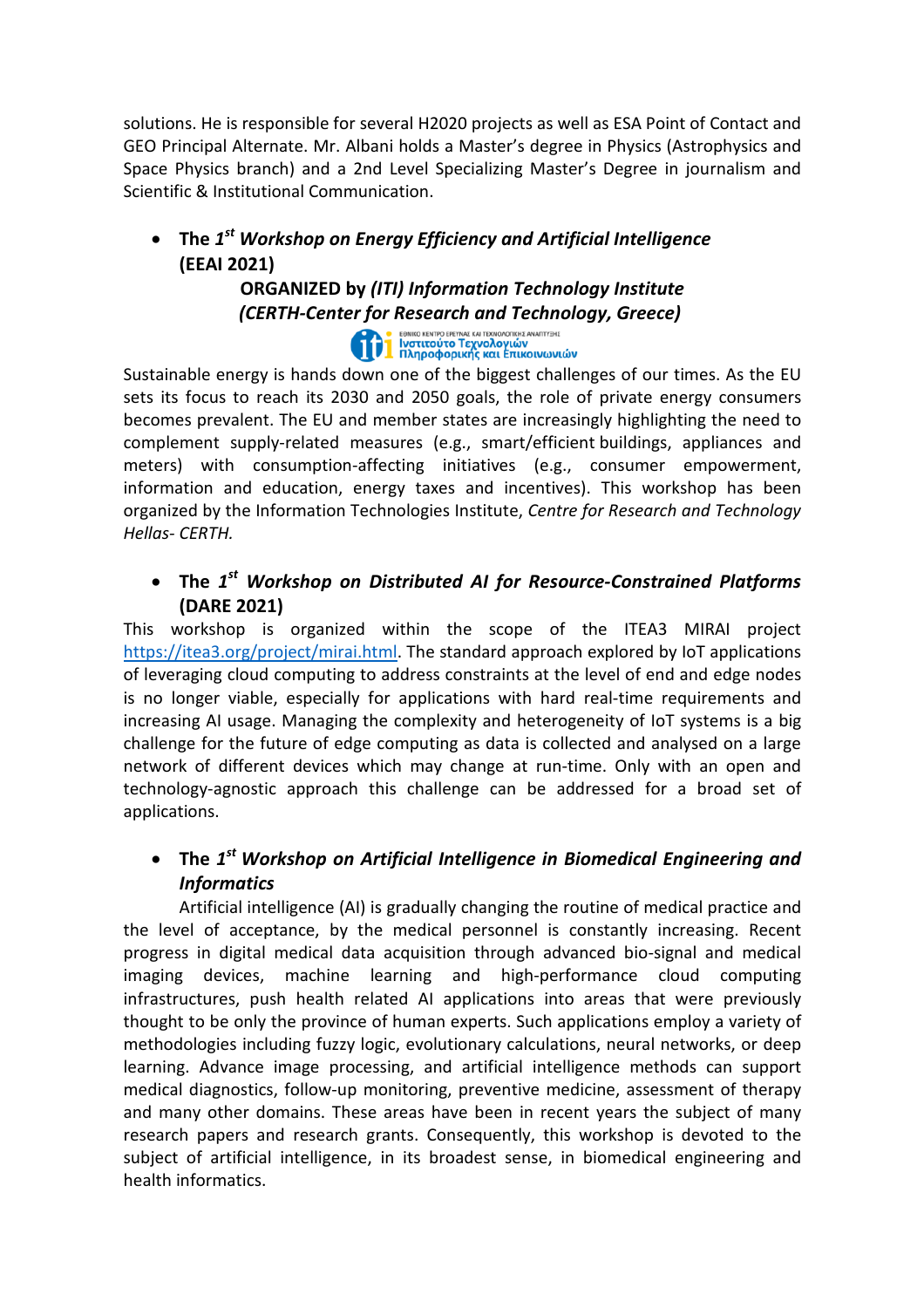# **KEYNOTE LECTURES:**

Eight keynote speakers were invited to give lectures on timely aspects of AI. The following talks were given:

1. *Professor John Macintyre***:** Pro Vice Chancellor at the University of Sunderland, UK gave a Keynote Lecture on a very hot topic related to AI and Ethics. **Title:** "Is "Big Tech" Becoming the "Big Tobacco" of Artificial Intelligence?"



#### **Abstract:**

Recent developments in research, development, implementation and use of AI include worrying trends which ask big questions about the future direction of the whole field. As part of this, the role of "Big Tech" – the huge corporate entities who now dominate the development of AI technologies and products – is crucial, both in terms of the technology they develop, and the researchers they employ. Their dominance places them at the apex of the R&D and product development activity in AI, which in turn means they have a great responsibility to ensure that this activity leads to fair, transparent, accountable, and ethical AI systems and products. They also have a great responsibility to support and nurture their staff. This talk will examine recent developments in AI and the role of Big Tech, and ask whether they are stepping up to these responsibilities.

## **Biography:**

Professor John MacIntyre is Pro Vice Chancellor at the University of Sunderland. He did his doctorate in Applied Artificial Intelligence in the early 1990s, and went on to establish the Centre for Adaptive Systems which became recognised by the UK Government as a Centre of Excellence in Applied AI. He has published more than 170 papers and given numerous keynote presentations at events around the world. He is the Editor-in-Chief of Neural Computing & Applications, a role he has held since 1996. NC&A publishes peer-reviewed original research on applied AI, receiving over 4,000 submissions in 2020. John is also Co Editor-in-Chief of a new journal, AI and Ethics, which he established with Professor Larry Medsker of George Washington University this year. The first original research and thought leadership pieces were published online in AI and Ethics in October 2020, and the journal is now making a significant contribution to the public debate on the future direction of AI.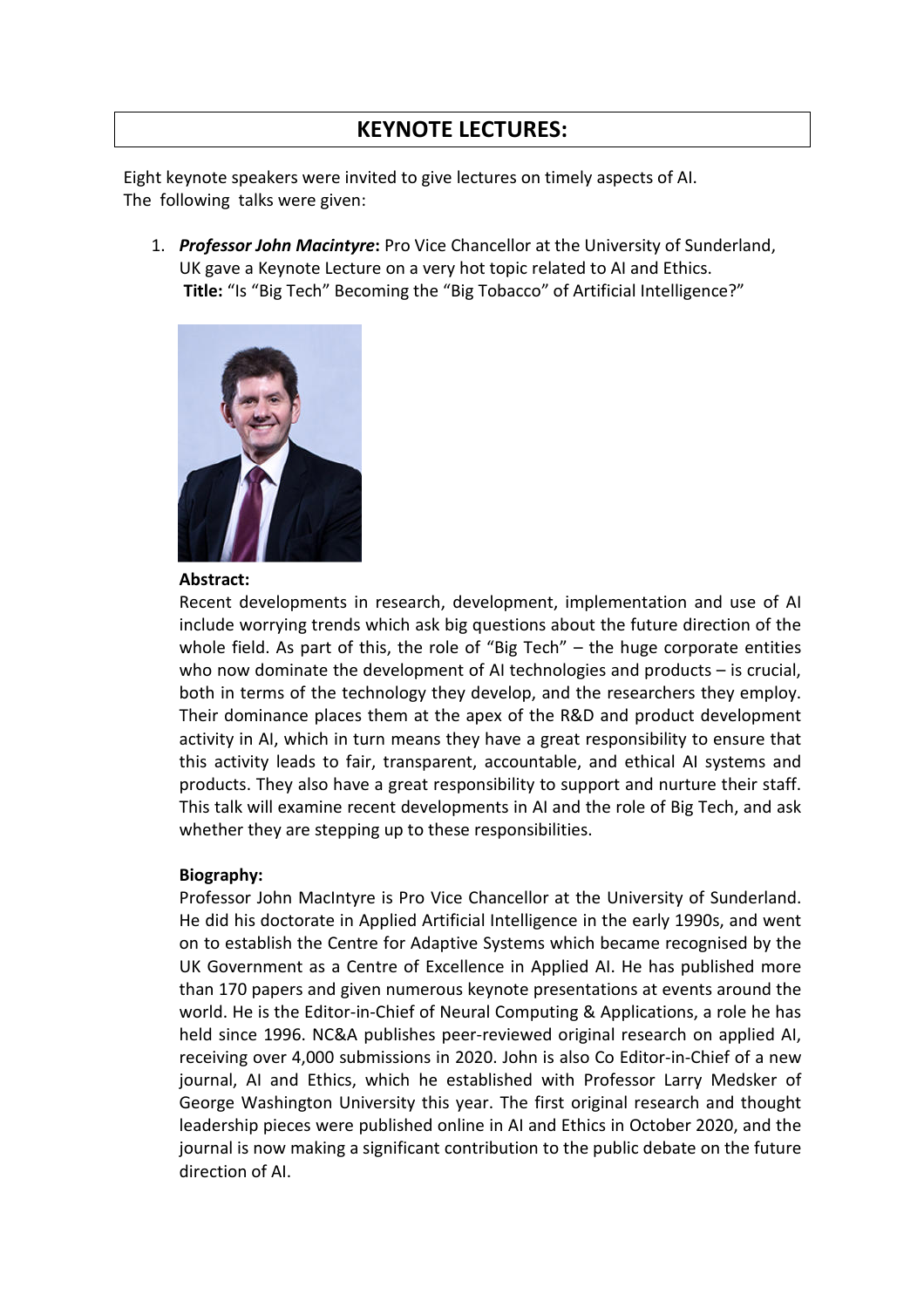2. *Prof. Hojjat Adeli***:** Ohio State University, Columbus, USA, Fellow of the Institute of Electrical and Electronics Engineers (IEEE) (IEEE), Honorary Professor, Southeast University, Nanjing, China, Member, Polish and Lithuanian Academy of Sciences, Elected corresponding member of the Spanish Royal Academy of Engineering.

**Title:** "Machine Learning: A Key Ubiquitous Technology in the 21st Century"



### **Abstract:**

Machine learning (ML) is a key and increasingly pervasive technology in the 21st century. It is going to impact the way people live and work in a significant way. In general, machine learning algorithms simulate the way brain learns and solves an estimation/recognition problem. They usually require a learning phase to discover the patterns among the available data, similar to the humans. An expanded definition of ML is advanced as algorithms that can learn from examples and data and solve seemingly interactable learning and unteachable problems, referred to as ingenious artificial intelligence (AI). Recent and innovative applications of ML in various fields and projects currently being pursued by leading high-tech and industrial companies such as Boeing, Google, IBM, Uber, Baidu, Facebook, and Tesla are reviewed. Then, machine learning algorithms developed by the author and his associates are briefly described. Finally, examples are presented in different areas from health monitoring of smart highrise building structures to automated EEG-based diagnosis of various neurological and psychiatric disorders such as epilepsy, the Alzheimer's disease, Parkinson's disease, and autism spectrum disorder.

## **Short Bio:**

Hojjat Adeli received his Ph.D. from Stanford University in 1976 at the age of 26. He is currently an Academy Professor at The Ohio State University where he held the Abba G. Lichtenstein Professorship for ten years. He is the Editor-in-Chief of the international journals Computer-Aided Civil and Infrastructure Engineering which he founded in 1986 and Integrated Computer-Aided Engineering which he founded in 1993. He has also served as the Editor-in-Chief of the International Journal of Neural Systems since 2005. He has been an Honorary Editor, Advisory Editor, or member of the Editorial Board of 144 research journals. He has authored over 600 research and scientific publications in various fields of computer science, engineering, applied mathematics, and medicine, including 16 ground-breaking high-technology books. He is the recipient of over sixtyfive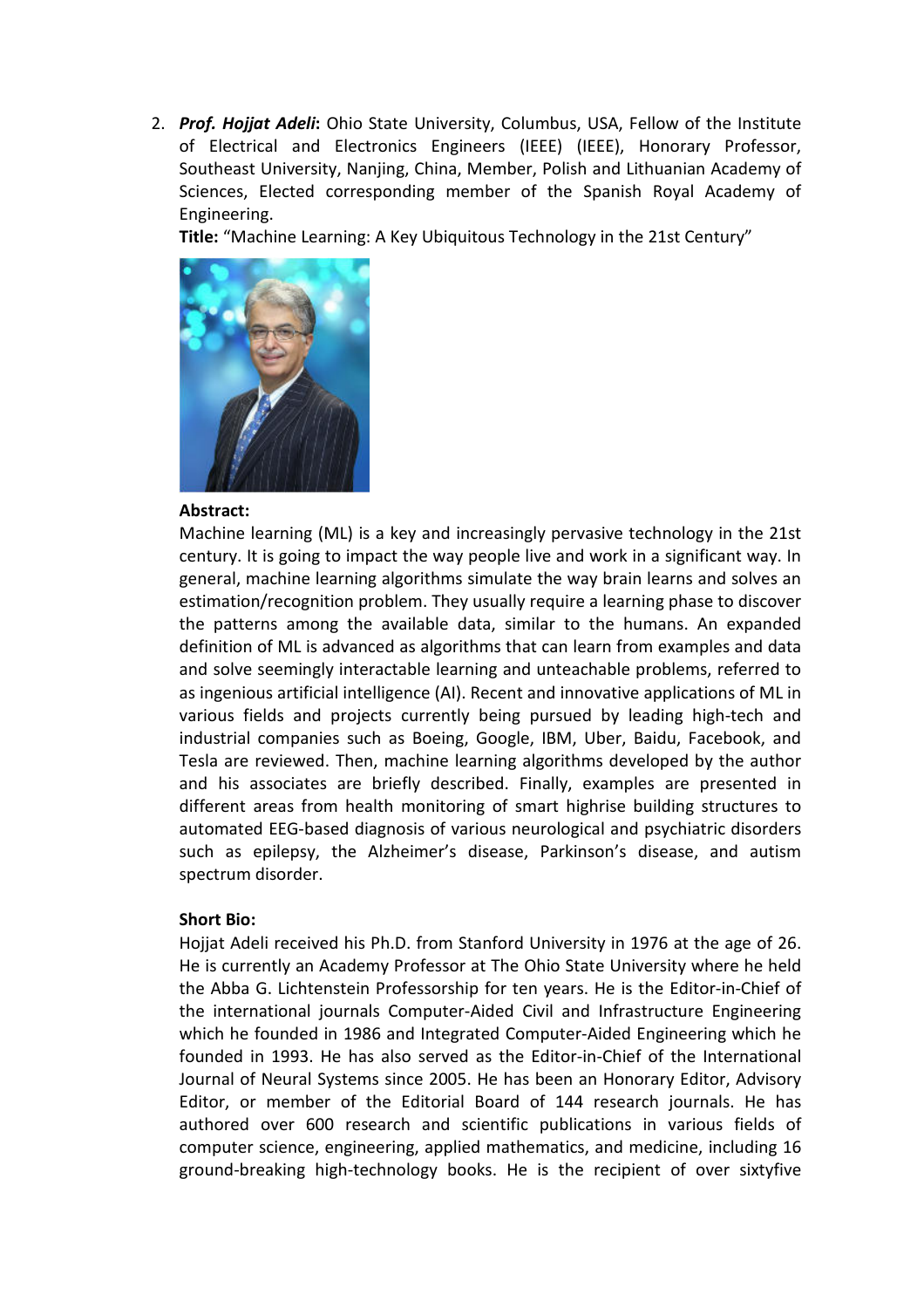awards and honors including five Honorary Doctorates, and Honorary Professorship at several Asian and European Universities. He is a member of Academia Europaea, a corresponding member of the Spanish Royal Academy of Engineering, a foreign member of Lithuanian Academy of Sciences and Polish Academy of Science, a Distinguished Member of American Society of Civil Engineers (ASCE), and a Fellow of AAAS, IEEE, AIMBE, and American Neurological Association. He was profiled as an Engineering Legend in the journal Leadership and Management in Engineering, ASCE, April 2010, by a noted biographer of legendary engineer Infrastructure.

3. *Prof. Antonis Argyros***:** Professor and Chair, Computer Science Department, University of Crete, Greece.

Researcher, Foundation for Research and Technology – Hellas (FORTH) **Title:** Human-Centered Computer Vision: Core Components and Applications



#### **Abstract:**

Computer vision is an area of artificial intelligence aimed at developing technical systems capable of perceiving the environment through image and video processing and analysis. In this talk, we mainly focus on human-centered computer vision, that is, computer vision for capturing aspects of human presence such as the geometry and motion of the human body, as well as for recognizing human actions, behavior, intentions and emotional states. Such technologies may constitute a fundamental building block for the development of a variety of applications in almost all aspects of human life (health, security, work, education, transportation, entertainment). In this special area, we give specific examples of our research activity and highlight the significant boost achieved due to the exploitation of state-of-the-art machine learning techniques and deep neural networks. We also give examples of applications developed based on these technologies in the field of robotics and ambient intelligence environments.

#### **Short Bio:**

Antonis Argyros is a Professor of Computer Science at the Computer Science Department (CSD), University of Crete (UoC) and a researcher at the Institute of Computer Science (ICS), Foundation for Research and Technology-Hellas (FORTH) in Heraklion, Crete, Greece. His current research interests fall in the areas of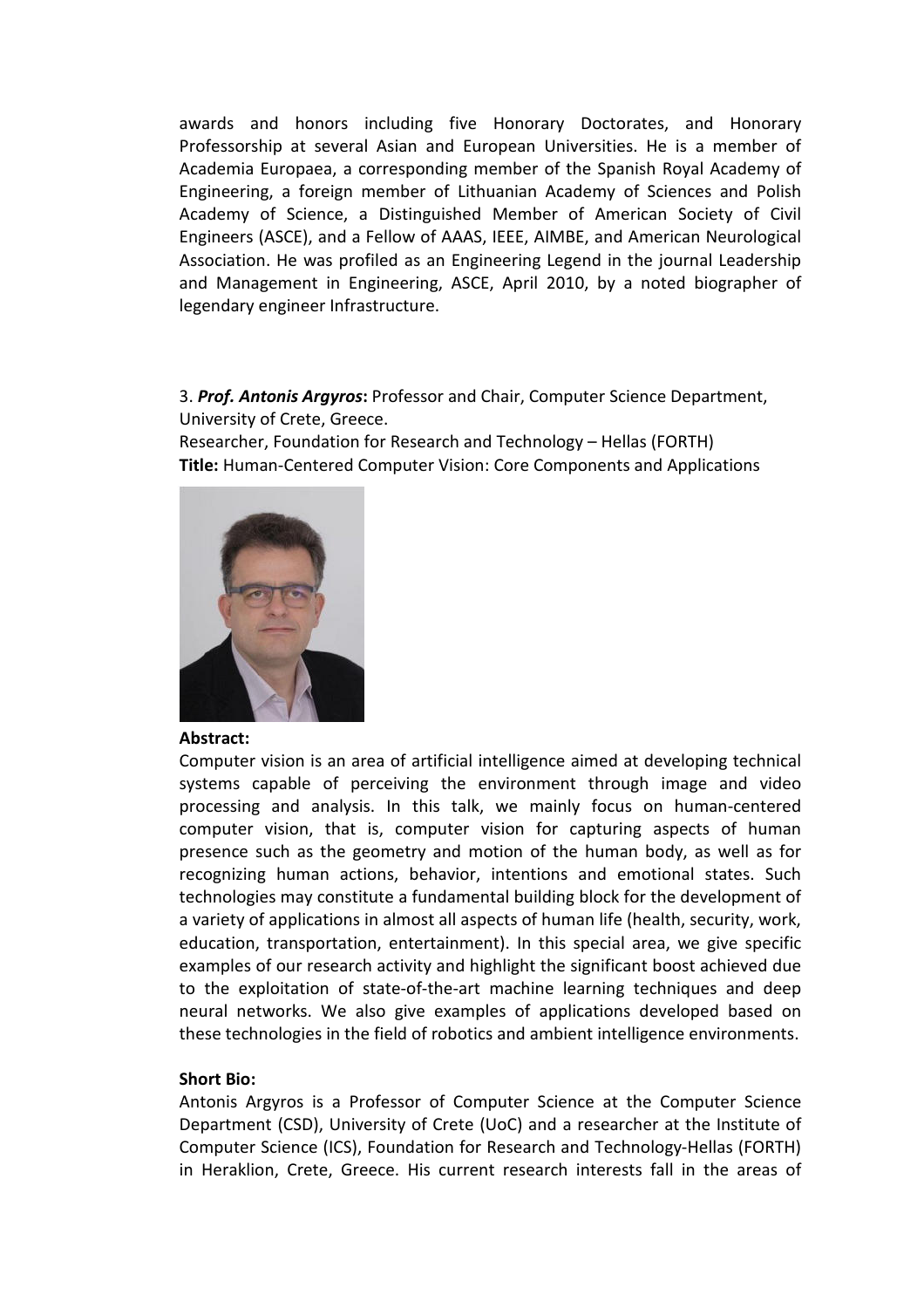computer vision and pattern recognition, 3D reconstruction, image motion and tracking, with emphasis on human body pose and shape analysis and recognition of human activities and gestures. He is also interested in applications of computer vision in the fields of robotics and smart environments. In these areas, he has published more than 180 papers in scientific journals and refereed conference proceedings and has delivered several invited and keynote talks in international events, universities and research centers. Antonis Argyros has served as a general co-chair of ECCV'10, as a Program Co-chair of IEEE FG'20, ICVS'19, as a co-founder and co-organizer of the HANDS'15, '17, '18, '19 series of workshops, and as an Area Chair/Area Editor/Associate Editor of several editions for top vision, robotics and signal processing conferences (ICCV, ECCV, BMVC, ICPR, ICRA, IROS, EUSIPCO). He serves as a member of the Advisory Board of the IET Image Processing journal and as an Area Editor for the Computer Vision and Image Understanding Journal (CVIU). He has served as a member of the Editorial Board of the IEEE Robotics and Automation Letters journal, as a reviewer in more than 35 journals and as a TPC member of more than 70 conferences in computer vision, computer graphics, robotics and related disciplines. Since 1999, Antonis Argyros he has been involved in more than 30 European and national RTD projects on computer vision, pattern recognition, image analysis and robotics.

4. **Prof.** *Peter Tino***:** School of Computer Science, University of Birmingham, UK **Title:** Unveiling Recurrent Neural Networks - What Do They Actually Learn and How?



#### **Abstract:**

When learning from "dynamic" data where the order in which the data is presented does matter, the key issue is how such temporal structures get represented within the learning machine. In the case of artificial neural networks, an often-adopted strategy is to introduce feedback-connections with time delays. This enables the neurons to form their activation patterns based on the past, as well as the current neural activations. Neural networks of this kind became known as Recurrent Neural Networks (RNN). Many diverse architectures fall under this umbrella, with a wide variety of application domains. We will briefly review past attempts to understand the way RNNs learn to represent the past in order to perform the tasks they are trained on.

To that end, we will adopt the general view of RNNs as parameterized state space models and input driven non-autonomous dynamical systems. We will then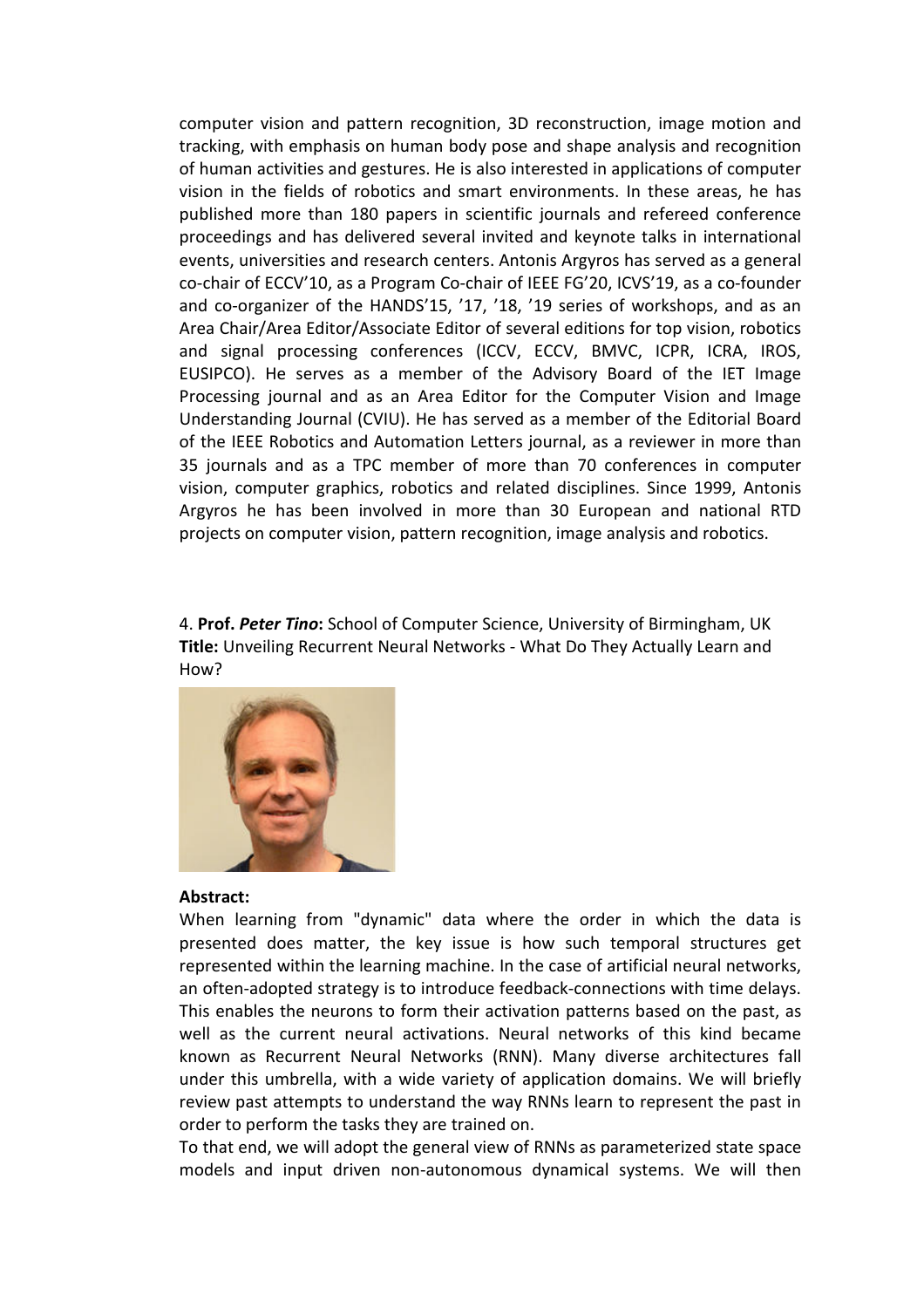present some new results connecting RNNs to a widely known class of models in machine learning - kernel machines. In particular, we will show that RNNs can be viewed as "temporal feature spaces". This framework will enable us to understand how high-dimensional RNNs constructed with very few degrees of freedom in their parameterization can still achieve competitive performances. Such observations can be viewed as "dynamical analogs" to classical "static" kernel machines that often achieve excellent performance using rich feature spaces constructed with very few degrees of freedom (e.g. single scale parameter in Gaussian kernels).

### **Short Bio:**

Peter Tino holds a Chair position in Complex and Adaptive Systems at the School of Computer Science, University of Birmingham, UK. His interests span machine learning, neural computation, probabilistic modelling and dynamical systems. Peter is fascinated by the possibilities of cross-disciplinary blending of machine learning, mathematical modelling and domain knowledge in a variety of scientific disciplines ranging from astrophysics to bio-medical sciences.

He has served on editorial boards of a variety of journals including IEEE Transactions on Neural Networks and Learning Systems, IEEE Transactions on Cybernetics, Scientific Reports, and Neural Computation and (co-)chaired Task Force on Mining Complex Astronomical Data and Neural Networks Technical Committee (TC of IEEE Computational Intelligence Society). Peter led an EPSRCfunded consortium of six UK universities on developing new mathematics for personalised healthcare. He was a recipient of the Fulbright Fellowship to work at NEC Research Institute, Princeton, USA, on dynamics of recurrent neural networks, UK–Hong-Kong Fellowship for Excellence, three Outstanding Paper of the Year Awards from the IEEE Transactions on Neural Networks and the IEEE Transactions on Evolutionary Computation, and the Best Paper Award at ICANN 2002.

5. **Prof. Dr.ir. Johan Suykens:** KU Leuven, ESAT-Stadius and Leuven AI Institute, Belgium

**Title:** Deep learning and Kernel Machines



#### **Abstract:**

Over the last decades, with neural networks and deep learning, several powerful architectures have been proposed, including e.g., convolutional neural networks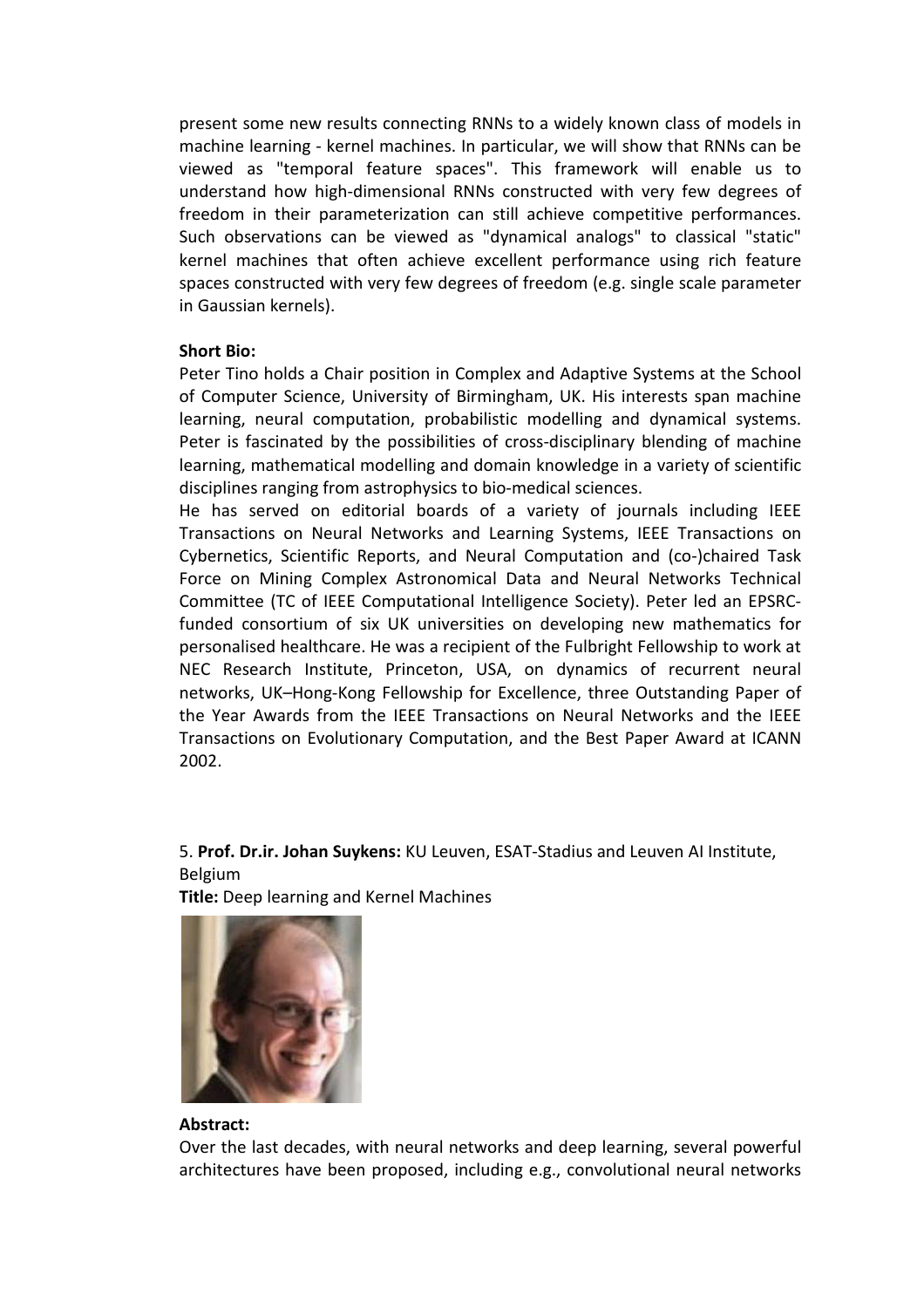(CNN), stacked autoencoders, deep Boltzmann machines (DBM), deep generative models and generative adversarial networks (GAN). On the other hand, with support vector machines (SVM) and kernel machines, solid foundations in learning theory and optimization have been achieved. Within this talk, we outline a unifying picture and show several new synergies, for which model representations and duality principles play an important role. A recent example is restricted kernel machines (RKM), which connects least squares support vector machines (LS-SVM) to restricted Boltzmann machines (RBM). New developments on this will be shown for deep learning, generative models, multi-view and tensor-based models, latent space exploration, robustness and explainability.

#### **Short Bio:**

Johan A.K. Suykens was born in Willebroek Belgium, May 18 1966. He received his MSc degree in Electro-Mechanical Engineering and the PhD degree in Applied Sciences from the Katholieke Universiteit Leuven, in 1989 and 1995, respectively. In 1996 he has been a Visiting Postdoctoral Researcher at the University of California, Berkeley. He has been a Postdoctoral Researcher with the Fund for Scientific Research FWO Flanders and is currently a full Professor with KU Leuven. He is author of the books "Artificial Neural Networks for Modelling and Control of Non-linear Systems" (Kluwer Academic Publishers) and "Least Squares Support Vector Machines" (World Scientific), co-author of the book "Cellular Neural Networks, Multi-Scroll Chaos and Synchronization" (World Scientific) and editor of the books "Nonlinear Modeling: Advanced Black-Box Techniques" (Kluwer Academic Publishers), "Advances in Learning Theory: Methods, Models and Applications" (IOS Press) and "Regularization, Optimization, Kernels, and Support Vector Machines" (Chapman & Hall/CRC). In 1998 he organized an International Workshop on Nonlinear Modelling with Time-series Prediction Competition. He has served as associate editor for the IEEE Transactions on Circuits and Systems (1997-1999 and 2004-2007), the IEEE Transactions on Neural Networks (1998- 2009), the IEEE Transactions on Neural Networks and Learning Systems (from 2017) and the IEEE Transactions on Artificial Intelligence (from April 2020). He received an IEEE Signal Processing Society 1999 Best Paper Award, a 2019 Entropy Best Paper Award and several Best Paper Awards at International Conferences. He is a recipient of the International Neural Networks Society INNS 2000 Young Investigator Award for significant contributions in the field of neural networks. He has served as a Director and Organizer of the NATO Advanced Study Institute on Learning Theory and Practice (Leuven 2002), as a program co-chair for the International Joint Conference on Neural Networks 2004 and the International Symposium on Nonlinear Theory and its Applications 2005, as an organizer of the International Symposium on Synchronization in Complex Networks 2007, a coorganizer of the NIPS 2010 workshop on Tensors, Kernels and Machine Learning, and chair of ROKS 2013. He has been awarded an ERC Advanced Grant 2011 and 2017, and has been elevated IEEE Fellow 2015 for developing least squares support vector machines. He is currently serving as program director of Master AI at KU Leuven.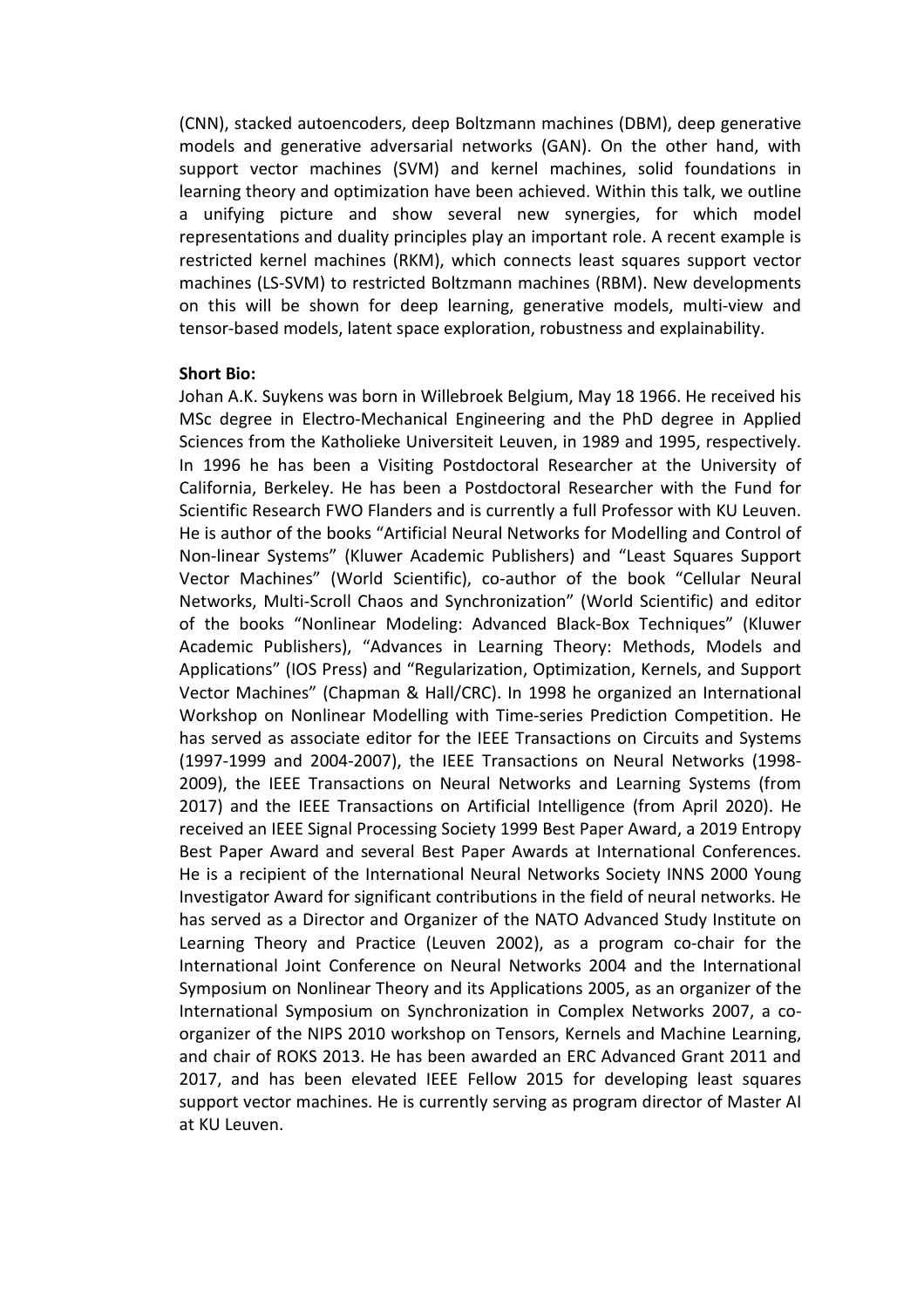# 6. **Eunika Mercier-Laurent,** Université de Reims Champagne-Ardenne, CReSTIC/MODECO

**Title:** How can Artificial Intelligence efficiently support Sustainable Development?



#### **Abstract:**

This talk considers the multiple role AI may play in sustainability. Actually, sustainable development is among the greatest challenges for humanity. Sustainability and development are apparently opposite. The current efforts to face the Planet Crisis by separate actions generate less impact than expected. Artificial Intelligence approaches and capacity of available technologies are underexplored. Eco-innovation actions focus mainly on smart transportation, smart use of energy and water and waste recycling but do not consider the necessary evolution of behaviors and focus. The trendy Digital transformation follows mostly traditional approaches. The concepts such as Smart, Intelligent, Innovative, Green or Wise City invented to promote existing technology transform the IT market. Most of offers consist in data processing with statistical/optimization methods. But AI can do better – the AI approaches and techniques combined with adequate thinking may help innovating the way of facing Planet Crisis.

#### **Short Bio:**

Eunika Mercier-Laurent is electronic engineer, PhD in computer science, expert in artificial intelligence, associate researcher with University of Reims Champagne Ardennes and Professor at EPITA International Masters and SKEMA.She has over 15 years of involvement with IFIP including the Chair position of Technical Committee 12 on Artificial Intelligence since 2019 and Chair of WG 12.6 (AI for Knowledge Management). She was elected representative of TC12 in France in 2018.Her teaching and MOOC includes Knowledge Management & Innovation powered by AI, Ethical Development of AI Systems, Innovation Ecosystems and Innovation Week Challenges. After working as researcher in INRIA, computers designer and manager of innovative AI applications with Groupe Bull, she founded Global Innovation Strategies devoted to all aspects of Knowledge Innovation. Among her research topics are: Knowledge and Eco-innovation Management Systems, methods and techniques for innovation, knowledge modelling and processing, complex problem solving, AI for sustainability, ecodesign and impacts of artificial intelligence. She is President of Innovation3D, International Association for Global Innovation, expert for EU programs, member of Managing Body of the EU K4I (https://www.knowledge4innovation.eu) and author of over hundred scientific publications and books. Among the last "The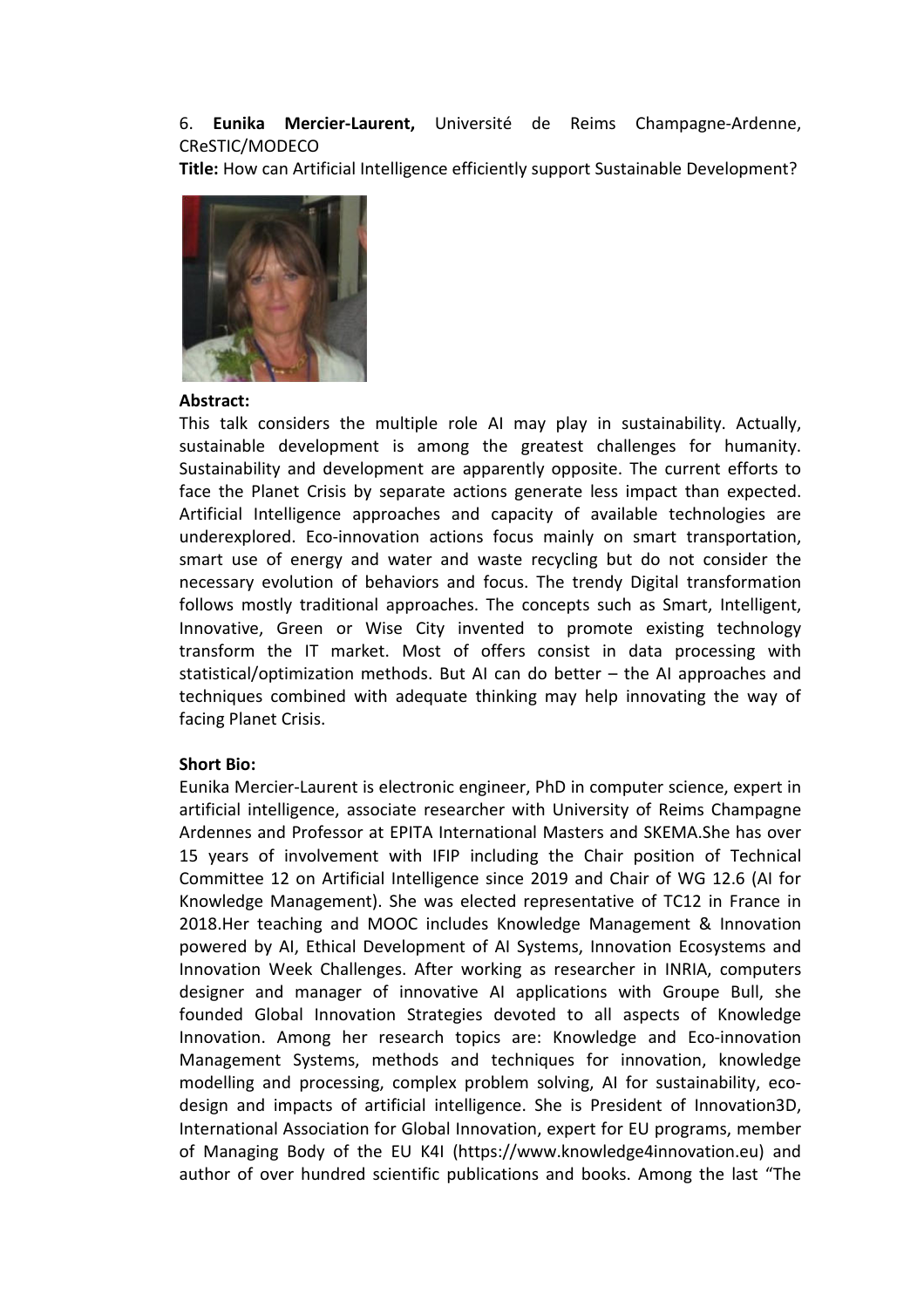Innovation Biosphere, Planet and Brains in Digital Era" and Intelligence in energy (co-authored with G. Kayakutlu).

# 7. **Jose C. Principe,** University of Florida **Title:** Backpropagation Free Deep Learning



## **Abstract:**

This talk presents recent results that show the feasibility of training deep networks classifiers without backpropagation. We will prove that it is possible to substitute error propagation in general conditions and practically achieve the same performance as conventional algorithms. This methodology allows modularization of the algorithmic pipeline and improves explainability. We will then address some of the benefits of this technology for applications.

# **Short Bio:**

Jose C. Principe (M'83-SM'90-F'00) is a Distinguished Professor of Electrical and Computer Engineering and Biomedical Engineering at the University of Florida where he teaches advanced signal processing, machine learning and artificial neural networks (ANNs) modeling. He is Eckis Endowed Professor and the Founder and Director of the University of Florida Computational NeuroEngineering Laboratory (CNEL) www.cnel.ufl.edu. The CNEL Lab has been studying signal and pattern recognition principles based on information theoretic criteria (entropy and mutual information).

Dr. Principe is an IEEE, IABME, AIMBE Fellow. He was awarded the IEEE Neural Network Pioneer Award, the IEEE Shannon Nyquist Technical Achievement Award from the Signal Processing Society, the EMBS Career Achievement Award, and the Teacher Scholar of the Year from the U. of Florida. He was the past Chair of the Technical Committee on Neural Networks of the IEEE Signal Processing Society, Past-President of the International Neural Network Society, and Past-Editor in Chief of the IEEE Transactions on Biomedical Engineering. Dr. Principe has more than 800 publications. He directed 102 Ph.D. dissertations and 65 Master theses. He wrote in 2000 an interactive electronic book entitled "Neural and Adaptive Systems" published by John Wiley and Sons and more recently co-authored several books on "Brain Machine Interface Engineering" Morgan and Claypool, "Information Theoretic Learning", Springer, and "Kernel Adaptive Filtering", Wiley.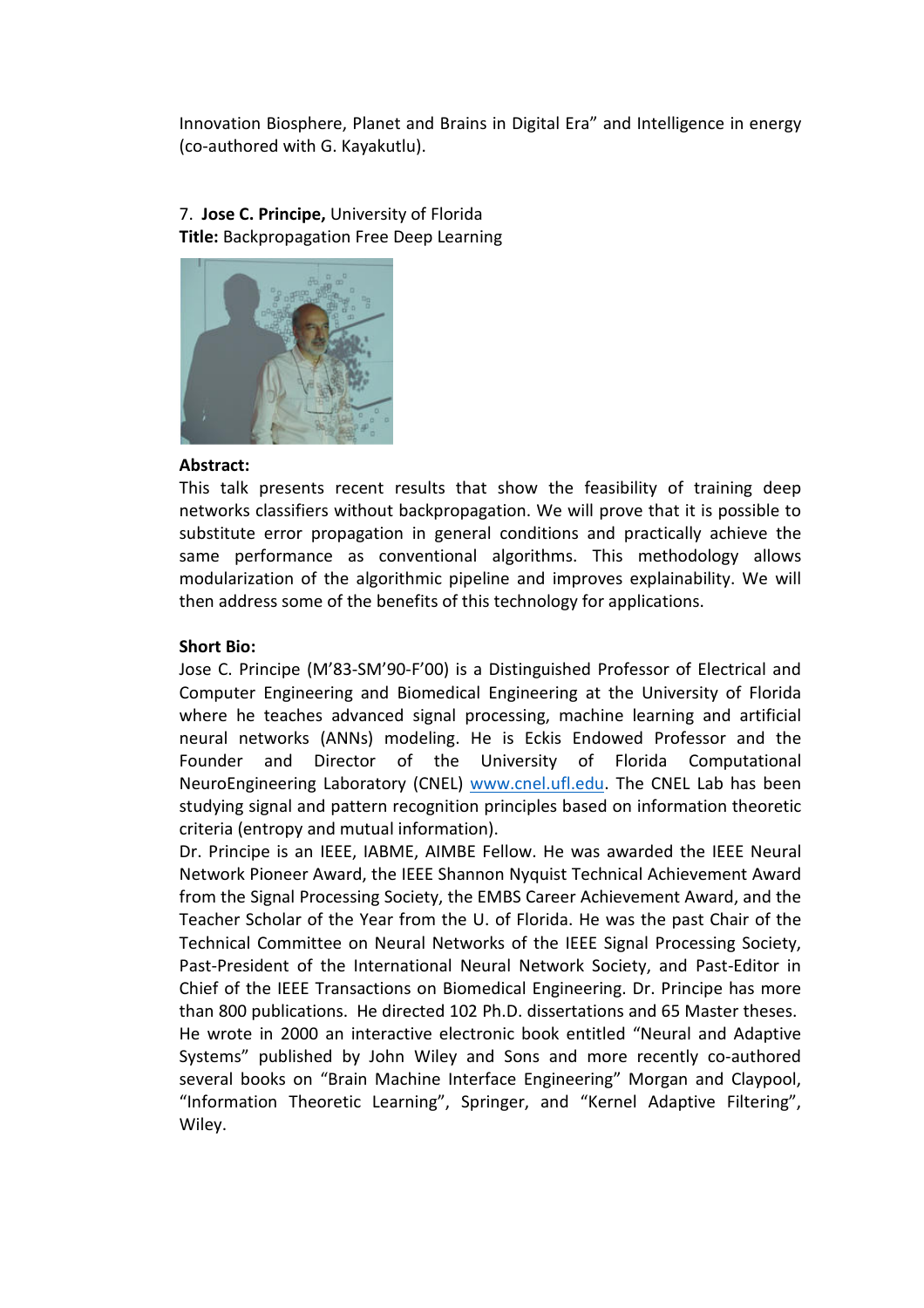8. **Prof. Nikola Kasabov** Fellow IEEE, Fellow RSNZ, Fellow INNS College of Fellows Professor of Knowledge Engineering and Founding Director KEDRI Auckland University of Technology, Auckland, New Zealand, George Moore Chair/Professor, University of Ulster, UK, Honorary Professor Teesside University UK and the University of Auckland, NZ **Title:** Backpropagation Free Deep Learning



#### **Abstract:**

This talk presents recent results that show the feasibility of training deep networks classifiers without backpropagation. We will prove that it is possible to substitute error propagation in general conditions and practically achieve the same performance as conventional algorithms. This methodology allows modularization of the algorithmic pipeline and improves explainability. We will then address some of the benefits of this technology for applications.

## **Short Bio:**

Professor Nikola Kasabov is Fellow of IEEE, Fellow of the Royal Society of New Zealand, Fellow of the INNS College of Fellows, DVF of the Royal Academy of Engineering UK. He is the Founding Director of KEDRI and Professor at the School of Engineering, Computing and Mathematical Sciences at Auckland University of Technology. Kasabov is a Past President of the Asia Pacific Neural Network Society (APNNS) and the International Neural Network Society (INNS). He is member of several technical committees of IEEE Computational Intelligence Society and Distinguished Lecturer of IEEE (2012-2014). He is Editor of Springer Handbook of Bio-Neuroinformatics, Springer Series of Bio-and Neurosystems and Editor-in-Chief of the Springer journal Evolving Systems. He is Associate Editor of several international journals. Kasabov holds MSc and PhD from TU Sofia, Bulgaria. His main research interests are in the areas of neural networks, intelligent information systems, soft computing, bioinformatics, neuroinformatics. He has published more than 650 publications. He has extensive academic experience at various academic and research organizations in Europe and Asia, including: George Moore Chair in Data Analytics at the University of Ulster; Professor at the University of Otago, NZ; Advisory Professor at Shanghai Jiao Tong University; Visiting Professor at ETH/University of Zurich and Robert Gordon University UK, Honorary Professor at the University of Auckland and Teesside University. Prof. Kasabov has received a number of awards, among them: Doctor Honoris Causa from Obuda University, Budapest; INNS Ada Lovelace Meritorious Service Award; NN Best Paper Award for 2016; APNNA 'Outstanding Achievements Award'; INNS Gabor Award for 'Outstanding contributions to engineering applications of neural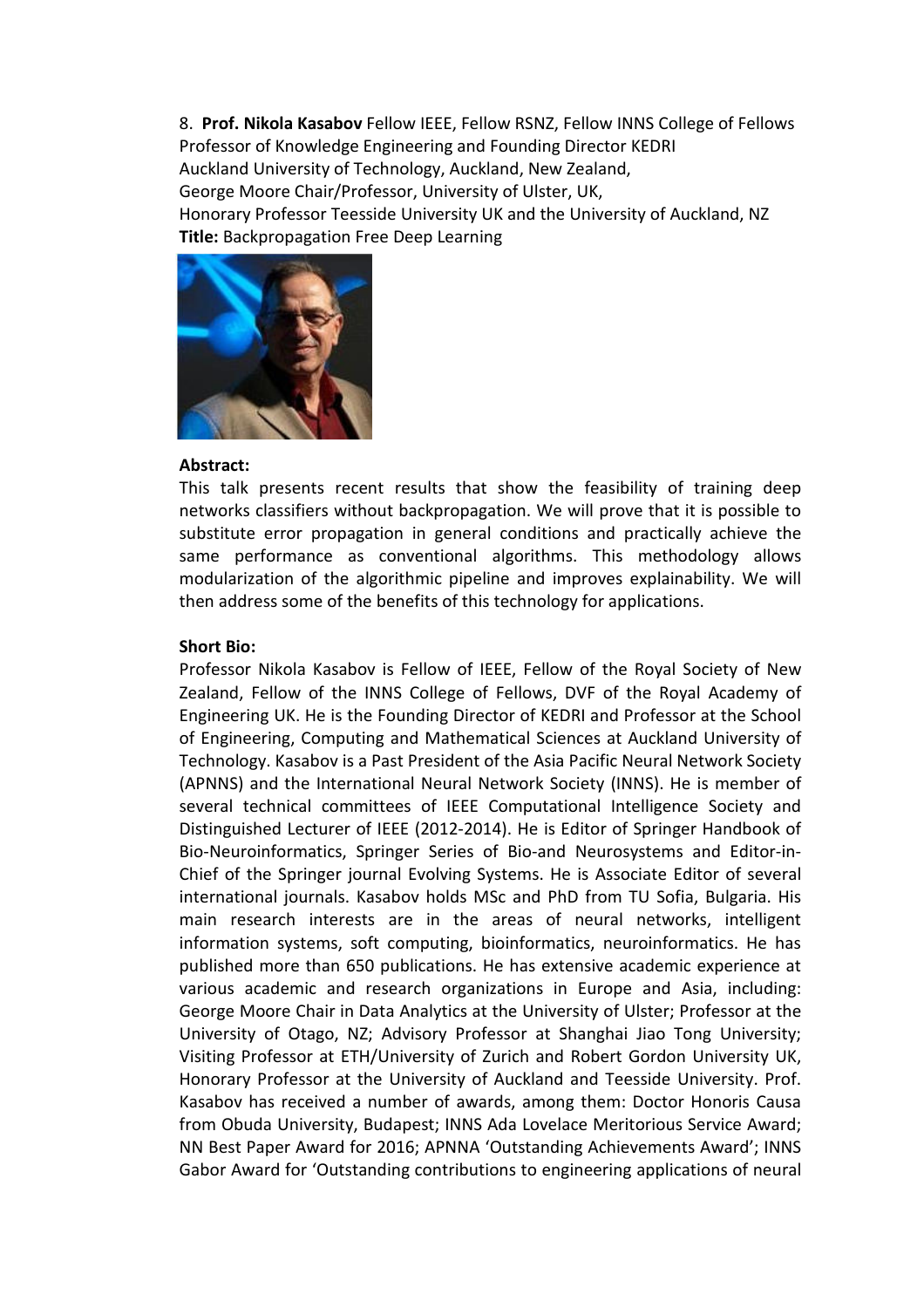networks'; EU Marie Curie Fellowship; Bayer Science Innovation Award; APNNA Excellent Service Award; RSNZ Science and Technology Medal; 2015 AUT Medal; Honorable Member of the Bulgarian, the Greek and the Scottish Societies for Computer Science. More information of Prof. Kasabov can be found on the web site: https://academics.aut.ac.nz/nkasabov

# **TUTORIALS:**

**Tutorial 1 ....................................................................................................................... Prof. Vangelis Metsis** 



Texas State University, USA

**Title:** Modern methods and tools for human biosignal analysis

**Abstract:** The term biosignal refers to any signal that can be measured from living organisms. Biosignals have been used in medicine, sports science, and psychology for diagnoses, and there have been impressive advancements in these areas. Recently, the fields of human-computer interaction and affective computing have found an interest in using biosignals as a means of understanding the human state and intention. This interest has been reinforced by the fact that acquiring information with sensors and interfacing electrically with the human body has become much easier in the past few years. Moving from large analog technologies to digital ones has led to the miniaturization of sensing devices. Wireless transmission technologies (e.g., Bluetooth low energy), which can be easily integrated with the acquisition hardware, have removed the need for bulky wiring. This tutorial will present an overview of modern applications of human biosignals and will provide practical examples of machine learning-based methods and tools for biosignal analysis. Traditional machine learning algorithms for feature extraction and classification will be compared with recent developments in deep learning and its applications to biosignal and time-series data processing in general.

#### **Short Bio:**

Dr. Vangelis Metsis. is an Assistant Professor at the Department of Computer Science at Texas State University. He joined the department in August 2014. Dr.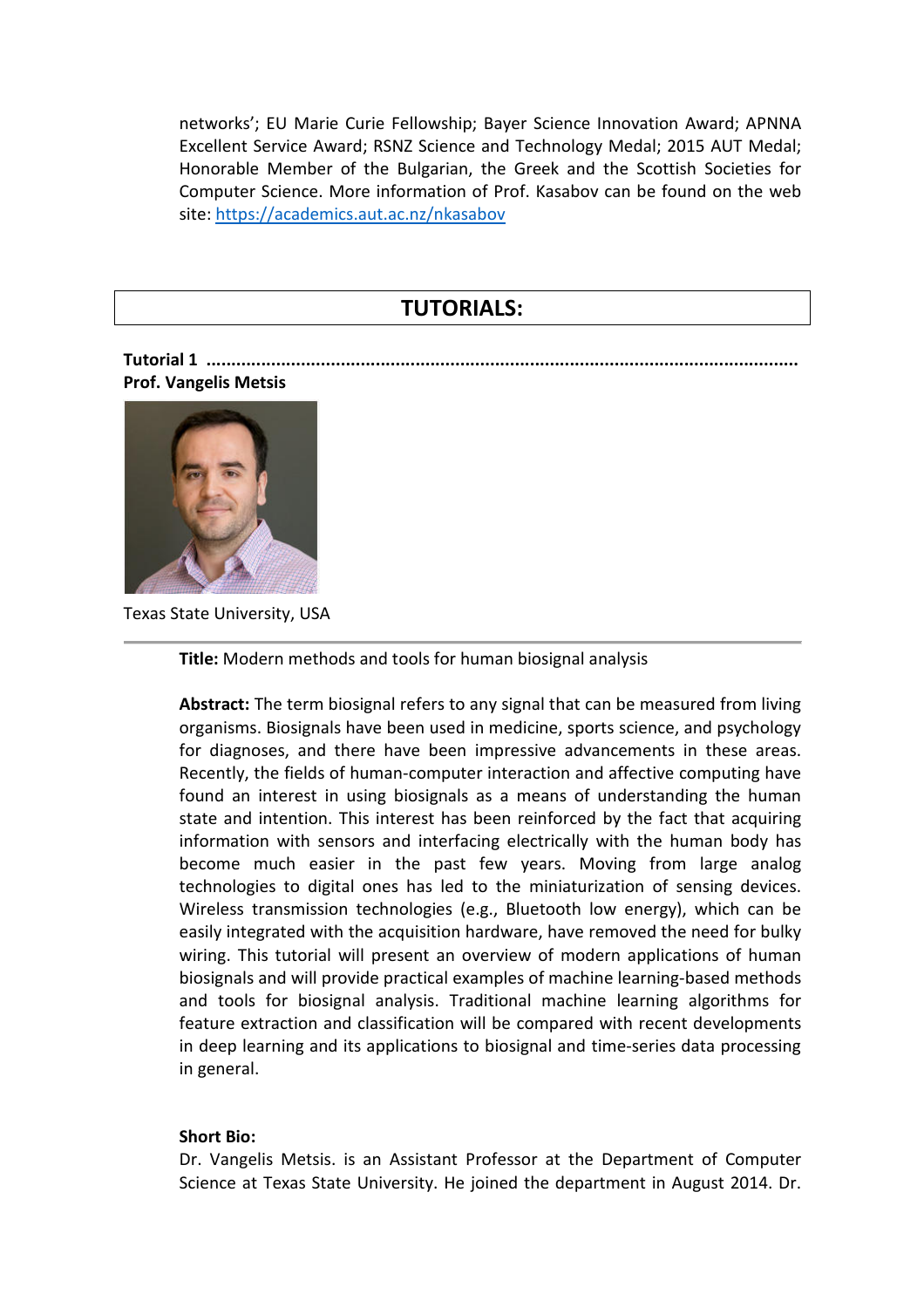Metsis received his Bachelor of Science degree in Computer Science in 2005, from the Department of Informatics of Athens University of Economics and Business in Greece, and his Doctoral degree in 2011 from the Department of Computer Science and Engineering of The University of Texas at Arlington. During 2006- 2007, Dr. Metsis worked as a Research Associate at the Department of Informatics and Telecommunications of the National Center for Scientific Research (NCSR) "Demokritos" in Greece, contributing to the project MedIEQ, funded by the European Commission. After receiving his Ph.D. diploma, and until joining TxState, he was employed, as a Research Assistant Professor by UTA, and he continued to be affiliated with Heracleia Human-Centered Computing Laboratory, where he was involved in several federally-funded research projects, as a Co-PI or Senior Researcher. He also taught a number of graduate and undergraduate classes at the CSE department. Dr. Metsis research interests span the areas of Machine Learning, Data Mining and Computer Vision with focus in applications of Smart Health and Wellbeing, Assisted Living and Bioinformatics.

# **Tutorial 2 ....................................................................................................................... Prof. Giacomo Boracchi**



Politecnico di Milano, Italy

**Title:** Anomaly Detection in Images

Anomaly detection problems are ubiquitous in engineering: the prompt detection of anomalies is often a primary concern, since these might provide precious information for understanding the dynamics of a monitored process and for activating suitable countermeasures. In fact, anomalies are typically the most informative regions in an image (e.g., defects in images used for quality control). Not surprisingly, anomaly detection problems have been widely investigated in the image processing and pattern recognition communities and are key in application scenarios ranging from quality inspection to health monitoring. The tutorial presents a rigorous formulation of the anomaly-detection problem that fits with many imaging scenarios and applications. The tutorial describes, by means of illustrative examples, the most important anomaly-detection approaches in the literature, and their connection with the machine-learning perspective of semi-supervised and unsupervised learning/monitoring. Special emphasis will be given to anomaly-detection methods based on learned models, which are often adopted to handle images and signals. In particular, these will be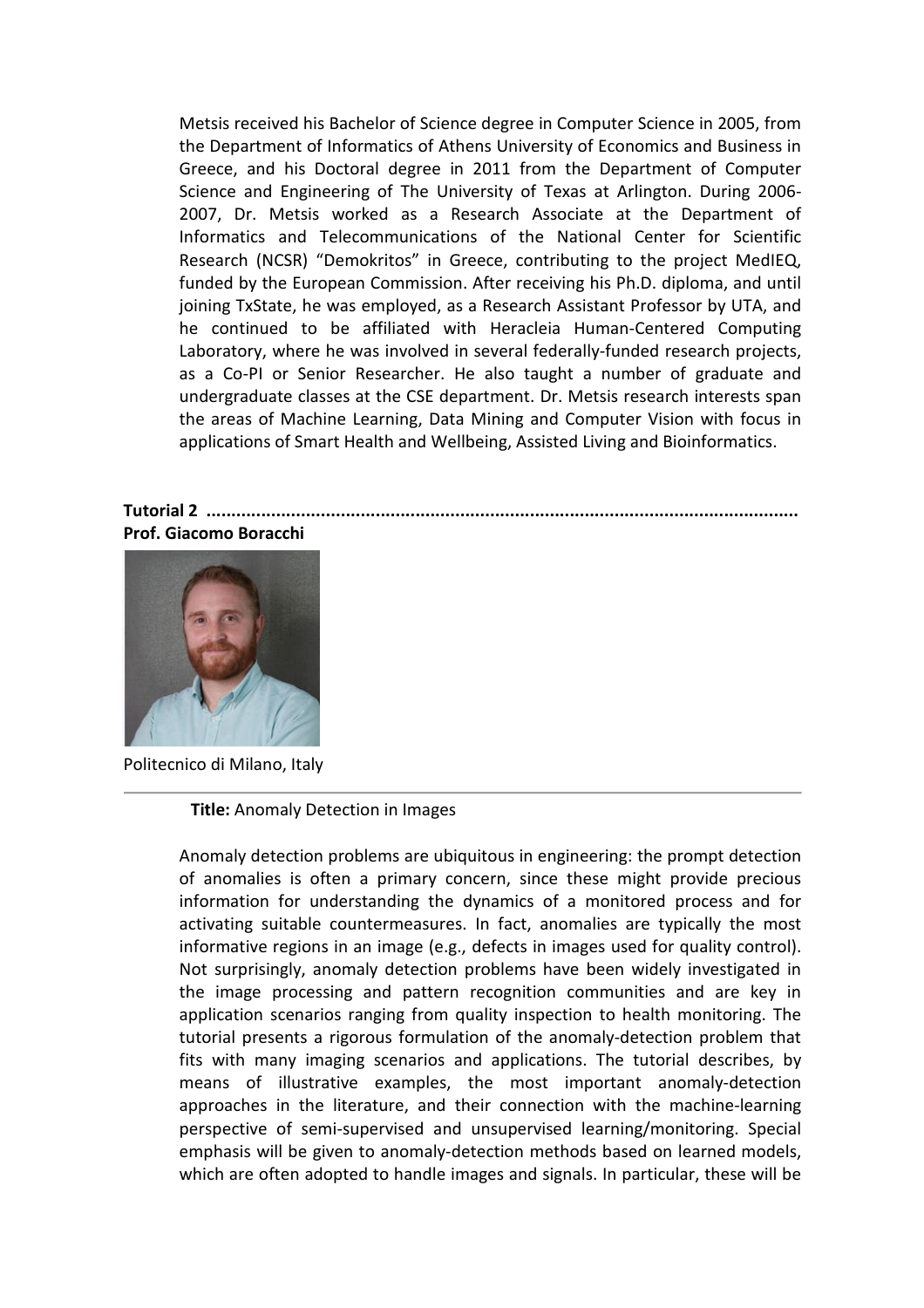divided into traditional models (including dictionaries yielding sparse representations) and deep learning models. The tutorial is accompanied by various examples from our research projects where we applied anomalydetection algorithms to solve real world problems: visual quality inspection for monitoring chip and nanofiber production.

## **Short Bio:**

Giacomo Boracchi is an Associate Professor of Computer Engineering at Dipartimento di Elettronica, Informazione e Bioingegneria of the Politecnico di Milano, where he also received the Ph.D. in information technology (2008), after graduating in Mathematics (Università Statale di Milano, 2004). His research interests concern image processing and machine learning, and in particular image restoration and analysis, change/anomaly detection, domain adaptation. Since 2015 he is leading industrial research projects concerning algorithms for X-ray inspection systems for airport security, automatic quality inspection systems for monitoring silicon wafer production (the system developed with STMicroelectronics is currently analyzing wafer production over different sites), and outlier detection in web-sessions.He is currently associate editor for IEEE Transactions on Image Processing and server as AE for IEEE Computational Intelligence Magazine and in a few special issues. In 2015 he received an IBM Faculty Award, in 2016 the IEEE Transactions on Neural Networks and Learning Systems Outstanding Paper Award and in 2017 the Nokia Visiting Professor Scholarship. He has held tutorials in major IEEE conferences: ICIP 2020, ICASSP 2018 and IJCNN 2017, 2018.

# **TOPICS:**

The accepted papers of the 17th AIAI 2021 conference are related to the following thematic topics:

Activity Recognition Adaptive Learning Adversarial Neural Networks AI for Media AI for Music Composition Anomaly Detection& AI Anxiety Recognition &AI Autoencoders Autonomous Driving Biomedical - Bioinformatics & AI Classification-Pattern Recognition Clustering Computer vision Convolutional and Recurrent ANN Cybersecurity & AI Cyber Supply-Chain & AI

Data Mining Deep Learning ANN Dialogue Act-Recognition Embedded Machine Learning Fake News Detection & AI Feature selection Financial Applications of AI Fuzzy modeling Genetic algorithms & optimization Hybrid intelligent models Interoperability & AI Image Analysis-Face Recognition Machine Learning Meta Auto-ML Multi Agent Systems Natural Language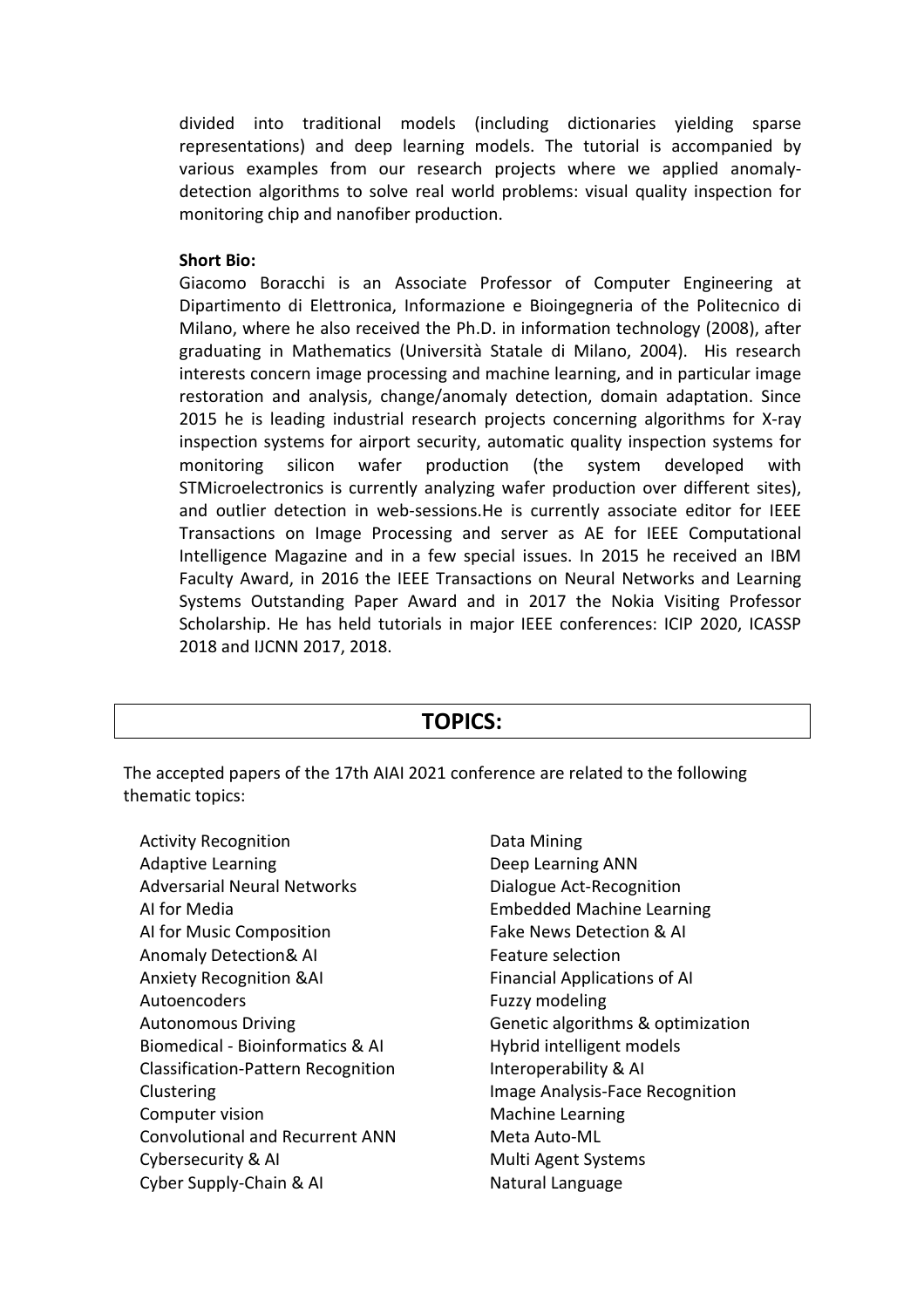Recommendation Systems Robotics Social media intelligent modeling SOM

Swarm Intelligence Text mining/machine translation Time Series Emotion recognition

The authors of submitted papers came from 21 different countries from all over the globe, namely: Australia, Austria, Belgium, Czech Republic, Egypt, France, Germany, Greece, Lebanon, Netherlands, India, Italy, P.R. China, Poland, Portugal, Romania, Sweden, Taiwan, Turkey, UK, USA.

June 2021

Ilias Maglogiannis Lazaros Iliadis John MacIntyre

# **Organization**

Executive Committee

#### **General Chairs**

Ilias Maglogiannis (President of the IFIP WG12.5) Department of Digital Systems, University of Piraeus, Greece

John Macintyre University of Sunderland, University of Sunderland, Dean of the Faculty of Applied Sciences Pro Vice Chancellor , UK

#### **Program co- Chairs**

Lazaros Iliadis School of Engineering Democritus University of Thrace, Greece

Xiao-Jun Wu Jiangnan University, China

Petia Koprinkova Bulgarian Academy of Sciences,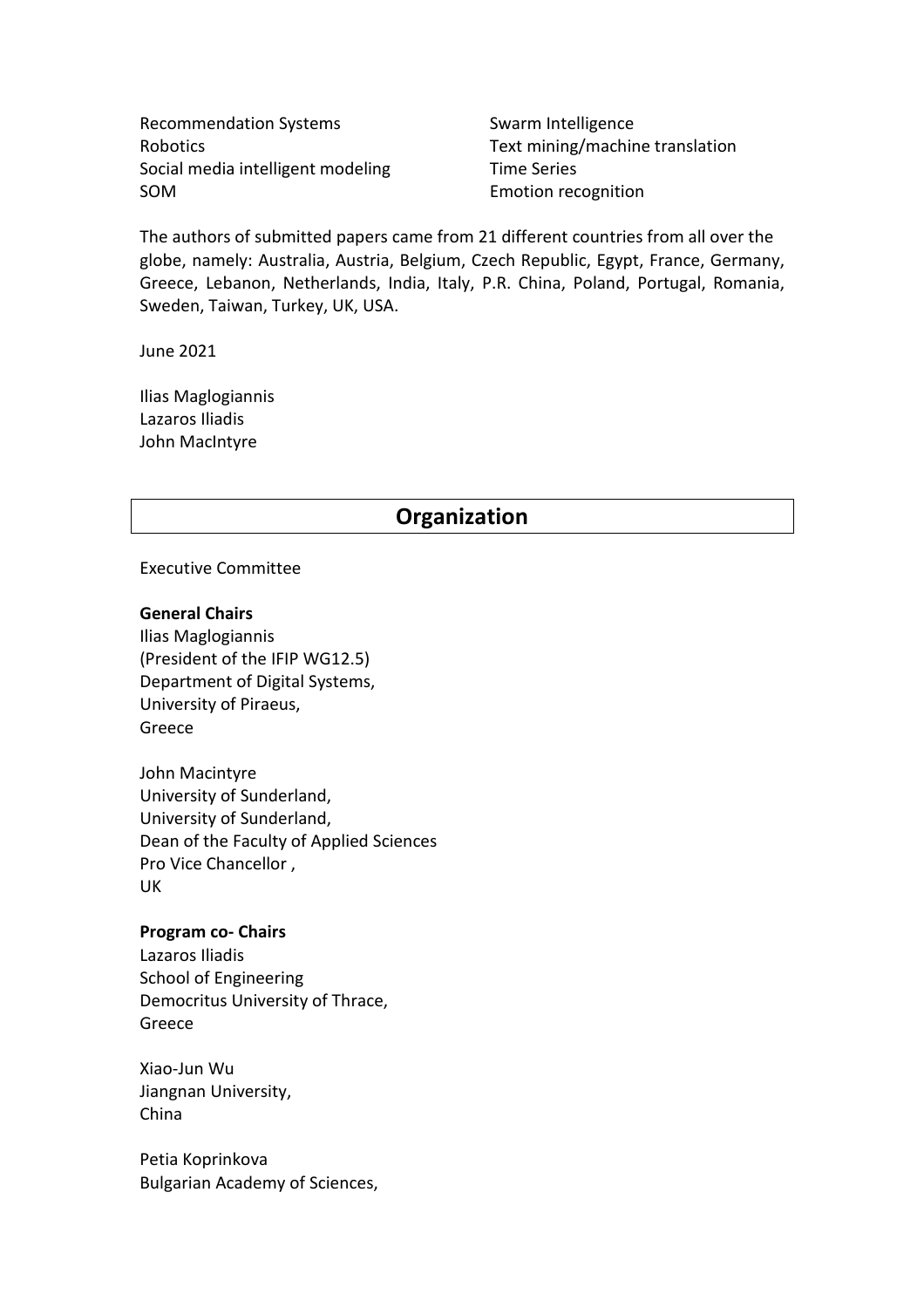Sofia, Bulgaria

#### **Honorary co-Chairs**

Plamen Angelov Lancaster University, UK

Vera Kurkova Czech Academy of Sciences, Czech Republic

#### **Advisory Chairs**

Pietro Lio University of Cambridge, UK

Barbara Hammer University of Bielfeld, Germany

Costas Iliopoulos King's College, London, UK

## **Publication and Publicity Chair**

Antonis Papaleonidas Democritus University of Thrace, Greece

## **Liaison co-Chairs**

Ioannis Chochliouros Hellenic Telecommunication Organization (OTE) Research & Development Department, Fixed & Mobile Core Network DevOps & Technology Strategy Division, Fixed & Mobile Greece

Panagiotis Kikiras European Defence Agency Head of the Unit Technology and Innovations EU

# **Special Sessions / Tutorials co-Chairs**

Dimitrios Kalles Hellenic Open University, Greece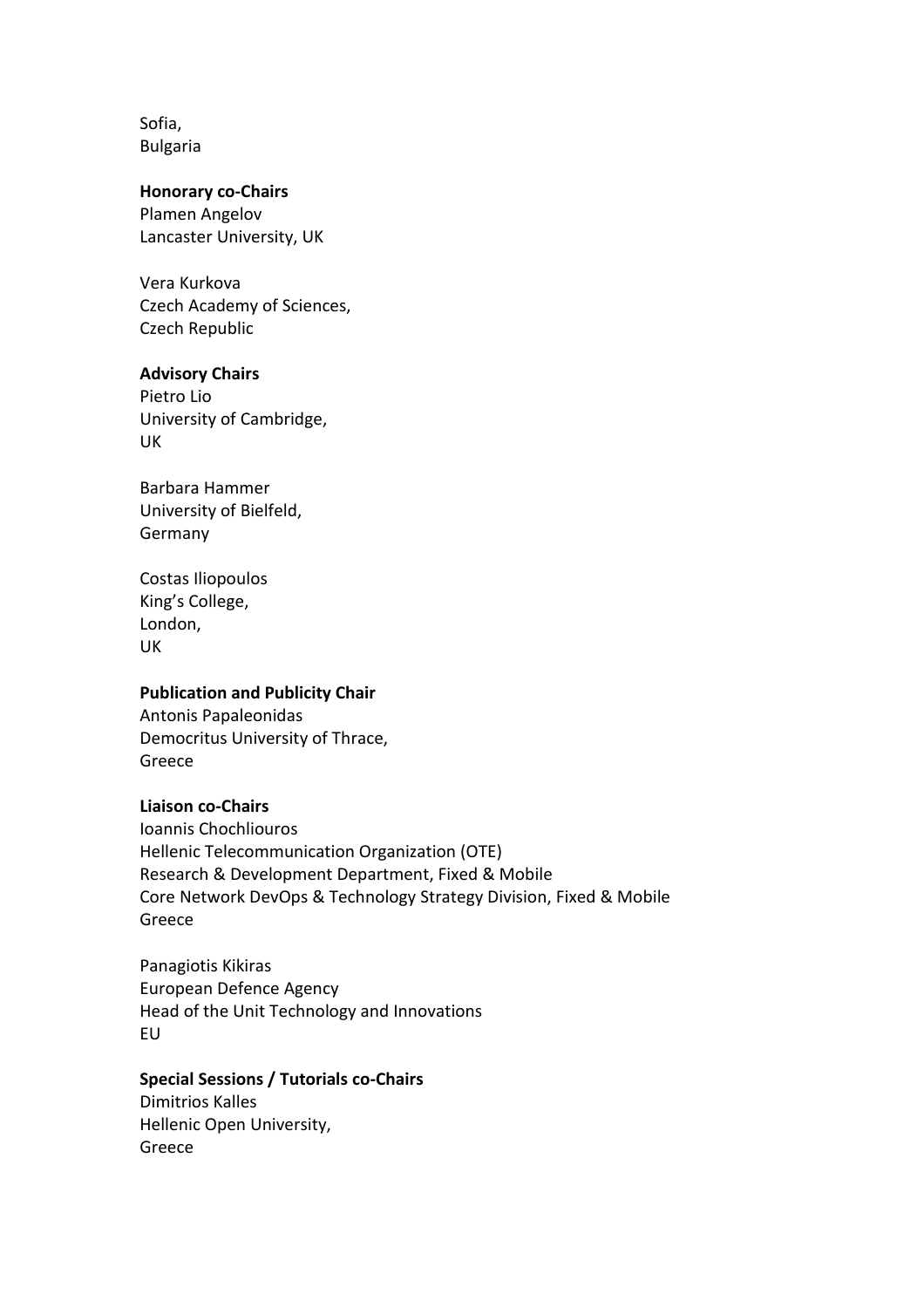Dimitrios Kosmopoulos University of Patras, Greece

Kostantinos Delibasis University of Thessaly, Greece

#### **Steering Committee**

Ilias Maglogiannis Department of Digital Systems, University of Piraeus, Greece

Plamen Angelov Lancaster University UK, Fellow of the IEEE, of the IET and of the HEA, Vice President of the International Neural Networks Society (INNS) for Conference and Governor of the Systems, Man and Cybernetics Society of the IEEE

Lazaros Iliadis School of Engineering, Department of Civil Engineering, Sector of Mathematics, Programming and GC, Democritus University of Thrace, Greece

# **Workshops' co-Chairs**

Christos Makris University of Patras, Greece

Katia Kermanidis Ionian University, Greece

Phivos Mylonas Ionian University, Greece

Spyros Sioutas University of Patras, Greece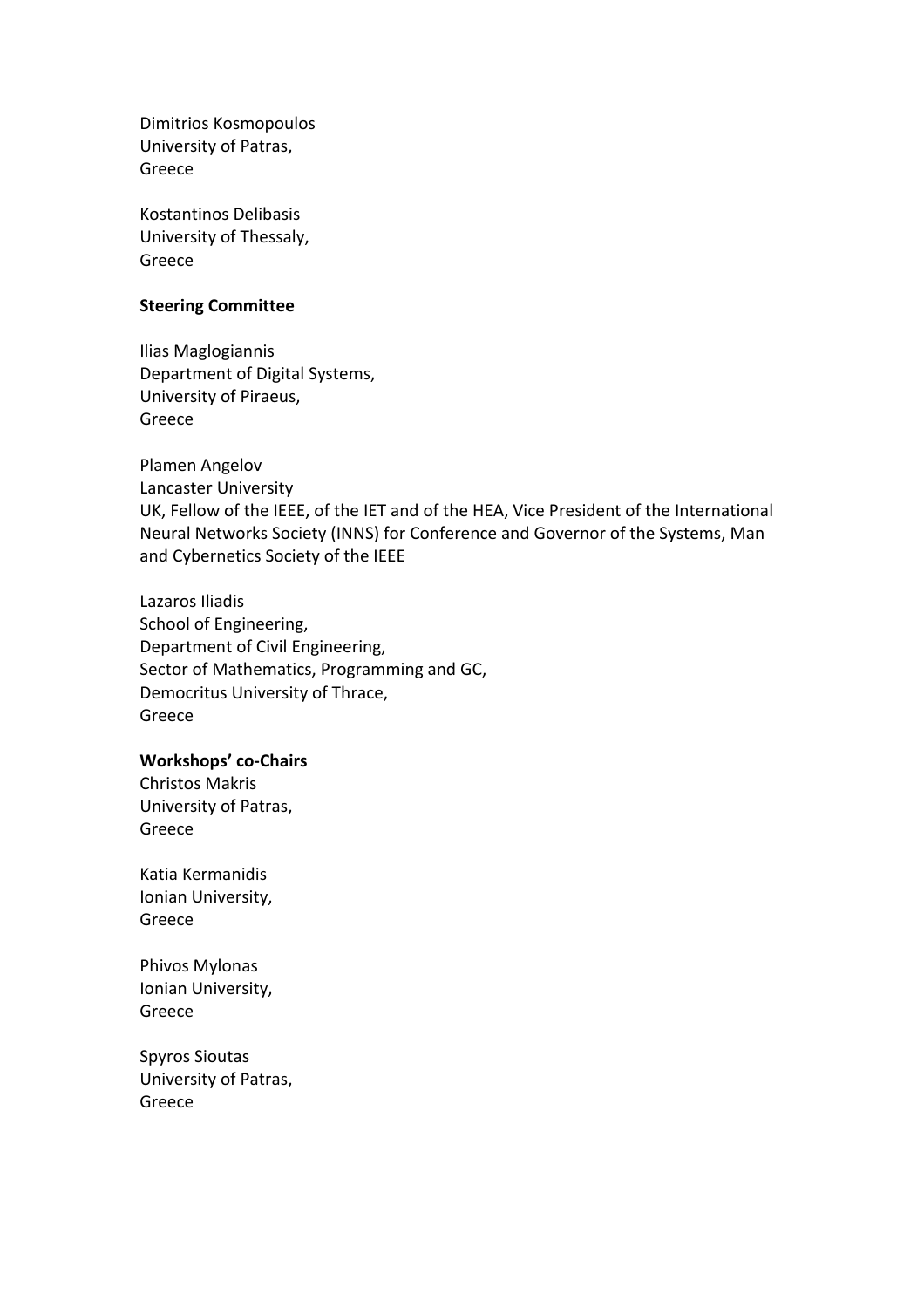# **Program Committee**

- Georgios Alexandridis University of the Aegean, Greece
- Serafín Alonso Castro University of Leon, Spain
- Ioannis Anagnostopoulos University of Thessaly, Greece
- Costin Badica University of Craiova, Romania
- Giacomo Boracchi Politecnico di Milano, Italy
- Francisco Carvalho Polytechnic Institute of Tomar, Portugal
- Diego Casado-Mansilla, Polytechnic School of the University of Alcalá, Spain
- Ioannis Chamodrakas National and Kapodistrian University of Athens, Greece
- Kostantinos Delibasis University Of Thessaly, Greece
- Konstantinos Demertzis Democritus University of Thrace, Greece
- Georgios Drakopoulos Ionian University, Greece
- Mauro Gaggero National Research Council of Italy
- Eleonora Giunchiglia Oxford University, UK
- Peter Hajek University of Pardubice Czech Republic
- Giannis Haralabopoulos University of Nottingham, UK
- Lazaros Iliadis Democritus University of Thrace, Greece
- Andreas Kanavos Ionian University, Greece
- Nikos Karacapilidis, University of Patras, Greece
- Petros Kefalas University of Sheffield International Faculty CITY College, Greece
- Katia Kermanidis Ionio University, Greece
- Petia Koprinkova-Hristova Bulgarian Academy of Sciences
- Stelios Krinidis Centre for Research and Technology Hellas, Information Technologies Institute, Greece
- Florin Leon Technical University of Iasi, Romania
- Aristidis Likas University of Ioannina, Greece
- Pietro Liò University of Cambridge, United Kingdom
- Ioannis Livieris University of Patras, Greece
- Doina Logofătu Frankfurt University of Applied Sciences, Frankfurt am Main, Germany
- Ilias Maglogiannis University of Piraeus, Greece
- Goerge Magoulas Birkbeck College, University of London, UK
- Christos Makris University of Patras, Greece
- Mario Malcangi University of Milan, Italy
- Andreas Menychtas University of Piraeus, Greece
- Vangelis Metsis Texas State University, United States
- Nikolaos Mitianoudis Democritus University of Thrace, Greece
- Antonio Moran University of Leon, Spain
- Konstantinos Moutselos University of Piraeus, Greece
- Phivos Mylonas Ionio University, Greece
- Stefanos Nikiforos Ionio University, Greece
- Stavros Ntalampiras University of Milan, Italy
- Vladimir Olej University of Pardubice, Czech Republic
- Mihaela Oprea University Petroleum-Gas of Ploiesti Romania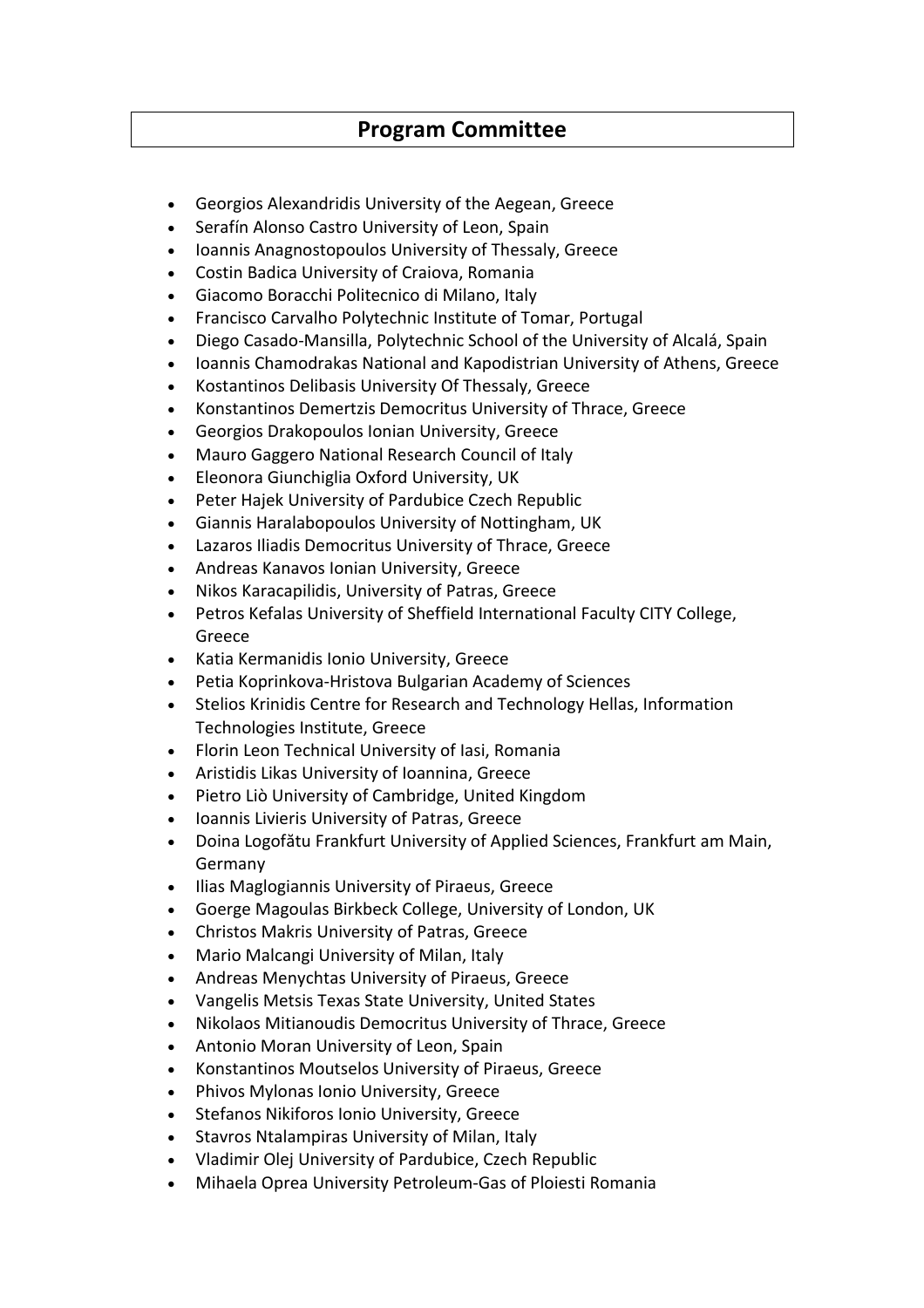- Ioannis P. Chochliouros Hellenic Telecommunications Organization, Greece
- Basil Papadopoulos Democritus University of Thrace
- Antonis Papaleonidas Democritus University of Thrace, Greece
- Pavlidis George, Information Technologies Institute, Centre for Research and Technology, Greece
- Isidoros Perikos University of Patras, Greece
- Elias Pimenidis University of the West of England, Bristol, UK
- Panagiotis Pintelas University of Patras, Greece
- Bernardete Ribeiro University of Coimbra, Portugal
- Antonio Staiano University of Naples Parthenope, Italy
- Christos Timplalexis, Information Technologies Institute, Centre for Research and Technology, Greece
- Nicolas Tsapatsoulis Cyprus University of Technology
- Tsolakis Apostolos Information Technologies Institute, Centre for Research and Technology, Greece
- Petra Vidnerová The Czech Academy of Sciences, Czech Republic
- Paulo Vitor de Campos Souza CEFET-MG, Brazil
- Gerasimos Vonitsanos University of Patras, Greece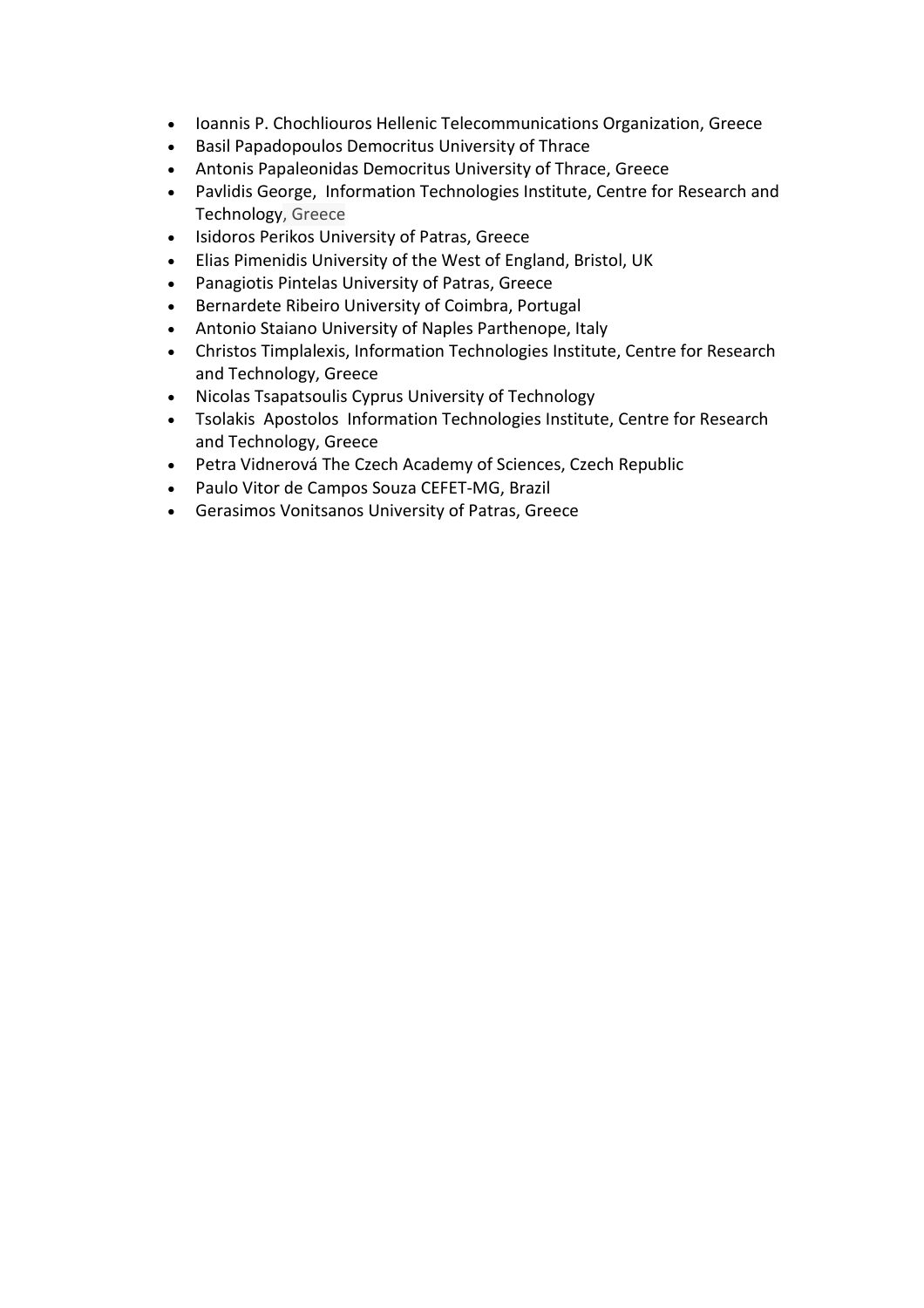# **Detailed Program of the joint**

# **22nd EANN 2021 - 17th AIAI 2021 Conference**

# **Friday 25/6/2021**

## **10:00 – 18:00 Registration**

# **10:30 - 10:45 Welcome Session**

### **10:45 - 11:45**

**Session 1, Plenary 1:** "Brain-Inspired Data Analytics for Incremental and Transfer Learning of Cognitive Spatio-Temporal Data and for Knowledge Transfer" Chair: Prof. Lazaros Iliadis

## **Keynote Speaker: Nikola Kasabov**

Fellow IEEE, Fellow RSNZ, Fellow INNS College of Fellows, Professor of Knowledge Engineering and Founding Director KEDRI Auckland University of Technology, Auckland, New Zealand George Moore Chair/Professor, University of Ulster, UK, Honorary Professor Teesside University UK and the University of Auckland, NZ

## **11:45 - 13:00**

# **Session 2, EANN: DL-CON I** (DEEP LEARNING - CONVOLUTIONAL I)

Chair: Prof. George Magoulas

fNIRS-Based BCI Using Deep Neural Network with an Application to Deduce the Driving Mode based on the Driver's Mental State

 *Kazuhiko Takahashi, Reo Yokono, Chang Chu, Gauvain Huve, Masafumi Hashimoto* 

Deep Learning Modeling of Groundwater Pollution Sources

 *Yiannis N. Kontos, Theodosios Kassandros , Konstantinos Katsifarakis, Kostas Karatzas* 

Image Pre-processing and Segmentation for Real-Time Subsea Corrosion Inspection  *Craig Pirie, Carlos Moreno-Garcia* 

Exploring the Limits of Vanilla CNN Architectures for Fine-grained Vision-based Vehicle Classification

 *Andreas Caduff, Klaus Zahn, J. Hofstetter, M. Rechsteiner, P. Bucher*  An Artificial Intelligence System for Endotracheal Intubation Confirmation  *Dror Lederman* 

#### **11:45 - 13:00**

**Session 3, AIAI: DL-CON II** (DEEP LEARNING - CONVOLUTIONAL II)

Chair: Prof. Elias Pimenidis

A Comparative Study of Deep Learning Techniques for Financial Indices Prediction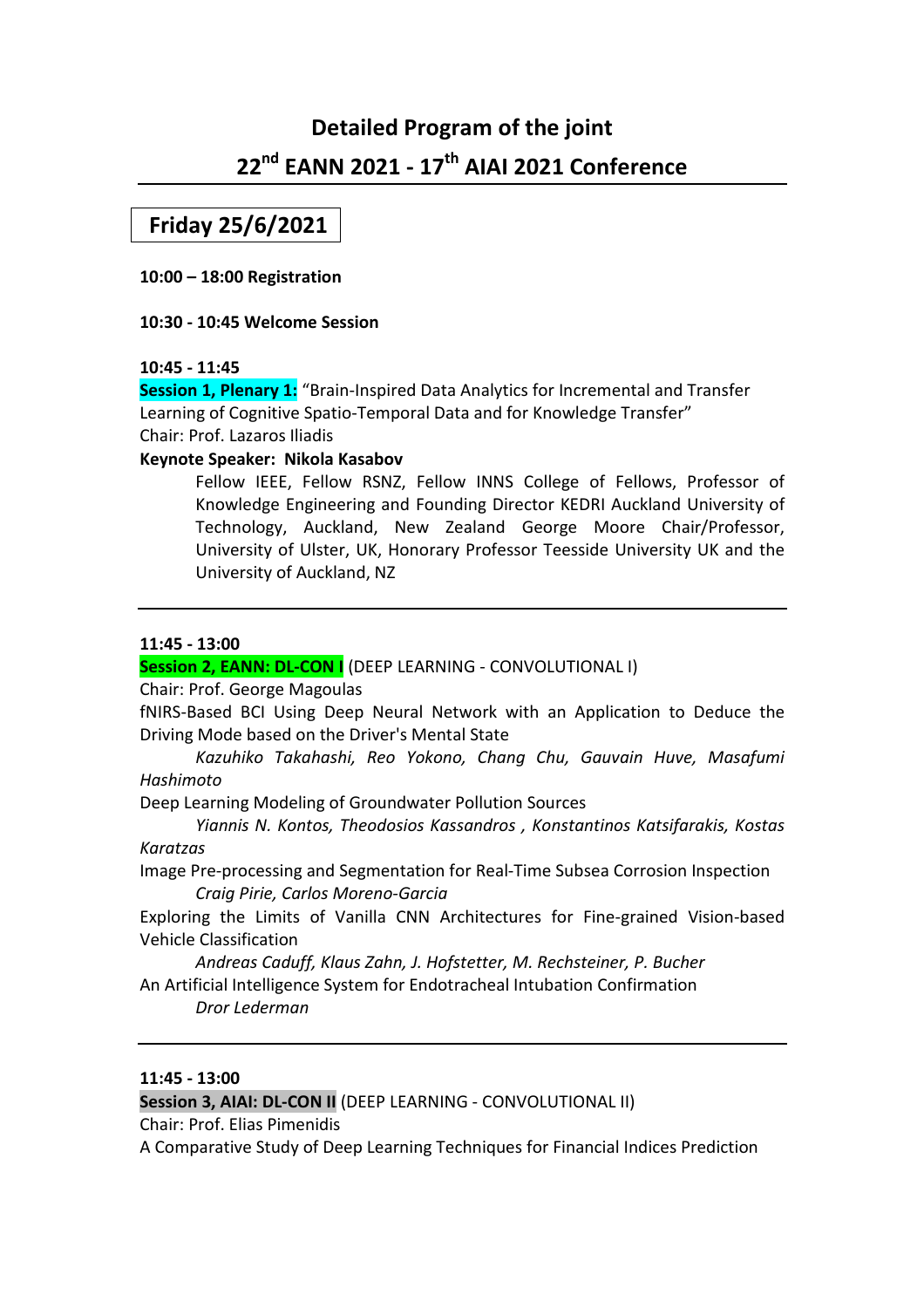*Argyrios Ketsetsis, Konstantinos Giannoutakis, Georgios Spanos, Nikolaos Samaras, Dimitrios Hristu-Varsakelis, Dimitrios Thomas, Dimitrios Tzovaras*  Robustness testing of AI systems: A case study for traffic sign recognition

 *Christian Berghoff, Pavol Bielik, Matthias Neu, Petar Tsankov, Arndt von Twickel* 

Deep Dense and Convolutional Autoencoders for Machine Acoustic Anomaly Detection

*Gabriel Coelho, Pedro Pereira, Luis Matos, Alexandrine Ribeiro, Eduardo Nunes, André Ferreira, Paulo Cortez, Andre Pilastri*

Just-in-time Biomass Yield Estimation with Multi-Modal Data and Variable Patch Training Size

*Patricia O'Byrne, Patrick Jackman, Damon Berry, Thomas Lee, Michael French, Robert J. Ross* 

Automatic Classification of XCT Images in Manufacturing

*Bertram Sabrowsky-Hirsch, Roxana-Maria Holom, Christian Gusenbauer, Michael Reiter, Florian Reiterer, Ricardo Fernández Gutiérrez, Josef Scharingesr* 

## **11:45 - 13:00**

**Session 4, Workshop: DARE** (Distributed AI for Resource-Constrained Platforms) Chair: Dr. Anna Hristoskova & Dr. Nicolás González-Deleito

Distributed data compression for edge devices*.*

 *Kevin Van Vaerenbergh, Tom Tourwe* 

PFilter: Privacy-aware and secure data filtering at the edge for distributed edge analytics

 *Annanda Rath, Anna Hristoskova, Sarah Klein* 

An Initial Analysis of the Shortcomings of Conventional AI and the Benefits of Distributed AI

Approaches in Industrial Use Cases

*Anna Hristoskova, Nicolás González-Deleito, Sarah Klein, Joana Sousa, Nuno Martins, João Tagaio, João Serra, Carlos Silva, João Ferreira, Pedro M. Santos, Ricardo Morla, Luis Almeida, Barış Bulut, Sencer Sultanoğlu* 

Towards a Distributed Learning Architecture for Securing ISP Home Customers *Pedro Santos, Joana C Sousa, Ricardo Morla, Nuno Martins, João Tagaio, João Serra, Carlos Silva, Mário Sousa, Pedro Souto, Luís Lino Ferreira, João Ferreira, Luis Almeida* 

A first sensitivity study of multi-object multi-camera tracking performance  *Miguel Ramos, Carlos Pereira, Luis Almeida* 

## **11:45 - 13:45**

**Session 5, Workshop: nloVe** (Designing a Novel Adaptive Cybersecurity Solution for Internet-of-Vehicle) / **Discussion Forum / Open Session** 

Chair: Dr. Konstantinos Votis

11:45-12:00 - Presentation of the nIoVe project

12:00-12:20 - Aspects of stakeholders' requirements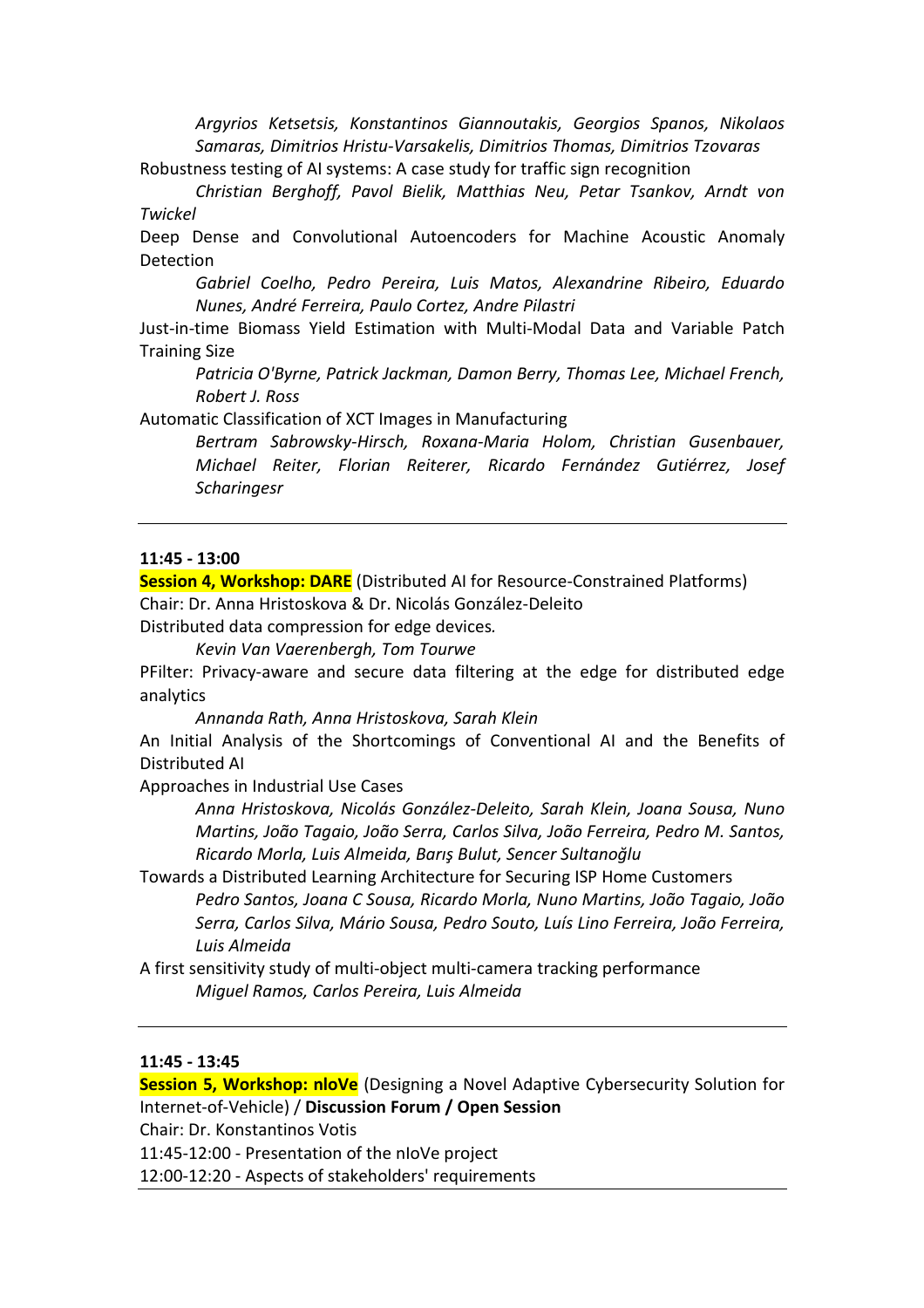12:30-13:45 - Round table discussion with stakeholders' representatives, researchers from projects in the same domain, and external experts in the field of cybersecurity, automotive industry, and AI

#### **11:45 - 13:45**

**Session 6, Workshop: DAAI** (Defense Applications of AI) / **Discussion Forum / Open Session** 

### **Co-Organized together with European Defense Agency**

Chair: Dr. Panagiotis Kikiras

11:45-12:00 - Dr. Panagiotis Kikiras, European Defence Agency Introduction & Welcome message by the Organizers

- 12:00-12:45 Dr. Evangelos Ouzounis, European Defence Agency Artificial Intelligence Cybersecurity Challenges - How Cyber Security and Privacy Affects the Smooth Deployment of AI – ENISA's Approach
- 13:00-13:45 Sergio Albani, European Union Satellite Centre Application of AI for GEOINT services in the Space and Security domain

### **13:15 - 14:30**

# **Session 7, Workshop: AIETH 2021 The 1st Workshop on AI and Ethics**

Chair: Prof. John Macintyre

## **Pro Vice Chancellor at the University of Sunderland, United Kingdom**

13:15-13:30 - Professor Matthias Scheutz, Bernard M. Gordon Senior Faculty Fellow, Adjunct Professor, Psychology, Tufts School of Arts & Sciences, Director, Human-Robot Interaction Lab

13:30-13:45 - Olivia Gambelin, AI Ethicist and founder of Ethical Intelligence 13:45-14:00 - Cortnie Abercrombie, CEO, Founder AI Truth. Independent Consultant.

AI Strategy for Trusted AI

14:00-14:15 - Christoph J Ebell, Co-Founder & CEO at Arcades DigitalFree discussionexchange of Arguments with conference participants during the event)

#### **13:15 - 14:30**

**Session 8, AIAI: REC\_SENT\_IMP** (Recommendation Systems-Sentiment Analysis-AI Impacts)

Chair: Prof. Peter Hajek

Recommending Database Architectures for Social Queries: A Twitter Case Study

 *Michael Marountas, Georgios Drakopoulos, Phivos Mylonas, Spyros Sioutas*  The AI4Media project: Use of Next-generation Artificial Intelligence Technologies for Media Sector Applications

*Filareti Tsalakanidou, Symeon Papadopoulos, Vasileios Mezaris, Ioannis Kompatsiaris, Birgit Gray, Danae Tsabouraki, Maritini Kalogerini, Fulvio Negro, Maurizio Montagnuolo, Jesse de Vos, Philo van Kemenade, Daniele Gravina, Rémi Mignot, Alexey Ozerov, Francois Schnitzler, Artur Garcia-Saez, Georgios N. Yannakakis, Antonios Liapis, Georgi Kostadinov* 

Science4Fashion: An Autonomous Recommendation System for Fashion Designers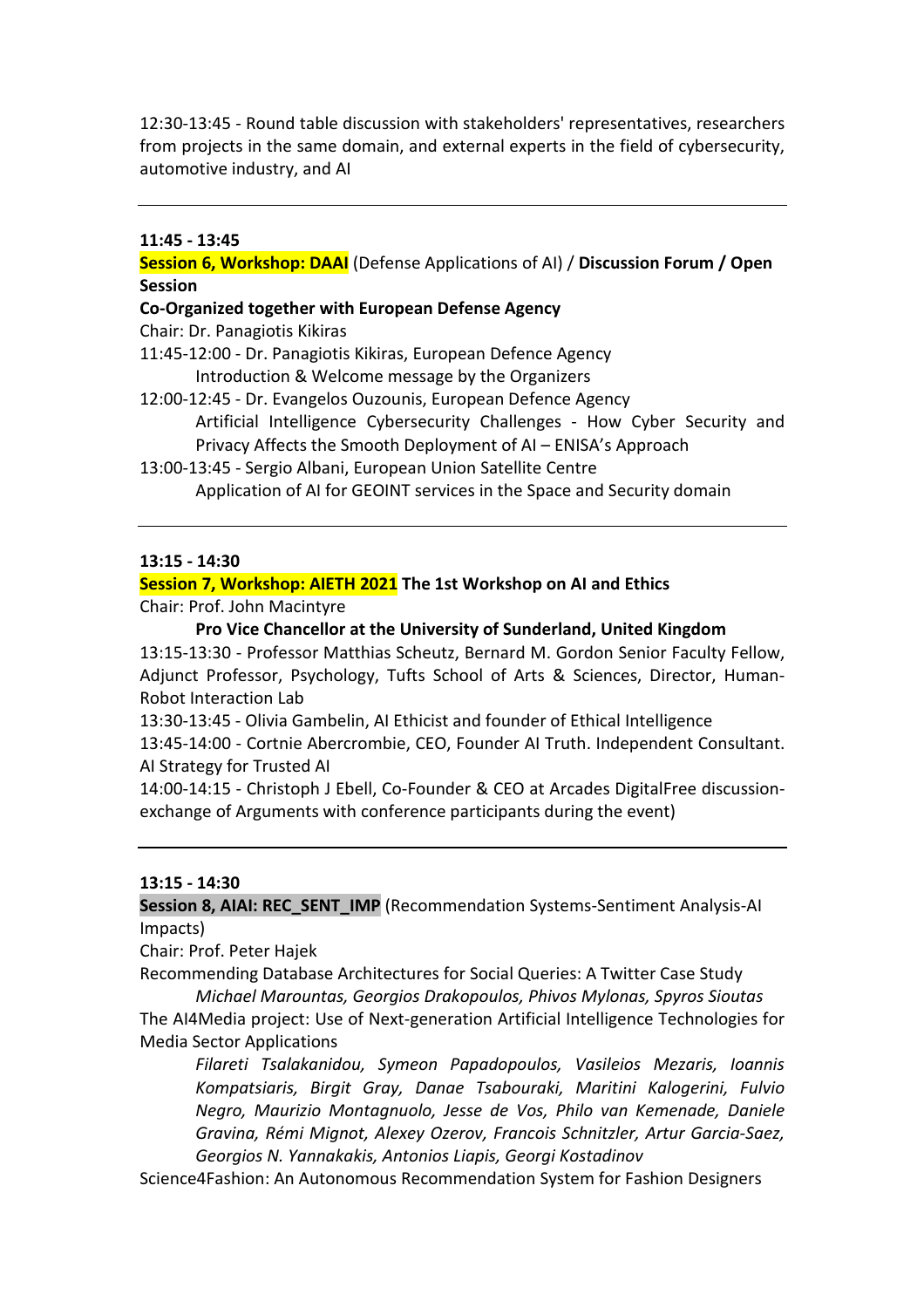#### *Iordanis Koutsopoulos, Maria Halkidi*

A two-step optimised BERT-based NLP algorithm for extracting sentiment from financial news

 *Rapheal Olaniyan, Daniel Stamate, Ida Pu Optimization of Multi-Stakeholder Recommender Systems for Diversity and Coverage Iordanis Koutsopoulos, Maria Halkidi* 

#### **13:15 - 14:30**

**Session 9, Workshop: DARE** (Distributed AI for Resource-Constrained Platforms) / **Discussion Forum / Open Session**

Chair: Dr. Anna Hristoskova & Dr. Barış Bulut

13:15-13:20 - Introduction & Welcome message by the Organizers

13:20-13:35 - Emiliano Casalicchio, BTH – BLEKINGE TEKNISKA HÖGSKOLA, Sweeden An Energy-aware Multi-Criteria Federated Learning Model for Edge

Computing

13:40-13:55 - Müjdat Soytürk, Marmara University, Turkey

Edge Computing and V2X: the new ecosystem on the Cloud and the network architecture

14:00-14:15 - Thomas De Moor, Sentigrate, Belgium Intelligence trade-off: edge vs cloud

14:15-14:30 - Emre Kaplan, AVL, Turkey

Personalized Gear Shifting Architecture for Next Generation Automatic

Transmission

#### **15:30 - 16:30**

## **Session 11, EANN: BIOMED** (BIOMEDICAL)

Chair: Prof. Ilias Maglogiannis

Deep Learning of Brain Asymmetry Images and Transfer Learning for Early Diagnosis of Dementia

 *Nitsa Herzog, George Magoulas* 

Liver cancer trait detection and classification through Machine Learning on smart mobile devices

*Olympia Giannou, Anastasios Giannou, Dimitra Zazara, Dörte Kleinschmidt, Tobias Mummert, Björn Ole Stüben, Michael Gerhard Kaul, Gerhard Adam, Samuel Huber, Georgios Pavlidis* 

Deep learning topology-preserving EEG-based images for autism detection in infants  *Cosmin Stamate, George Magoulas, Michael Thomas* 

Using WOA with Feed Forward Neural Network in Prediction of Subcutaneous Glucose Concentration for Type-l Diabetic Patients

 *Fayrouz Allam* 

#### **15:30 - 16:45**

**Session 12, AIAI: AUTOML-AUTOAG** (AUTONOMOUS MACHINE LEARNING-AUTONOMOUS AGENTS)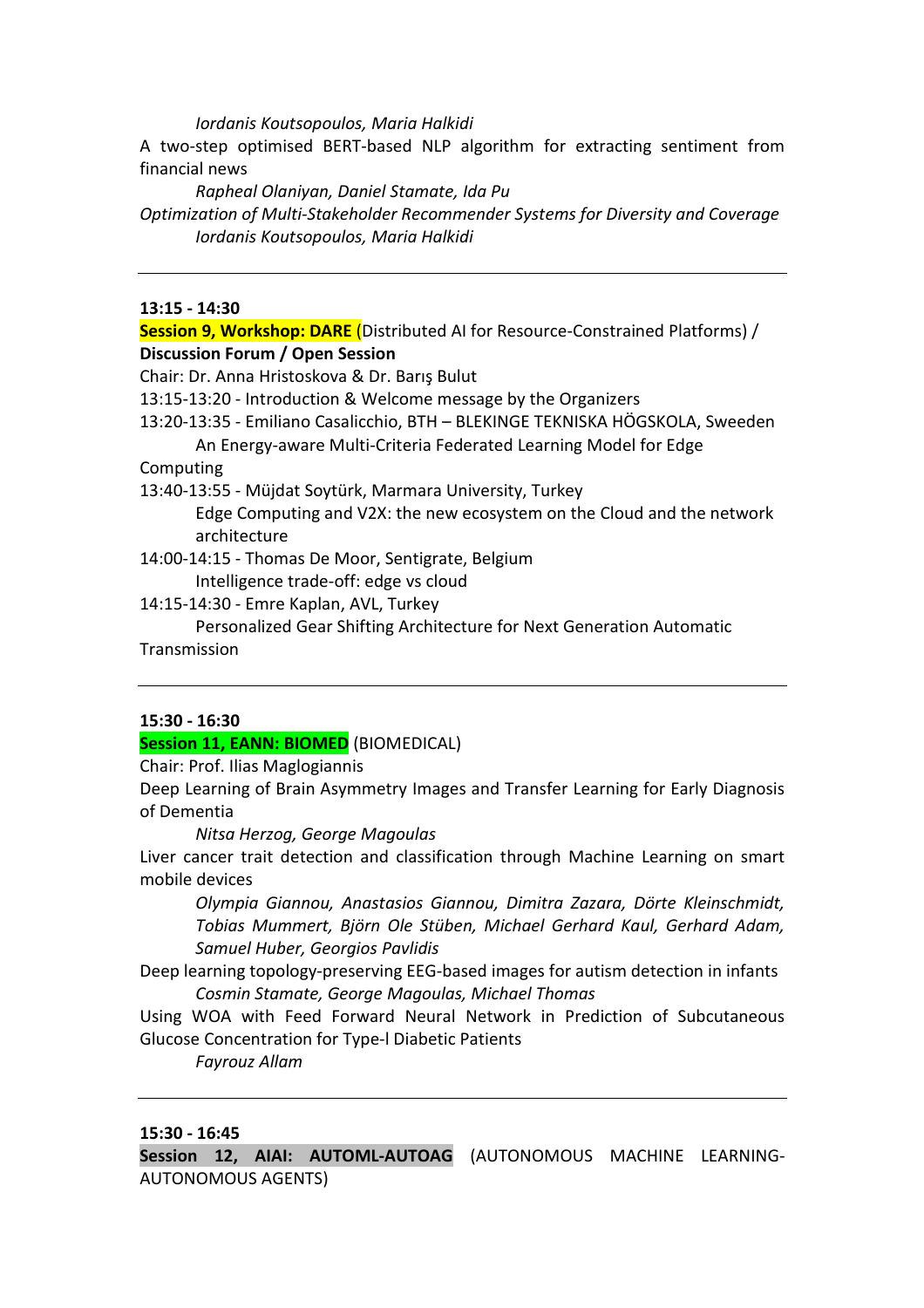Chair: Dr. Georgios Drakopoulos

Object Migration Automata for Non-Equal Partitioning Problems with Known Partition Sizes

*Rebekka Olsson Omslandseter, Lei Jiao, John Oommen*  An Automated Machine Learning Approach for Predicting Chemical Laboratory Material Consumption

 *António João Silva, Paulo Cortez* 

An Ontology-Based Concept for Meta AutoML

 *Bernhard Humm, Alexander Zender* 

Enhanced Security Framework for Enabling Facial Recognition in Autonomous Shuttles Public Transportation during COVID-19

*Dimitrios Tsiktsiris, Antonios Lalas, Minas Dasygenis, Konstantinos Votis, Dimitrios Tzovaras* 

Evaluating Task-General Resilience Mechanisms in a Multi-Robot Team Task *James Staley, Matthias Scheutz* 

#### **15:30 - 16:45**

**Session 13, Workshop: 5G-PINE I** (5G – Putting Intelligence to the Network Edge I) **INDUSTRY/AI 5G TECHNOLOGY** Organization by the Hellenic Telecommunications Organization Research Group

Chair: Dr. Ioannis Chochliouros

V2X Communications for the Support of GLOSA and Intelligent Intersection Applications

*Ioannis Chochliouros, Anastasia Spiliopoulou, Pavlos Lazaridis, Zaharias Zaharis, Michail-Alexandros Kourtis, Slawomir Kuklinski, Lechoslaw Tomaszewski, Dimitrios Arvanitozisis, Alexandros Kostopoulos* 

Machine Learning-Based, Networking and Computing Infrastructure Resource Management

*Alexandros Kostopoulos, Ioannis Chochliouros, Miquel Payaro, Christos Verikoukis, Sabrina De Capitani di Vimercati* 

5G Communications as "Enabler" for Smart Power Grids: The Case of the Smart5Grid Project

*Daniele Porcu, Ioannis P. Chochliouros, Sonia Castro, Giampaolo Fiorentino, Rui Costa, Dimitrios Nodaros, Vaios Koumaras, Fabrizio Brasca, Nicola di Pietro, George Papaioannou, Irina Ciornei, Antonios Sarigiannidis, Nikolay Palov, Teodor Bobochikov, Charilaos Zarakovitis, Anastasia S. Spiliopoulou* 

 5G-VICTORI: Future Railway Communications Requirements Driving 5G Deployments in Railways

*Ioanna Mesogiti, Eleni Theodoropoulou, Fotini Setaki, George Lyberopoulos, Anna Tzanakaki, Markos Anastassopoulos, Christina Politi, Panagiotis Papaioannou, Christos Tranoris, Spyros Denazis, Paris Flegkas, Nikos Makris, Nebojsa Maletic, Darko Cvetkovski, Jesus Gutierrez Teran, Panteleimon Konstantinos Chartsias, Konstantinos Stamatis, Maria-Evgenia Xezonaki, Dimitrios Kritharidis, Alexandros Dalkalitsis, Manfred Taferner, Martin Piovarci*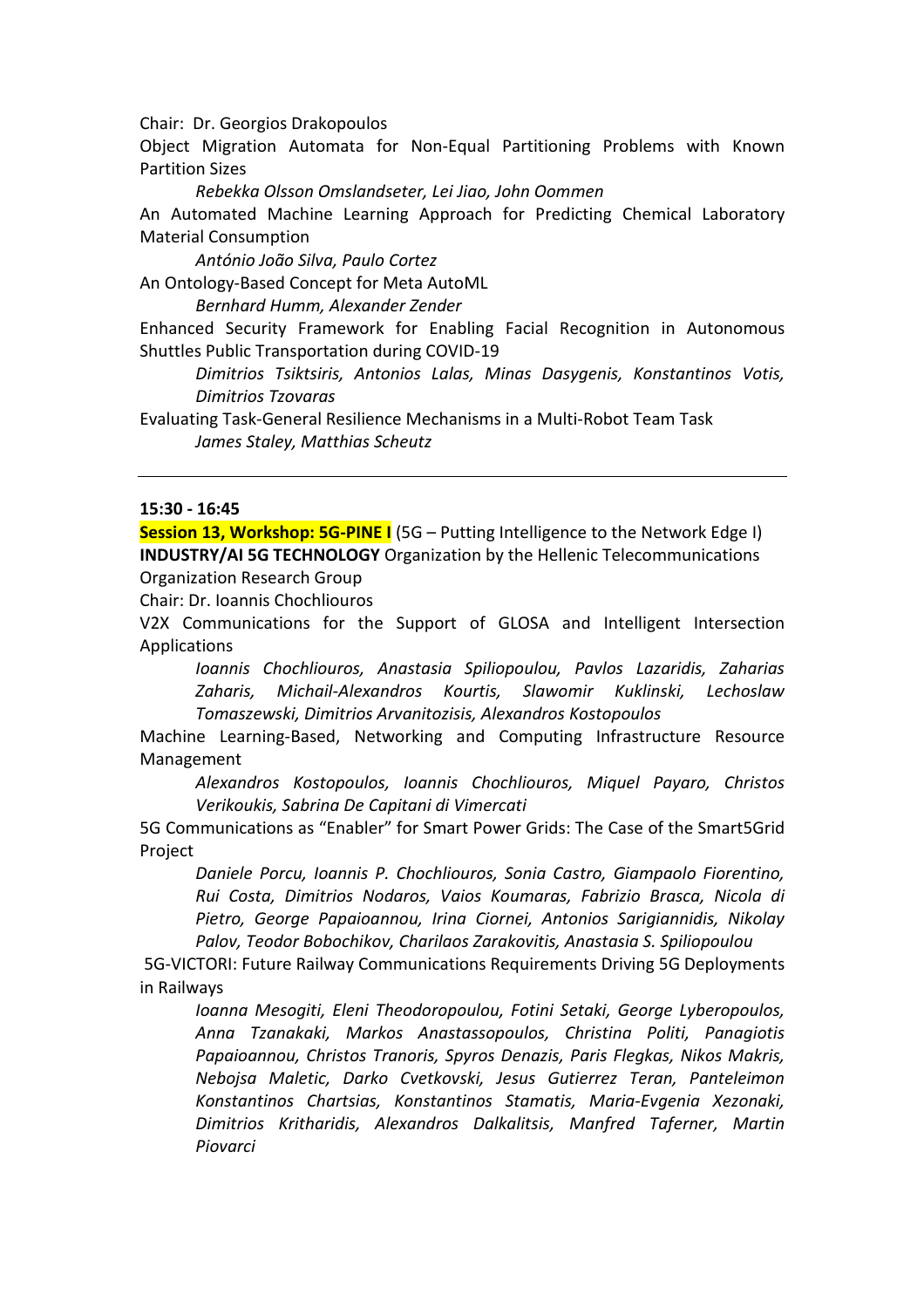TYPHON: Hybrid Data Lakes for Real-time Big Data Analytics – An Evaluation Framework in the Telecom Industry

*Antonis Misargopoulos, George Papavassiliou, Christos Antonios Gizelis, Filippos Nikolopoulos-Gkamatsis* 

# **15:30 - 17:45**

**Session 6, Workshop: DAAI** (Defense Applications of AI) / **Discussion Forum / Open Session** 

#### **Co-Organized together with European Defense Agency**

Chair: Dr. Panagiotis Kikiras

**Project presentation session, EDA invited projects** 

- ABIDE and CLAUDIA, EDA research on innovative techniques to support the decision-making process, Jose Luis Delgado Gamella
- Artificial Intelligence for Energy and Environmental performance in Defence Perspectives from EDA's ARTENET project, Prof. Christos Markopoulos
- Artificial Intelligence for Automatic Detection Recognition, Identification and Tracking, Marcos Quintana Everis

#### **16:45 - 17:30**

**Session 15, EANN: ML-REC-SENT** (MACHINE LEARNING - RECOMMENDATION SYSTEMS - SENTIMENT ANALYSIS) Chair: Assoc. Prof. Phivos Mylonas Real-time Multimodal Emotion Classification System in E-learning Context

 *Arijit Nandi, Fatos Xhafa, Laia Subirats, Santi Fort* 

A Multi-Modal Audience Analysis System for Predicting Popularity of Online Videos *Alexandros Vrochidis, Nikolaos Dimitriou, Stelios Krinidis, Savvas Panagiotidis, Stathis Parcharidis, Dimitrios Tzovaras* 

Do Weibo platform experts perform better on predicting stock market?  *Ziyuan Ma, Conor Ryan, Jim Buckley, Muslim Chochlov* 

## **16:45 - 17:45**

**Session 16, Workshop: 5G-PINE II** (5G – Putting Intelligence to the Network Edge II) **INDUSTRY/AI 5G TECHNOLOGY** Organization by the Hellenic Telecommunications

Organization Research Group

Chair: Dr. Ioannis Chochliouros

Top Challenges in 5G Densification

*Eleni Theodoropoulou, Ioanna Mesogiti, Foteini Setaki, Konstantinos Filis, George Lyberopoulos, Agapi Mesodiakaki, Marios Gatzianas, Christos Vagionas, George Kalfas, Mauro Agus, Annachiara Pagano* 

Advanced first responders' services by using FASTER project Architectural Solution  *Christina Lessi, Ioannis Chochliouros, Panagiotis Trakadas, Panagiotis Karkazis* 

5G-VICTORI: Optimizing Media Streaming in Mobile Environments using mmWave, NBMP and 5G Edge Computing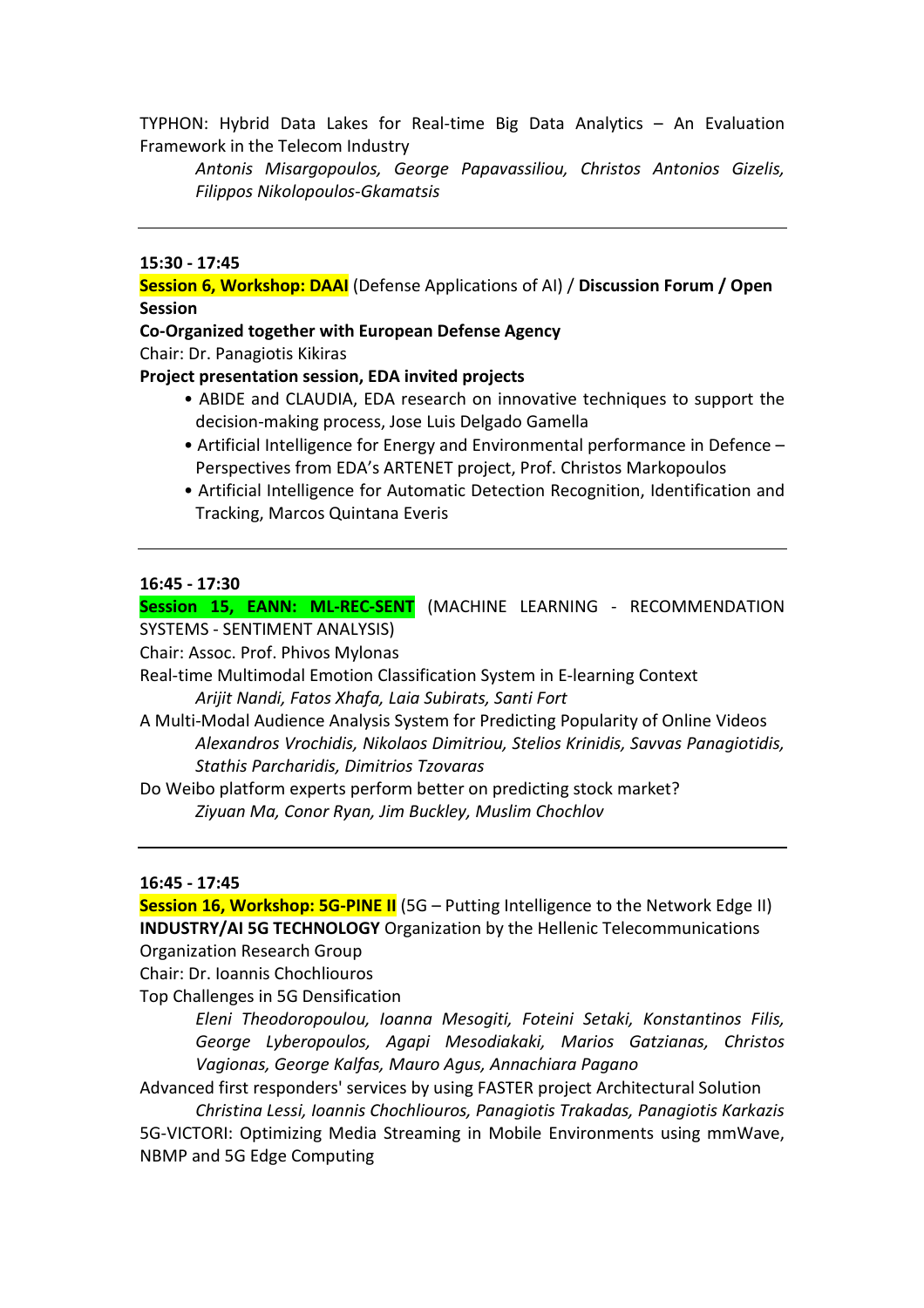*Louay Bassbouss, Mehdi Ben Fadhel, Anita Chen, Stefan Pham, Stephan Steglich, Eric Troudt, Marc Emmelmann, Jesús Gutiérrez, Nebojsa Maletic, Eckhard Grass, Stefan Schinkel, Annette Wilson, Sven Glaser, Christian Schlehuber* 

High mobility 5G services for vertical industries - network operator's view

*Lechosław Tomaszewski, Ioannis Chochliouros, Robert Kołakowski, Sławomir Kukliński, Michail-Alexandros Kourtis* 

#### **16:45 - 17:45**

**Session 17, Workshop: AI-BIO** (Artificial Intelligence in Biomedical Engineering and Informatics)

Chair: Prof. Ilias Maglogiannis

A Machine Learning Approach for Recognition of Elders' Activities using Passive **Sensors** 

 *Anastasios Panagiotis Psathas, Antonios Papaleonidas, Lazaros Iliadis*  An inception-based architecture for haemodialysis time series classification

 *Giorgio Leonardi, Stefania Montani, Manuel Striani* Analyzing Collective Knowledge towards Public Health Policy Making

*Spyridon Kleftakis, Konstantinos Mavrogiorgos, Nikolaos Zafeiropoulos, Argyro Mavrogiorgou, Athanasios Kiourtis, Ilias Maglogiannis, Dimosthenis Kyriazis* 

Evaluating mental patients utilizing video analysis of facial expressions

 *M Tziomaka, Athanasios Kallipolitis, P Tsanakas, Ilias Maglogiannis* 

#### **17:45 -18:45**

**Session 18, Plenary 2: "**Backpropagation Free Deep Learning"

Chair: Prof. Plamen Angelov

#### **Keynote Speaker: Jose Principe**

Professor of Electrical and Computer Engineering and Biomedical Engineering, University of Florida. Eckis Endowed Professor and Founder-Director of the University of Florida Computational NeuroEngineering Laboratory.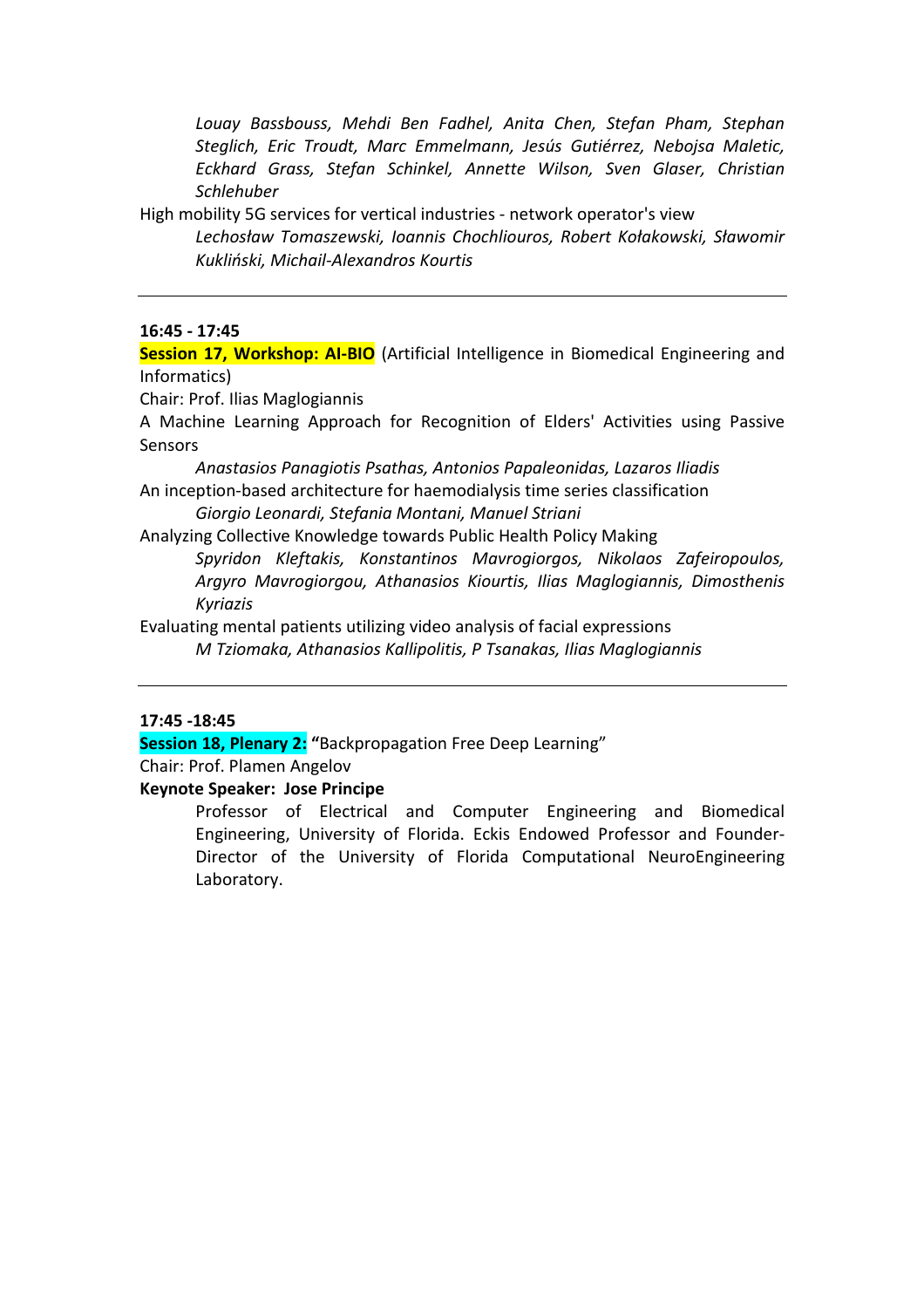# **Saturday 26/6/2021**

## **10:00 - 17:30 Registration**

#### **10:30-11:45**

**Session 19, EANN: DEE-BLKCH-SEG** (DEEP LEARNING-BLOCKCHAIN-SMART ENERGY GRIDS)

Chair: Dr. Konstantinos Demertzis

A Hybrid Deep Learning Ensemble for Cyber Intrusion Detection

 *Anastasios Panagiotis Psathas, Lazaros Iliadis, Antonios Papaleonidas*  Addressing Computer Vision Challenges using an Active Learning Framework

 *Christina Tzogka, Ioannis Refanidis* 

Search Problems in Contemporary Power Girds

 *Theofanis Aravanis, Andreas Petratos, Georgia Douklia, Efpraxia Plati* 

Incentivizing Participation to Distributed Neural Network Training

 *Spyridon Nikolaidis, Ioannis Refanidis* 

Blockchained Αdaptive Federated Auto MetaLearning BigData and DevOps CyberSecurity Architecture in Industry 4.0

*Konstantinos Demertzis, Lazaros Iliadis, Elias Pimenidis, Nikolaos Tziritas, Maria Koziri, Panagiotis Kikiras* 

### **10:30 - 11:45**

**Session 20, AIAI: ML-HYB** (MACHINE LEARNING/ HYBRID SYSTEMS)

Chair: Assoc. Prof. Christos Tjortjis

Using Machine Learning Methods to Predict Subscriber Churn of a Web-based Drug Information Platform

 *Athanasios Tsadiras, Georgios Theodoridis* 

Predicting CO2 Emissions for Buildings Using Regression and Classification  *Alexia Avramidou, Christos Tjortjis* 

Intelligent Techniques and Hybrid Systems Experiments Using the Acumen Modeling and Simulation Environment

 *Sotirios Tzamaras, Stavros Adam, Walid Taha* 

Classification of Point Clouds with Neural Networks and Continuum-Type Memories

 *Stefan Reitmann, Elena Kudryashova, Bernhard Jung, Volker Reitmann*  An automated tool to support an intelligence learner management system using Learning Analytics and Machine Learning

 *Shareeful Islam, Hasan Mahmud, Haralambos Mouratidis* 

#### **10:30 - 11:45**

# **Session 21, AIAI: AD-DTM** (ADAPTIVE-DATA MINING)

Chair: Dr. Ioannis Livieris

Dynamic Plume Tracking Utilizing Symbiotic Heterogeneous Remote Sensing Platforms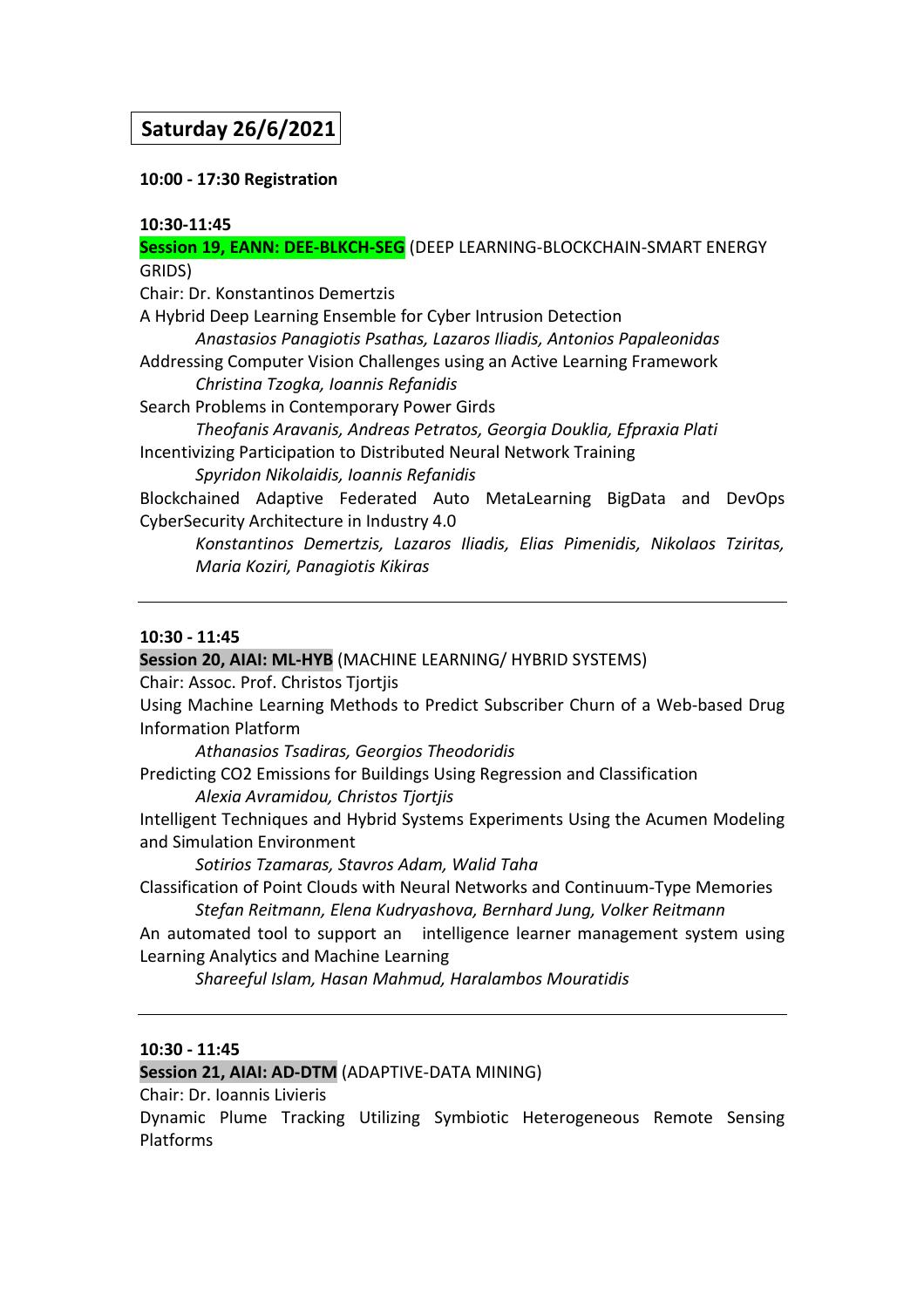*Iakovos Michailidis, Athanasios Kapoutsis, Elias Kosmatopoulos, Yannis Boutalis* 

Self-organizing maps for optimized robotic trajectory planning applied to surface coating

*Maria Tzinava, Konstantinos Delibasis, Spyros Kamnis* 

Regression Predictive Model to analyze Big Data Analytics in Supply Chain Management

 *Elena Puica* 

If Only I Would Have Done That...': A Controlled Adaptive Network Model for Learning by Counterfactual Thinking

*Raj Bhalwankar, Jan Treur* 

A Multi-View Clustering Approach for Analysis of Streaming Data  *Vishnu Manasa Devagiri, Veselka Boeva, Shahrooz Abghari* 

## **10:30 - 11:15**

**Session 22, Workshop: DAAI** (Defense Applications of AI) / **Discussion Forum / Open Session** 

**Co-Organized together with European Defense Agency** 

Chair: Dr. Giorgos Dimitriou

EDA Action plan presentation

Panagiotis Kikiras, European Defence Agency

#### **11:15 - 12:00**

**Session 23, Workshop: DAAI** (Defense Applications of AI) / **Discussion Forum / Open Session** 

# **Co-Organized together with European Defense Agency**

Chair: Dr. Giorgos Dimitriou

Research on AI-based capabilities for the European Border and Coast Guard Darek Saunders, Head of the Border Security Observatory - FRONTEX

#### **12:00 - 13:30**

#### **Session 24, TUTORIAL 2 - ANDIM**

"Anomaly Detection in Images" Chair: Prof. Ilias Maglogiannis Tutor: **Prof. Giacomo Boracchi**  Politecnico di Milano, Italy

#### **12:00-13:00**

**Session 25, EANN: DEE\_CON** (DEEP-CONVOLUTIONAL)

Chair: Prof. Ioannis Refanidis Repeatable functionalities in complex layers of formal neurons  *Leon Bobrowski, Tomasz Łukaszuk*  Data Fusion for Deep Learning on Transport Mode Detection: A Case Study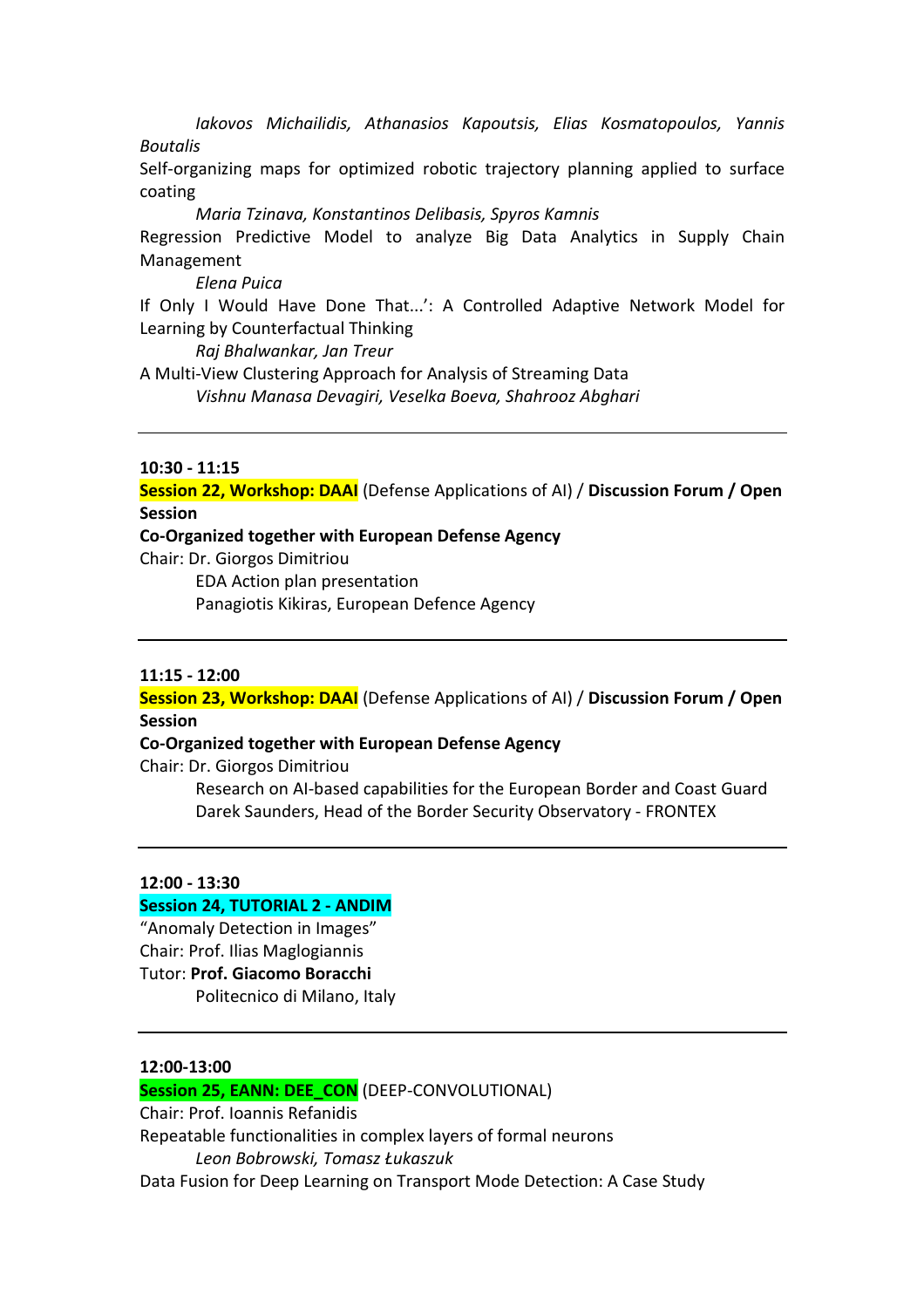Hugues Moreau, Andrea Vassilev, Liming Chen

Toward an augmented and explainable machine learning approach for classification of defective nanomaterial patches

 *Cosimo Ieracitano, Nadia Mammone, Annunziata Paviglianiti, Francesco Carlo Morabito* 

Using Artificial Neural Network to Provide Realistic Lifting Capacity in the Mobile Crane Simulation

 *Simon Roysson, Taufik Akbar Sitompul, Rikard Lindell* 

#### **12:00 - 13:15**

#### **Session 26, AIAI: NAT\_LA** (NATURAL LANGUAGE)

Chair: Prof. Elias Pimenidis

A comparative assessment of state-of-the-art methods for multilingual unsupervised keyphrase extraction

 *Nikolaos Giarelis, Nikos Kanakaris, Nikos Karacapilidis* 

Machine Learning Meets Natural Language Processing - The story so far

*Nikolaos-Ioannis Galanis, Panagiotis Vafiadis, Kostas-Gkouram Mirzaev, George Papakostas* 

Robust Pose Estimation Based on Maximum Correntropy Criterion *Qian Zhang, Badong Chen* 

CEA-TM: A Customer Experience Analysis framework based on Contextual-aware Topic Modeling approach

 *Ariona Shashaj, Davide Stirparo, Mohammad Kazemi* 

SemAI: A Novel Approach for Achieving Enhanced Semantic Interoperability in Public Policies

 *George Manias, Athanasios Kiourtis, Argyro Mavrogiorgou, Dimosthenis Kyriazis* 

#### **12:00 - 13:15**

**Session 27, AIAI: ML-IoT** (MACHINE LEARNING - INTERNET OF THINGS)

Chair: Asst. Prof. Athanasios Tsadiras

Verification of Size Invariance in DNN Activations using Concept Embeddings  *Gesina Schwalbe* 

A Comparative Study of Embedded Feature Selection Methods on Microarray data  *Hind Hamla, Khadoudja Ghanem* 

BEMS in the Era of Internet of Energy: A Review

*Asimina Dimara, Christos-Nikolaos Anagnostopoulos, Konstantinos Kotis, Stelios Krinidis, Dimitrios Tzovaras* 

Cyber Supply Chain Threat Analysis and Prediction using Machine Learning and **Ontology** 

*Shareeful Islam, Abel Yeboah-Ofori, Umar Ismail, Haralambos Mouratidis, Spyridon Papastergiou* 

"SAVE" – an Integrated Approach of Personal and Home Safety for Active Assisted Living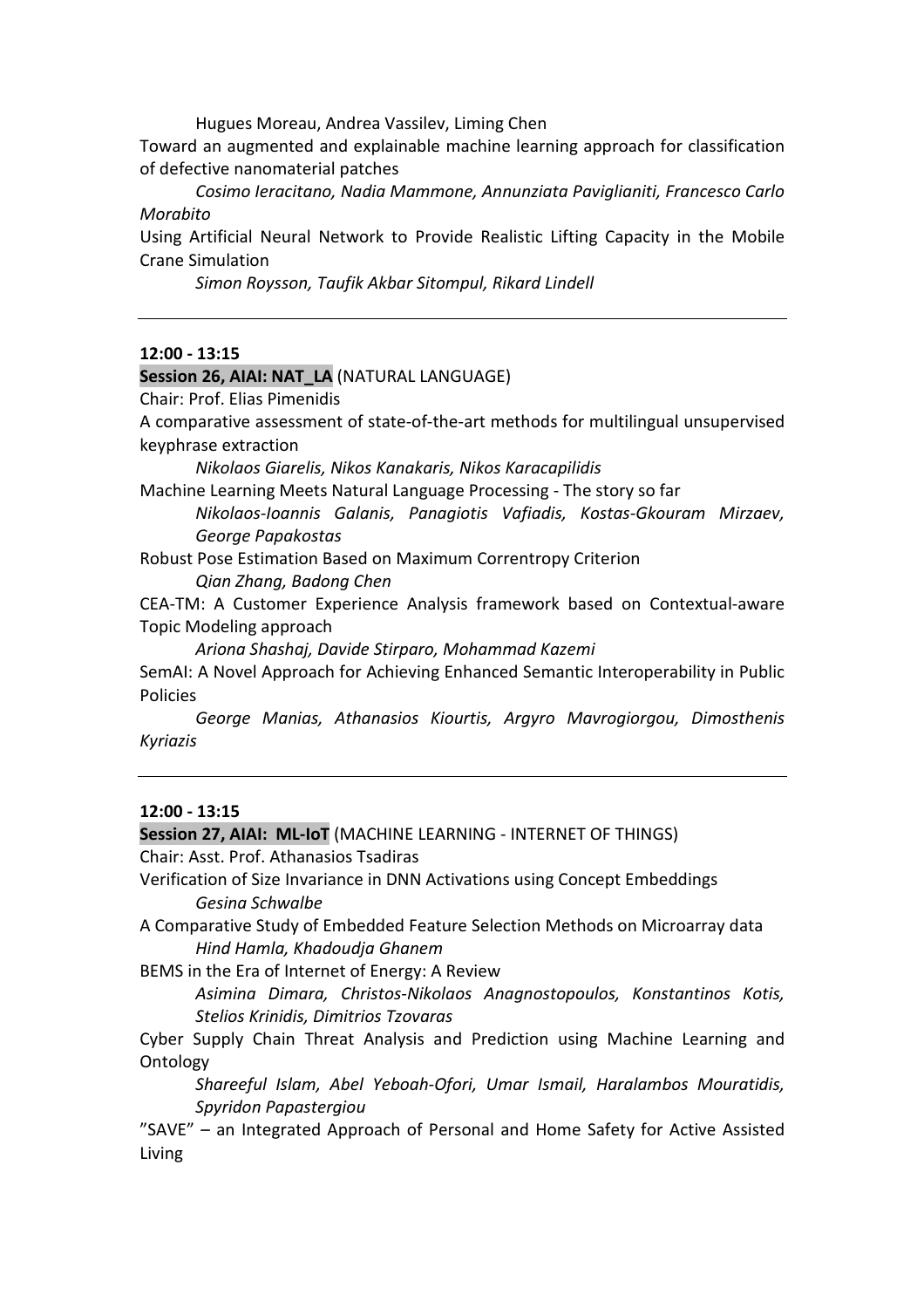*Sorin-Aurel Moraru, Adrian Alexandru Mosoi, Dominic Mircea Kristaly, Florin Sandu, Dan Floroian, Delia Elisabeta Ungureanu, Liviu Marian Perniu* 

#### **12:00 - 13:15**

**Session 28, Workshop: MHDW I** (Mining Humanistic Data Workshop I) Chair: Assoc. Prof. Katia Lida Kermanidis Movie Recommendation System based on Character Graph Embeddings  *Agisilaos Kounelis, Pantelis Vikatos, Christos Makris*  Privacy-Preserving Text Labelling Through Crowdsourcing *Giannis Haralabopoulos, Mercedes Torres Torres, Ioannis Anagnostopoulos, Derek Mcauley*  Forecasting Air Flight Delays and Enabling Smart Airport Services in Apache Spark *Gerasimos Vonitsanos, Theodor Panagiotakopoulos, Andreas Kanavos, Athanasios Tsakalidis*  Visitor behavior analysis for an ancient Greek technology exhibition  *Dimitrios Kosmopoulos, Kali Tzortzi*  Recognition of epidemic cases in social web texts *Apostolos Antonakakis, Eleftherios Alexiou, Nemanja Jevtic, Georgios Sideras, Eftichia Farmaki, Sofronia Foutsitzi, Katia Lida Kermanidis* 

#### **12:00 - 13:30**

**Session 29, Workshop: DARE** (Distributed AI for Resource-Constrained Platforms) / **Discussion Forum / Open Session** Chair: Dr. Giorgos Dimitriou

AI in Security and Defence, Moderated Round table

#### **13:30 - 14:30**

**Session 30, Plenary 3:** "Is "Big Tech" Becoming the "Big Tobacco" of Artificial

Intelligence?"

Chair: Prof. Lazaros Iliadis

#### **Keynote Speaker: John Macintyre**

Pro Vice Chancellor at the University of Sunderland, United Kingdom

#### **15:30 - 16:30**

**Session 31, Plenary 4: "**Human-Centered Computer Vision: Core Components and Applications"

Chair: Prof. Ilias Maglogiannis

#### **Keynote Speaker: Antonis Argyros**

Professor and Chair, Computer Science Department, University of Crete, Greece

Researcher, Foundation for Research and Technology – Hellas (FORTH)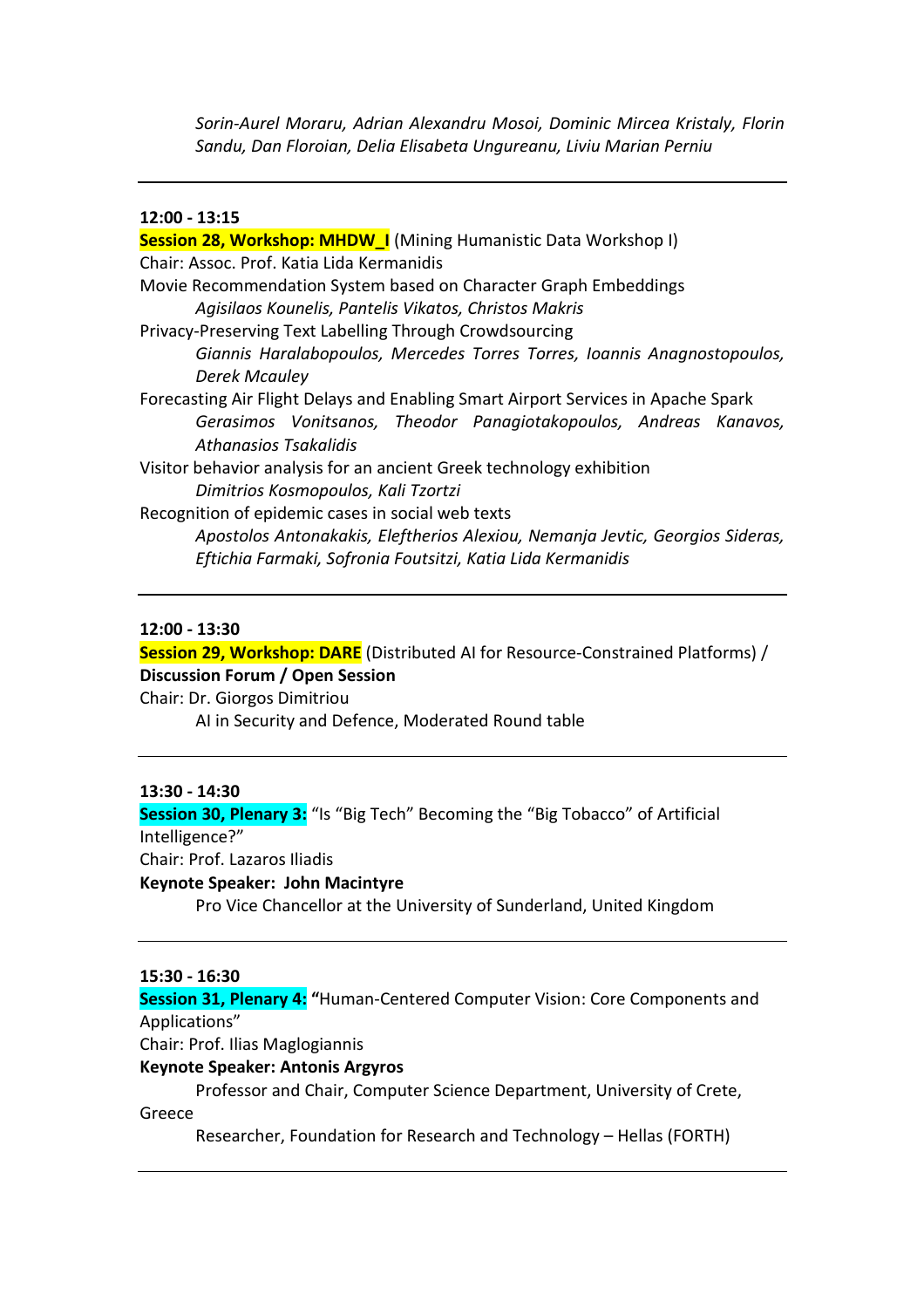#### **16:30 - 17:45**

**Session 32, EANN: DEE-CLA-FZ** (DEEP LEARNING-CLASSIFICATION-FUZZY)

Chair: Assoc. Prof. Dimitrios Kosmopoulos

**EANN** # 41, 38, 14, 19, 17

Face Detection with YOLO on Edge

 *Adamu Ali-Gombe, Eyad Elyan, Carlos Francisco Moreno-Garc ́ıa, Johan Zwiegelaar* 

Fuzzy Approach to Identity Resolution

 *Asif Nawaz, Hassan Kazemian* 

Anomaly Detection by Robust Feature Reconstruction

 *Ron Triepels Theofanis Aravanis, Andreas Petratos, Georgia Douklia, Efpraxia Plati* 

Squeeze-and-Threshold based quantization for Low-Precision Neural Networks  *Binyi Wu, Bernd Waschneck, Christian Mayr* 

Efficient Realistic Data Generation Framework leveraging Deep Learning-based Human Digitization

*Charalampos Symeonidis, Paraskevi Nousi, Pavlos Tosidis, Konstantinos Tsampazis, Nikolaos Passalis, Anastasios Tefas, Nikos Nikolaidis* 

#### **16:30 - 17:45**

**Session 33, AIAI: DL-BLC** (DEEP LEARNING - BLOCKCHAIN)

Chair: Assoc. Prof. Vangelis Metsis

Improved Biomedical Entity Recognition via longer context modelling

 *Nikolaos Stylianou, Panagiotis Kosmoliaptsis, Ioannis Vlahavas* 

ebioMelDB: Multi-modal database for melanoma and its application on estimating patient prognosis

*Aigli Korfiati, Giorgos Livanos, Christos Konstantinou, Sophia Georgiou, George Sakellaropoulos* 

Federated Blockchained Supply Chain Management: A CyberSecurity and Privacy Framework

*Konstantinos Demertzis, Lazaros Iliadis, Elias Pimenidis, Nikolaos Tziritas, Maria Koziri, Panagiotis Kikiras, Michael Tonkin* 

Learning Sentiment-aware Trading Strategies for Bitcoin leveraging Deep Learningbased Financial News Analysis

 *Nikolaos Passalis, Solon Seficha, Avraam Tsantekidis, Anastasios Tefas*  Analysis and Prediction for House Sales Price Using a Hybrid Machine Learning Approach

 *S. M. Soliman Hossain, Jyoti Rawat, Doina Logofatu*

# **16:30 - 17:45**

**Session 34, Workshop: EEAI** (Energy Efficiency and Artificial Intelligence) Chair: Dr. Stelios Krinidis, Dr. Dimitrios Tzovaras, Prof. Jasminko Novak

Semantic modeling of trustworthy IoT entities in energy-efficient cultural spaces *Konstantina Zachila, Konstantinos Kotis, Asimina Dimara, Stamatia Ladikou, Christos-Nikolaos Anagnostopoulos*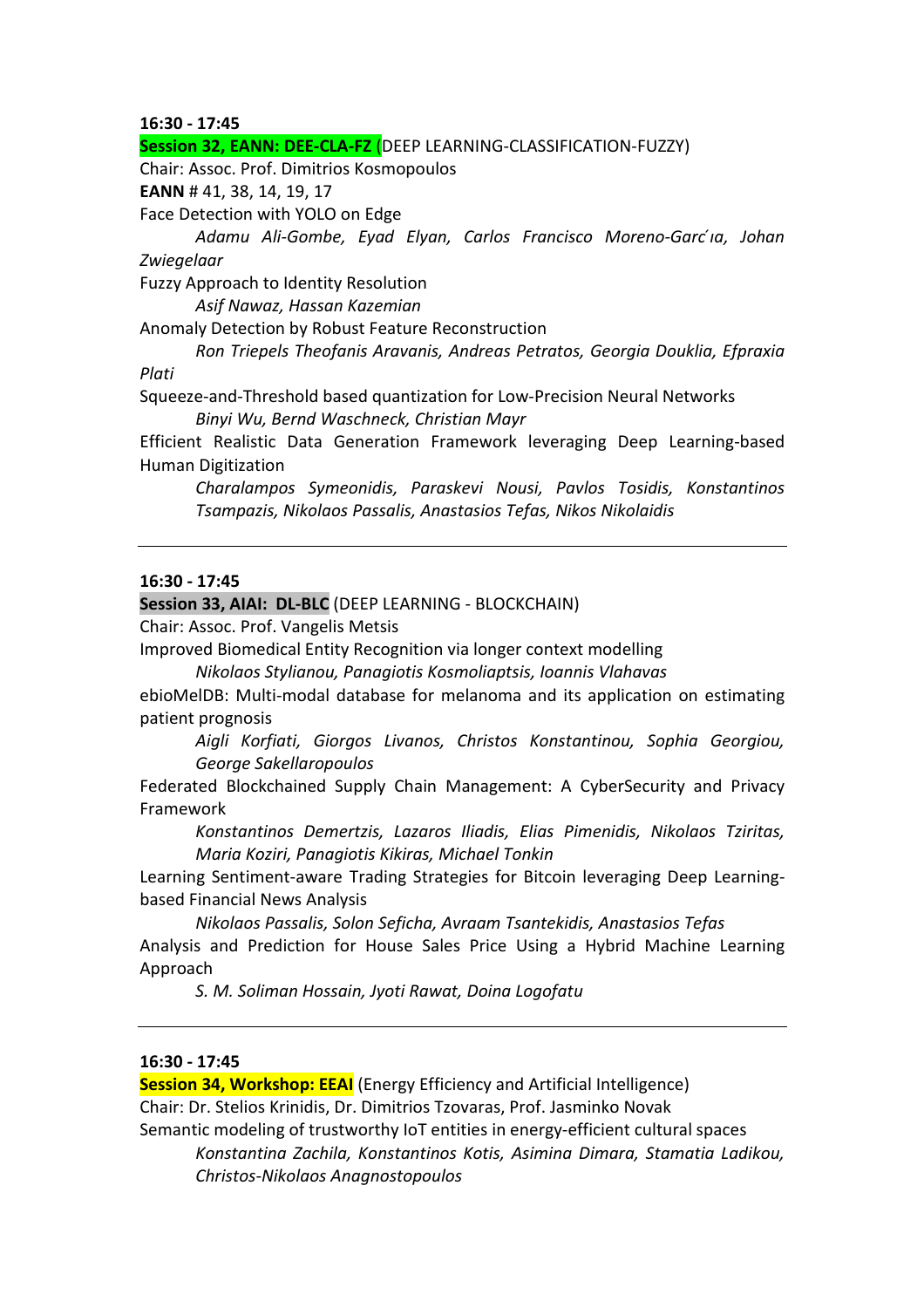Short Term Net Imbalance Volume Forecasting through Machine and Deep Learning: A UK case study

*Elpiniki Makri, John Koskinas, Apostolos Tsolakis, Dimosthenis Ioannidis, Dimitrios Tzovaras* 

Explainable needn't be (much) less accurate: evaluating an explainable AI dashboard for energy forecasting

 *Ana Grimaldo, Jasminko Novak* 

Improving Energy Efficiency in Tertiary Buildings through user-driven Recommendations delivered on optimal Micro-moments

*Apostolos C. Tsolakis, George Tsakirakis, Vasileios G. Vasilopoulos, Konstantinos Peppas, Charisios Zafeiris, Iordanis Makaratzis, Ana Grimaldo, Stelios Krinidis, Jasminko Novak, George Bravos, Dimitrios Tzovaras* 

A Recommendation Specific Human Activity Recognition Dataset with Mobile Device's Sensor Data

*Alexandros Vrochidis, Vasileios G. Vasilopoulos, Konstantinos Peppas, Valia Dimaridou, Iordanis Makaratzis, Apostolos C. Tsolakis, Stelios Krinidis, Dimitrios Tzovaras* 

# **16:30 - 17:30**

**Session 35, Workshop: DAAI** (Defense Applications of AI)

Chair: Prof. Lazaros Iliadis

On the potential of SDN enabled network deployment in tactical environments *Georgios Lazaridis, Kostas Papachristou, Anastasios Drosou, Dimosthenis Ioannidis, Periklis Chatzimisios, Dimitrios Tzovaras* 

A Lipschitz - Shapley Explainable Defense Methodology Against Adversarial Attacks *Konstantinos Demertzis, Panagiotis Kikiras, Lazaros Iliadis* 

A Multimodal AI-leveraged Counter-UAV Framework for Diverse Environments  *Eleni Diamantidou, Antonios Lalas, Konstantinos Votis, Dimitrios Tzovaras* 

Cyber-attack detection and trust management toolkit for defence-related microgrids *Charalampos - Rafail Medentzidis, Thanasis Kotsiopoulos, Vasileios Vellikis, Dimosthenis Ioannidis, Dimitrios Tzovaras, Panagiotis Sarigiannidis*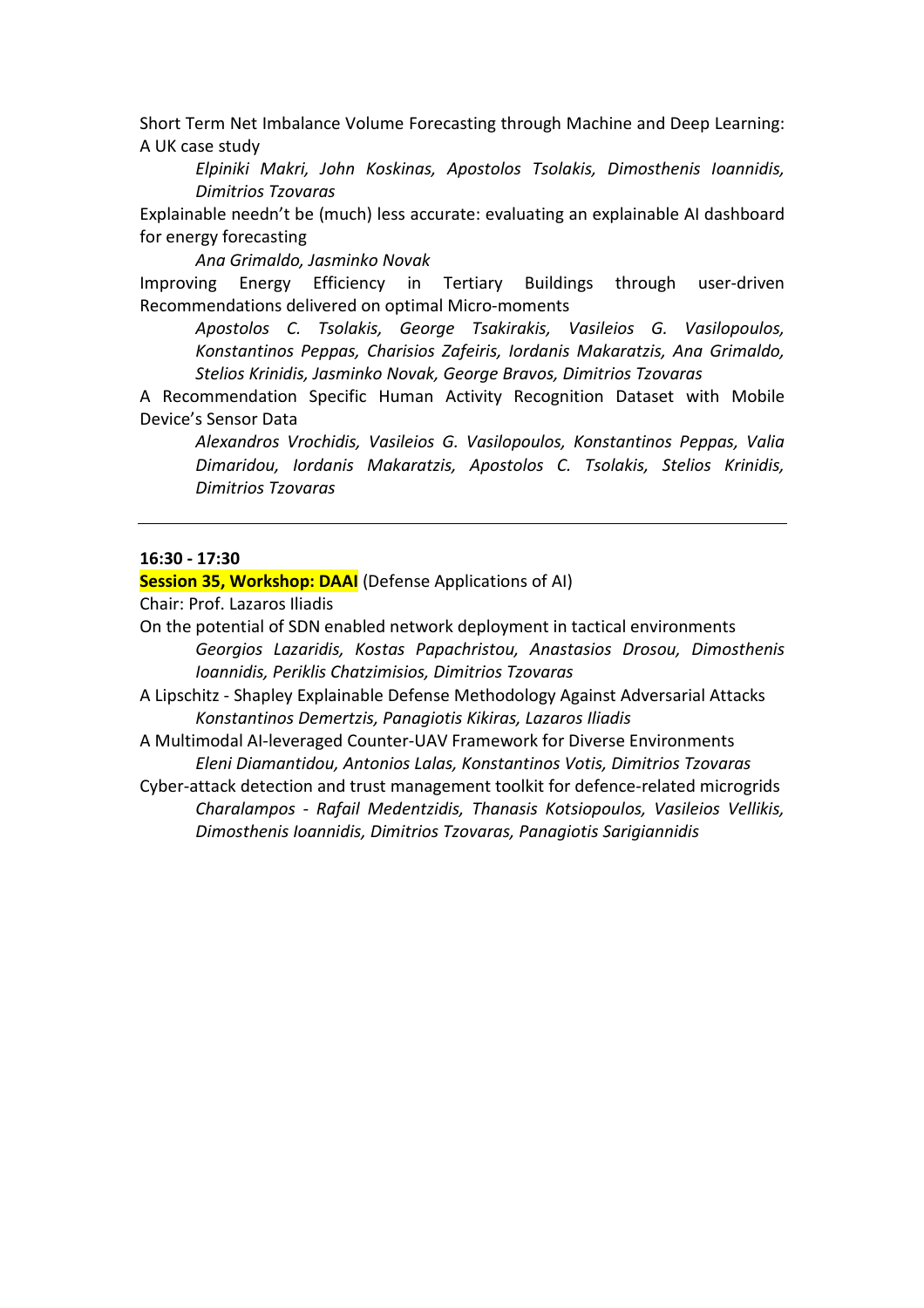# **Sunday 27/6/2021**

### **10:00 - 18:00 Registration**

#### **10:30 - 11:30**

**Session 36, Plenary 5:**" How can Artificial Intelligence efficiently support Sustainable Development?"

Chair: Prof. Ilias Maglogiannis

**Keynote Speaker:** Eunika Mercier-Laurent

Université de Reims Champagne-Ardenne, CReSTIC/MODECO

## **11:30 - 12:45**

## **Session 37, EANN: DEE – ADV-FUZZY** (DEEP LEARNING – ADVERSARIAL-FUZZ)

Chair: Prof. Hassan Kazemian Deep Learning for Water Quality Classification in Water Distribution Networks  *Essa Q. Shahra, Wenyan Wu, Shadi Basurra, Stamatia Rizou*  Face Spoof Detection: An Experimental Framework  *Faseela Abdullakutty, Eyad Elyan, Pamela Johnston*  Automatic Facial Expression Neutralisation Using Generative Adversarial Network  *Wiem Grina, Ali Douik*  Early prediction of COVID-19 onset by fuzzy-neuro inference *Mario Malcangi*  Creating Ensembles of Generative Adversarial Network Discriminators for One-class Classification *Mihai Ermaliuc, Daniel Stamate, George Magoulas, Ida Pu* 

## **11:30 - 12:45**

**Session 38, AIAI: ML-BIC** (MACHINE (DEEP) LEARNING-BRAIN INSPIRED COMPUTING) Chair: Prof. Will Serrano

System-wide anomaly detection of industrial control systems via deep learning and correlation analysis

Gordon Haylett, Zahra Jadidi, Kien Nguyen Thanh

PQ-HDC: Projection-based Quantization Scheme for Flexible and Efficient Hyperdimensional Computing

 *Chi-Tse Huang, Cheng-Yang Chang, YUCHUAN CHUANG, An-Yeu Wu*  Scalable NPairLoss-based Deep-ECG for ECG Verification

 *Yu-Shan Tai, Yi-Ta Chen, An-Yeu Wu* 

Hyperdimensional Computing with Learnable Projection for User Adaptation Framework

 *Yu-Ren Hsiao, YUCHUAN CHUANG, Cheng-Yang Chang, An-Yeu (Andy) Wu*  An Approach Utilizing Linguistic Features for Fake News Detection

Dimitrios Panagiotis Kasseropoulos, Christos Tjortjis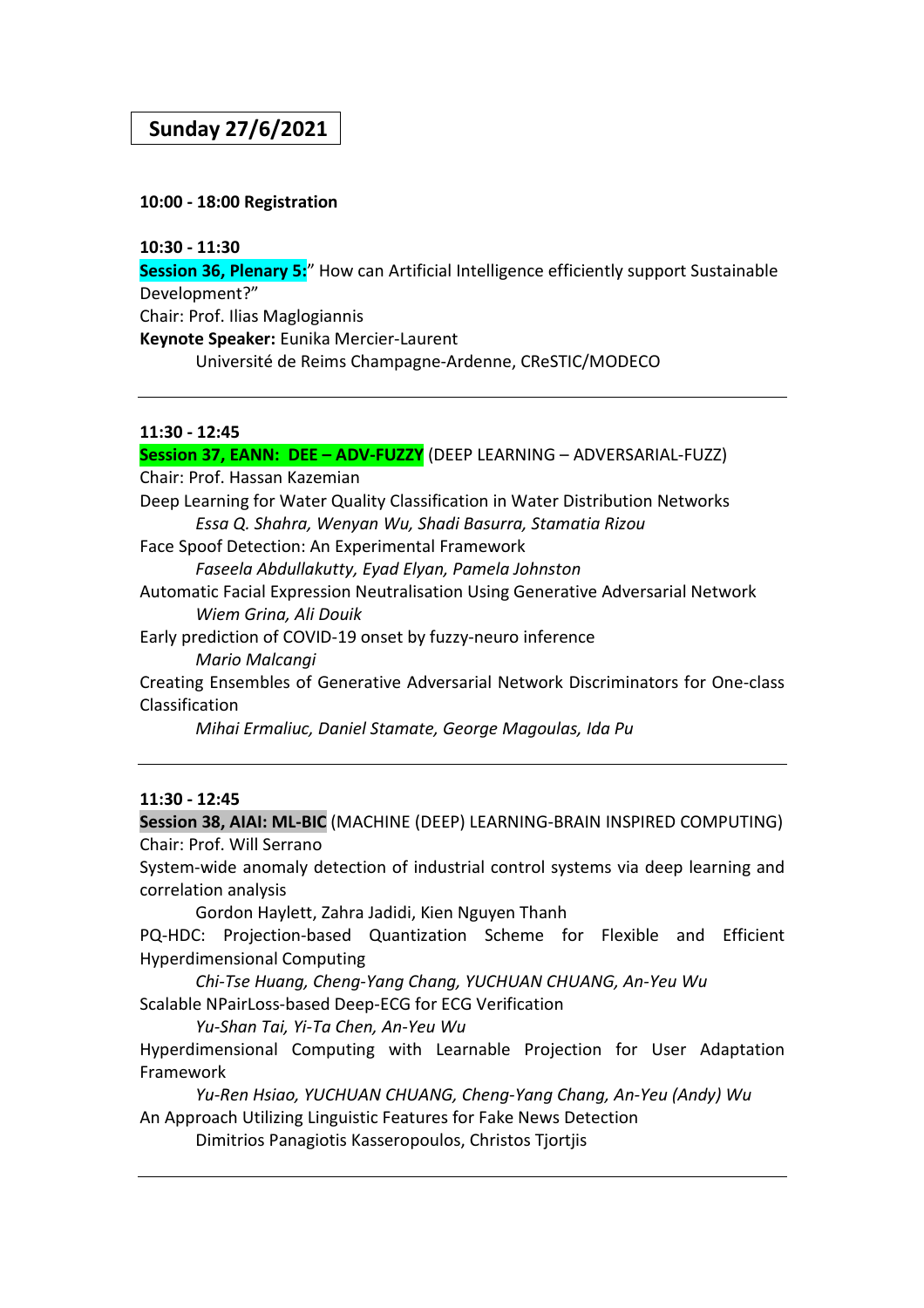**11:30 - 12:30** 

**Session 39, AIAI: DL-CON III** (DEEP LEARNING CONVOLUTIONAL\_III)

Chair: Assoc. Prof. Christos Makris

An autoencoder convolutional neural network framework for Sarcopenia detection based on multi-frame ultrasound image slices

*Emmanuel Pintelas, Ioannis Livieris, Nikolaos Barotsis, George Panayiotakis, Panagiotis Pintelas* 

A Computational Model for the Second-Order Adaptive Causal Relationships between Anxiety, Stress and Physical Exercise

 *Lars Rass, Jan Treur* 

Improving the flexibility of production scheduling in flat steel production through standard and AI-based approaches: challenges and perspectives

*Vincenzo Iannino, Valentina Colla, Alessandro Maddaloni, Jens Brandenburger, Ahmad Rajabi, Andreas Wolff, Joaquin Ordieres, Miguel Gutierrez, Erwin Sirovnik, Dirk Mueller, Christoph Schirm* 

Efficient Approaches for Density-Based Spatial Clustering of Applications with Noise (short)

 *Pretom Kumar Saha, Doina Logofatu* 

# **11:30 - 12:30**

**Session 40, Workshop: MHDW II** (Mining Humanistic Data Workshop II)

Chair: Asst. Prof. Andreas Kanavos

Self-supervised approach for Urban Tree Recognition on Aerial Images

 *Lakshmi Babu Saheer, Mohamed Shahawy* 

Community Detection Algorithms for Cultural and Natural Heritage Data in Social Networks *Andreas Kanavos, Maria Trigka, Elias Dritsas, Gerasimos Vonitsanos, Phivos Mylonas* 

Active Bagging Ensemble Selection

*Vangjel Kazllarof, Sotiris Kotsiantis* 

Applying Machine Learning to Predict Whether Learners will Start a MOOC after Initial Registration

*Theodor Panagiotakopoulos, Sotiris Kotsiantis, Spiros Borotis, Fotis Lazarinis, Achilles Kameas* 

#### **13:00 - 14:00**

**Session 41, Plenary 6: "**Deep learning and Kernel Machines"

Chair: Prof. Eunika Mercier-Laurent

**Keynote Speaker: Prof. Dr.ir. Johan Suykens** 

KU Leuven, ESAT-Stadius and Leuven AI Institute

**14:00 - 15:15** 

**Session 42, EANN: DEE-FUZZ** (DEEP LEARNING-FUZZY)

Chair: Assoc. Prof. Christos Makris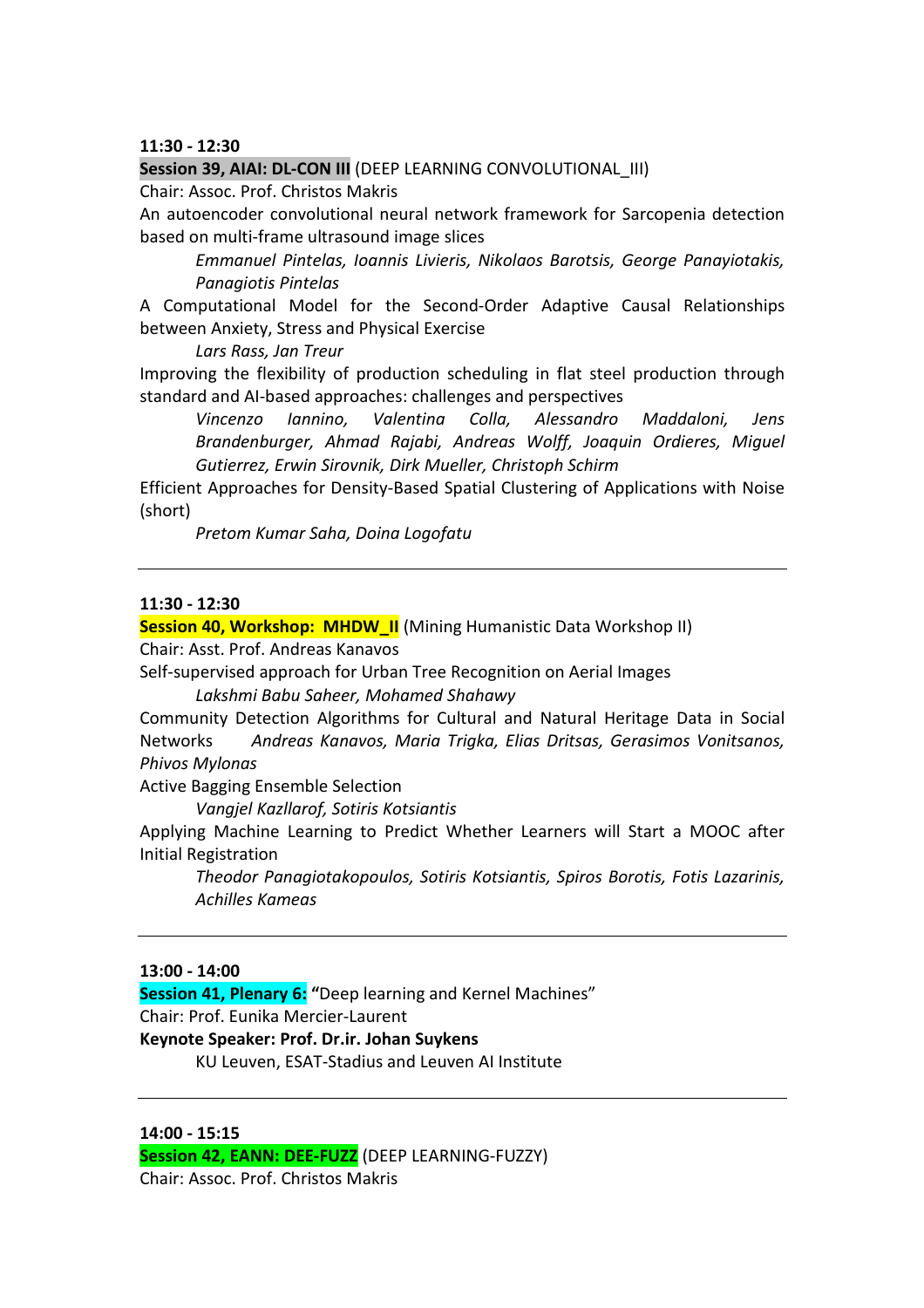Deep Neural Networks for Indoor Geomagnetic Field Fingerprinting with Regression Approach

 *Mahdi Abid, Grégoire Lefebvre* 

Drilling Operations Classification Utilizing Data Fusion and Machine Learning **Techniques** 

 *Marzieh Zare, Jussi-Pekka Lehtinen, Hesam Jafarian, Ari Visa, Liisa Aha*  Impact of Classifiers to Drift Detection Method: A comparison

*Angelos Angelopoulos, Anastasios Giannopoulos, Nikolaos Kapsalis, Sotirios Spantideas, Lambros Sarakis, Stamatis Voliotis, Panagiotis Trakadas* 

Recommender systems algorithm selection using machine learning  *Nikolaos Polatidis, Stelios Kapetanakis, Elias Pimenidis* 

A Novel CNN-LSTM Hybrid Architecture for the Recognition of Human Activities *Sofia Stylianou-Nikolaidou, Ioannis Vernikos, Eirini Mathe, Evaggelos Spyrou, Phivos Mylonas* 

#### **14:00 - 15:15**

**Session 43, AIAI: DEE-FZ** (DEEP LEARNING-Fuzzy)

Chair: Prof. Kostas Delibasis

Intuitionistic Fuzzy Neural Network for Time Series Forecasting - The Case of Metal Prices

*Petr Hajek, Vladimir Olej, Wojciech Froelich, Josef Novotny*  Artificial Intelligence in Music Composition

 *Mincer Alaeddine, Anthony Tannoury* 

An Effective Loss Function for Generating 3D Models from Single 2D Image without Rendering

 *Nikola Zubić, Pietro Liò* 

Neural Network Compression Through Shunt Connections and Knowledge Distillation for Semantic Segmentation Problems

 *Bernhard Haas, Alexander Wendt, Axel Jantsch, Matthias Wess* 

Event-Detection Deep Neural Network for OTDR Trace Analysis\*\*

*Davide Rutigliano, Giacomo Boracchi, Pietro Invernizzi, Enrico Sozio, Cesare Alippi, Stefano Binetti* 

*\*\*EANN 2021 Paper* 

#### **14:00 - 15:00**

**Session 44, AIAI: DTM-ML** (DATA MINING-MACHINE LEARNING)

Chair: Asst. Prof. Sotiris Kotsiantis

BIBLIOBICLUSTER: A bicluster algorithm for Bibliometrics

 *Gloria Gheno* 

Topic identification via human interpretation of word clouds: The case of Instagram hashtags

 *Stamatios Giannoulakis, Nicolas Tsapatsoulis*  The Generative Adversarial Random Neural Network  *Will Serrano* 

Validation and Verification for Data Marketplaces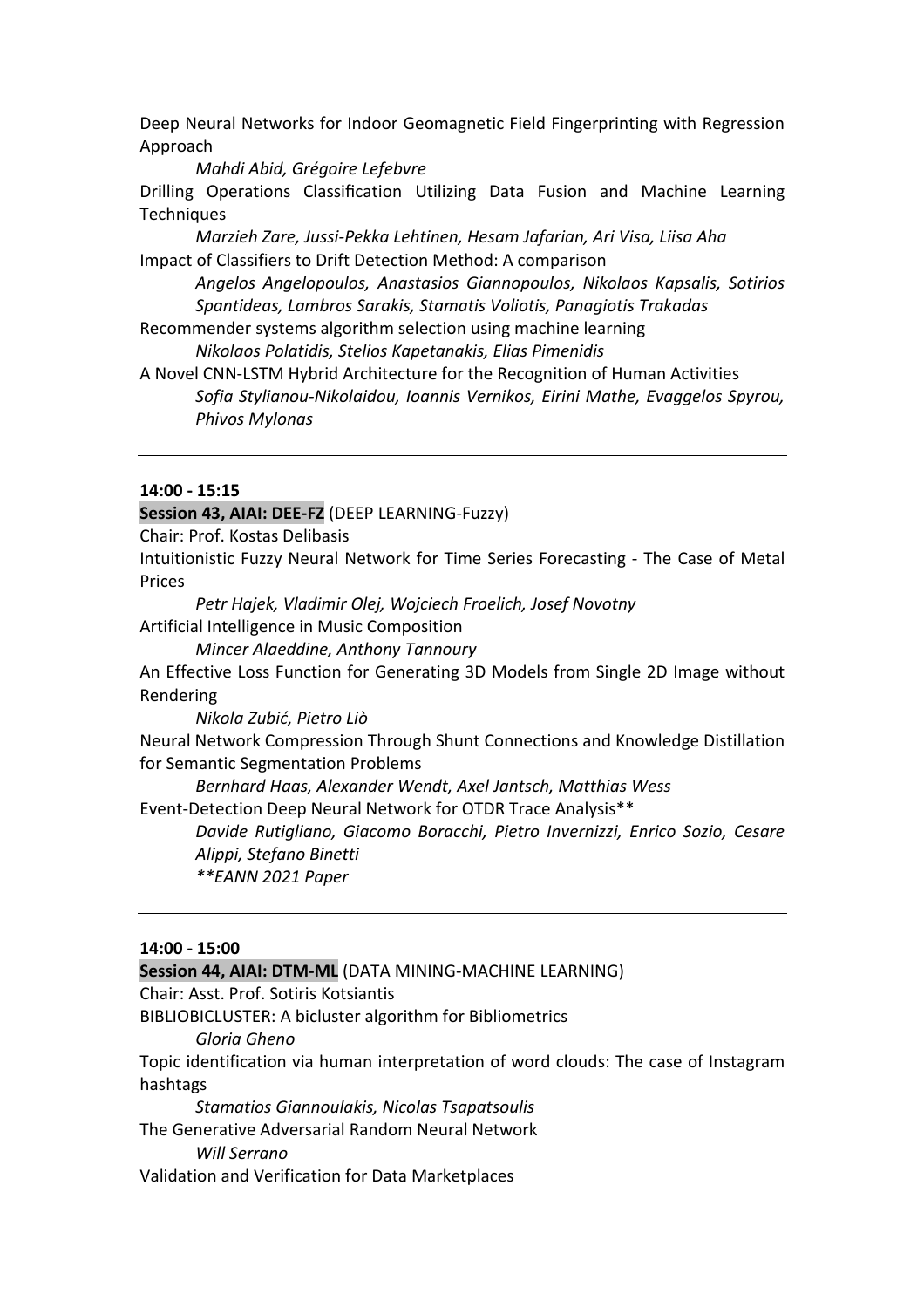# **16:15 - 17:15**

**Session 45, Plenary 7:** "Unveiling Recurrent Neural Networks – What Do They Actually Learn and How?"

Chair: Prof. Johan Suykens

**Keynote Speaker: Prof. Peter Tino** 

School of Computer Science, University of Birmingham, UK

#### **17:15 - 18:45**

#### **Session 46, TUTORIAL 3: MM\_HUB**

"Modern methods and tools for human biosignal analysis" Chair: Prof. Ilias Maglogiannis

Tutor: **Prof. Vangelis Metsis** 

Texas State University, USA

#### **17:15 - 18:15**

**Session 47, Workshop: 5G-PINE III** (5G – Putting Intelligence to the Network Edge III) **INDUSTRY/AI 5G TECHNOLOGY** Organization by the Hellenic Telecommunications

Organization Research Group

Chair: Dr. Ioannis Chochliouros

A Novel Architectural Approach for the Provision of Scalable and Automated Network Slice Management, in 5G and Beyond

Ioannis Chochliouros, Slawomir Kuklinski, Lechoslaw Tomaszewski, Christos Verikoukis, Anastasia Spiliopoulou, Alexandros Kostopoulos, Robert Kołakowski

The Challenge of Security Breaches in the Era of 5G Networking

 *Maria Belesioti, Jorge Carapinha, Rodoula Makri, Ioannis Chochliouros* 

Power Control in 5G Heterogeneous Cells considering User Demands using Deep Reinforcement Learning

 *Anastasios Giannopoulos, Sotirios Spantideas, Christos Tsinos, Panagiotis Trakadas* 

A prototype 5G/IoT implementation for transforming a legacy facility to a Smart Factory

*Panagiotis Papaioannou, Nikolaos Tzanis, Christos Tranoris, Spyros Denazis, Alexios Birbas* 

#### **17:45 - 18:45**

**Session 48, EANN: ML-SENT** (MACHINE LEARNING-SENTIMENT ANALYSIS)

Chair: Prof. Elias Pimenidis

Improving the Diagnosis of Breast Cancer by Combining Visual and Semantic Feature **Descriptors**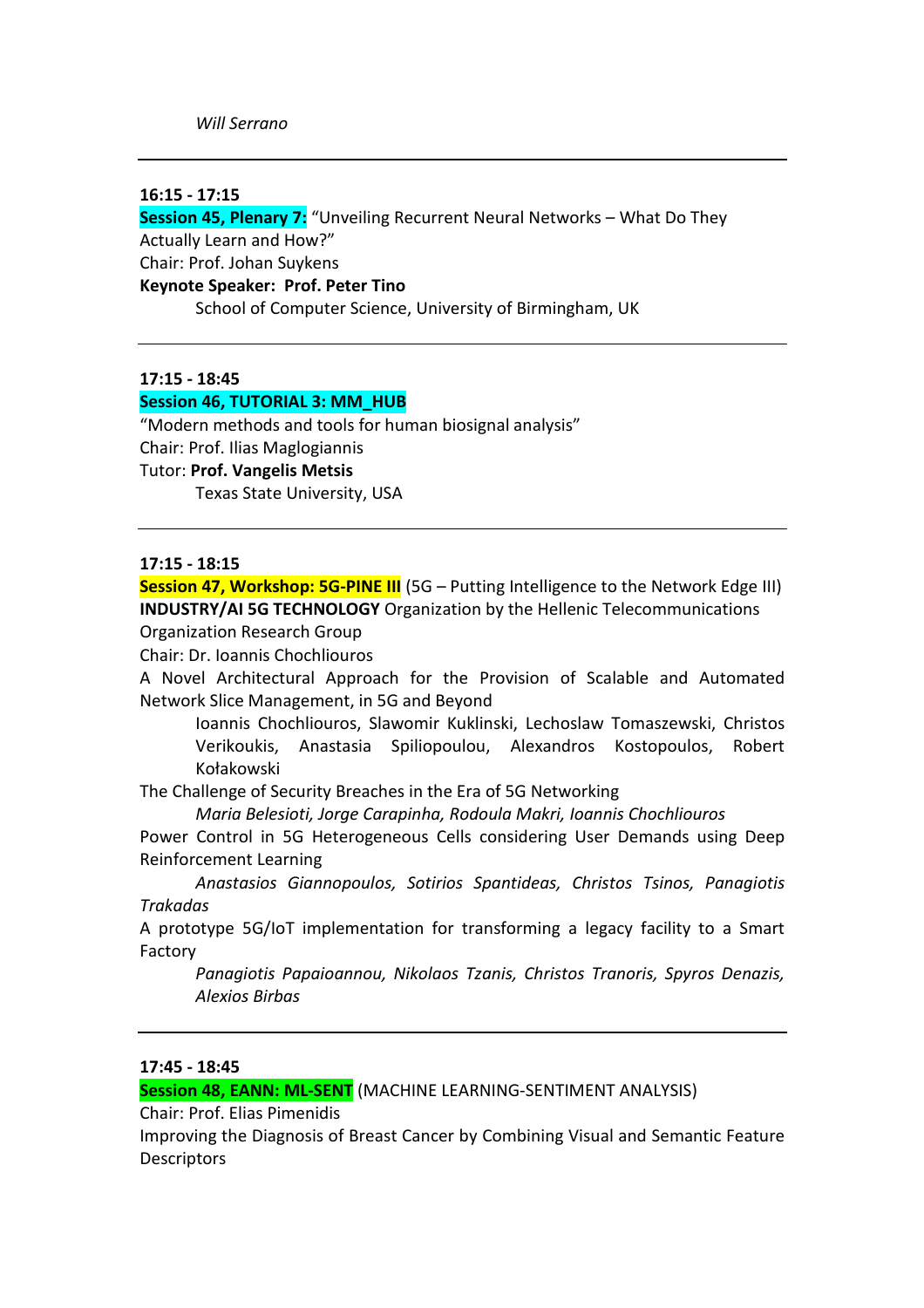*George Apostolopoulos, Athanasios Koutras, Dionysios Anyfantis, Ioanna Christoyianni, Evangelos Dermatas* 

Contaminated Soil Detection: A proposal using Machine Learning with Hyperspectral imaging

*Fernando Henrique Oliveira Duarte, Gustavo Pessin, Rosa Elvira Correa Pabón, Jefferson Souza* 

Predicting Stock Price Movement using Financial News Sentiment *Jiaying Gong, Bradley Paye, Gregory Kadlec, Hoda Eldardiry*  Inverse Kinematics via a Network Ensemble and Learning Method  *Joshua Ramayrat, Teng-Sheng Moh* 

# **17:45 - 18:45**

**Session 49, AIAI: ML-DL** (MACHINE-DEEP LEARNING)

Chair: Prof. Doina Logofatou

Cross-lingual Approaches for Task-specific Dialogue ActRecognition  *Jiří Martínek, Christophe Cerisara, Pavel Kral, Ladislav Lenc* 

Collaborative Edge-Cloud Computing for Personalized Fall

 *Anne Ngu, Shaun Coyne, Priyanka Srinivas, Vangelis Metsis* 

A Survey of Methods for Detection and Correction of Noisy Labels in Time Series Data

 *Gentry Atkinson, Vangelis Metsis*  Deep Learning and AI for Optimization in 5G Technology  *Mahnaz Olfati, Kiran Parma* 

## **17:15 - 18:30**

**Session 50, Workshop: EEAI** (Energy Efficiency and Artificial Intelligence) / **Discussion Forum / Open Session**

Chair: Dr. Stelios Krinidis, Dr. Apostolos Tsolakis & Prof. Jasminko Novak

17:15-17:25 - Dr. Stelios Krinidis, Presentation of the SIT4Energy project

- 17:25-17:50 Prof. Jasminko Novak, Intelligent Energy Management Tools for Prosumer Scenarios
- 17:50-18:10 Dr. Siranush Akarmazyan, Improved customer experience via intelligent mobile applications
- 18:10-18:30 Round table discussion

#### **19:00 - 19:15 Closing Session**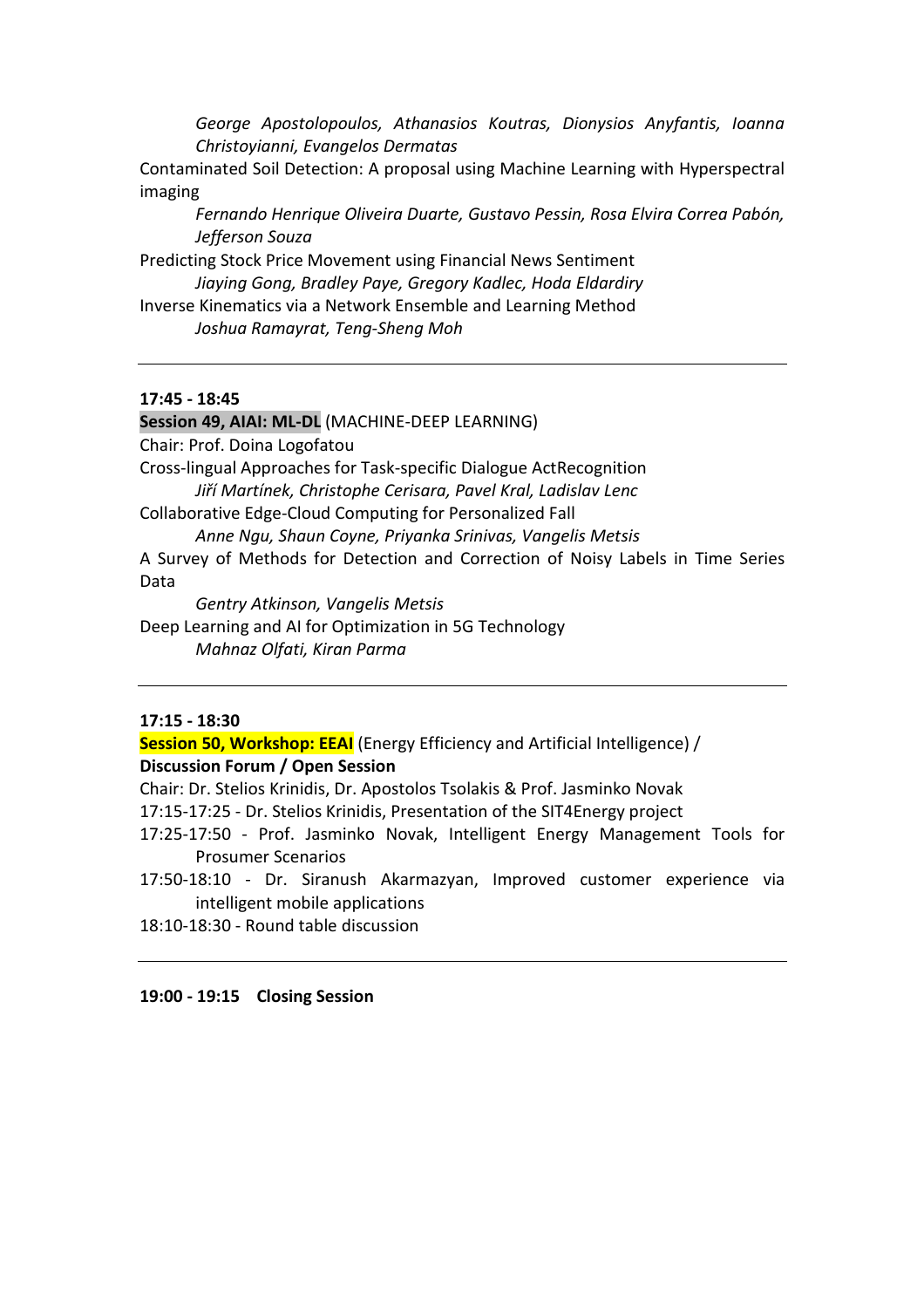#### **Webex Events Platform Access Links**

### **Plenaries, Keynotes, Tutorials, and Invited Workshops**

Sessions: 1, 7, 10, 18, 24, 30, 31, 36, 41, 45 & 46 (all Open Access) 22<sup>nd</sup> EANN / 17<sup>th</sup> AIAI 2021, Open Plenaries & Tutorials Room

# **22nd EANN 2021 Technical Sessions**

Sessions: 2, 11, 15, 19, 25, 32, 37, 42 & 48 22nd EANN / 17th AIAI 2021, Room A

# **17th AIAI 2021 Technical Sessions**

Sessions: 3, 8, 12, 20, 26, 33, 38, 43 & 49 22<sup>nd</sup> EANN / 17<sup>th</sup> AIAI 2021, Room B

Sessions: 21, 27, 39 & 44 22<sup>nd</sup> EANN / 17<sup>th</sup> AIAI 2021, Room C

## **Technical Workshops**

**5G-PINE 2021, 22<sup>nd</sup> EANN / 17<sup>th</sup> AIAI 2021, Workshops Room A** 

6th Workshop on "5G – Putting Intelligence to the Network Edge" Sessions: 13, 16 & 47

# **AI – BIO 2021,** 22nd EANN / 17th AIAI 2021, Workshops Room B

Artificial Intelligence in Biomedical Engineering and Informatics Session: 17

# **DAAI 2021, 22<sup>nd</sup> EANN / 17<sup>th</sup> AIAI 2021, Workshops Room B**

Defense Applications of AI Session: 35

# **DARE 2021, 22<sup>nd</sup> EANN / 17<sup>th</sup> AIAI 2021, Workshops Room A** Distributed AI for Resource-Constrained Platforms Session: 4

**EEAI 2021,** 22<sup>nd</sup> EANN / 17<sup>th</sup> AIAI 2021, Workshops Room A Energy Efficiency and Artificial Intelligence Session: 34

# **MHDW 2021, 22<sup>nd</sup> EANN / 17<sup>th</sup> AIAI 2021, Workshops Room A** 10th Mining Humanistic Data Workshop Sessions: 28 & 40

**Webex Events Platform Access Links for Open Access Special Session & Discussion Forums**

**The 1st Workshop on Defense Applications of AI**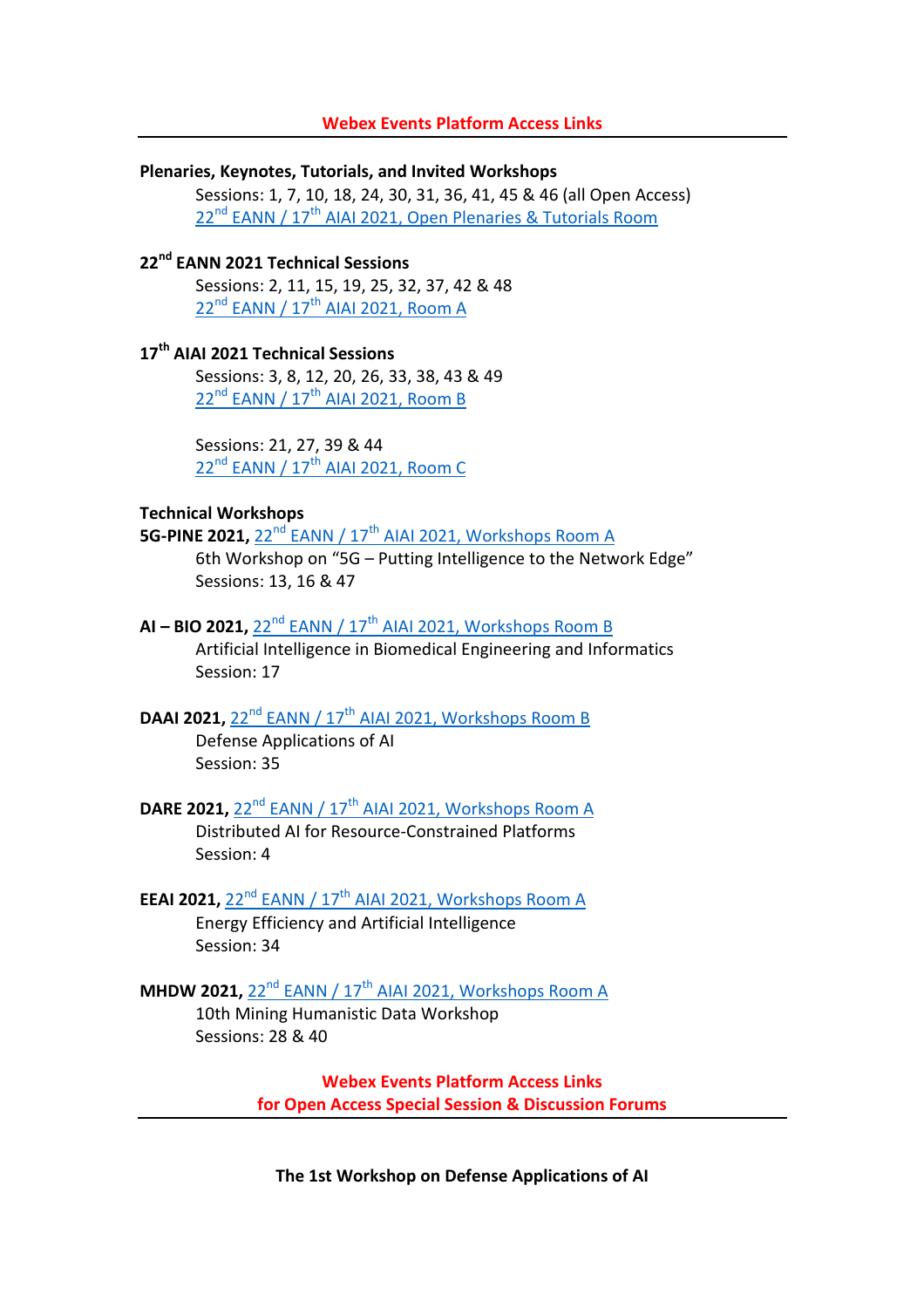# **Co-Organized together with the European Defense Agency**

**DAAI 2021 Special Sessions & Discussion Forums**  22<sup>nd</sup> EANN / 17<sup>th</sup> AIAI 2021, Open Rooms / DAAI Special Session - Discussion Forum

# **Distributed AI for Resource-Constrained Platforms**

**DARE 2021 Special Sessions & Discussion Forums**  22<sup>nd</sup> EANN / 17<sup>th</sup> AIAI 2021, Open Rooms / DARE Discussion Forum

**Energy Efficiency and Artificial Intelligence EEAI 2021 Special Sessions & Discussion Forums**  22nd EANN / 17th AIAI 2021, Open Rooms / EEAI Discussion Forum

**Designing a Novel Adaptive Cybersecurity Solution for Internet-of-Vehicle nIoVw 2021 Special Sessions & Discussion Forums**  22<sup>nd</sup> EANN / 17<sup>th</sup> AIAI 2021, Open Rooms / NIoVe Discussion Forum